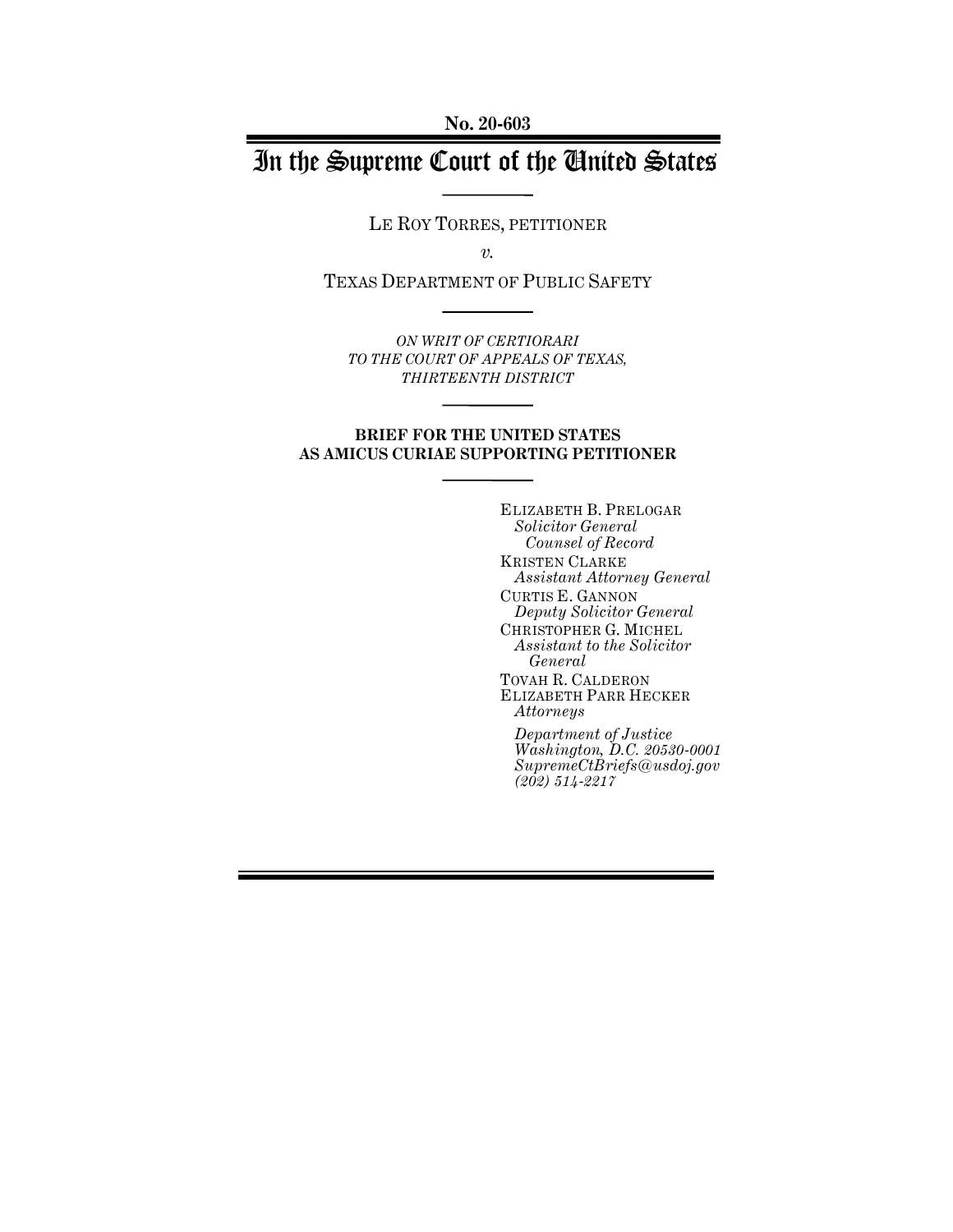## **QUESTION PRESENTED**

Whether Congress, in exercising its powers to raise and support Armies and provide and maintain a Navy, may authorize private damages suits against state employers based on violations of the Uniformed Services Employment and Reemployment Rights Act of 1994, 38 U.S.C. 4301 *et seq.*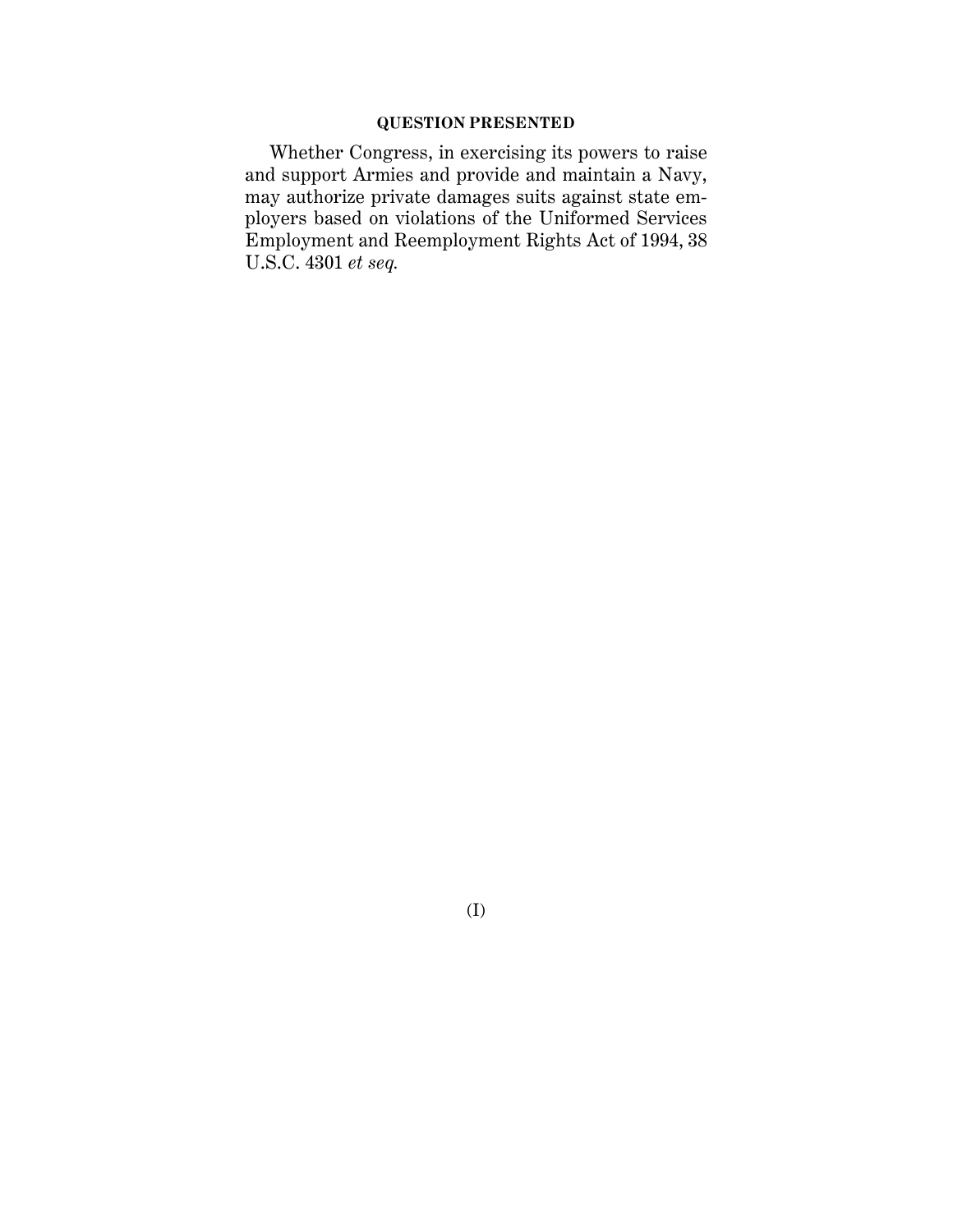## **TABLE OF CONTENTS**

| Page                                                   |
|--------------------------------------------------------|
|                                                        |
|                                                        |
| Statement:                                             |
|                                                        |
|                                                        |
|                                                        |
|                                                        |
| Argument:                                              |
| Congress validly authorized private damages suits      |
|                                                        |
| A. USERRA is an exercise of Congress's powers          |
| to raise and support Armies and provide and            |
|                                                        |
| B. Principles of state sovereign immunity do           |
| not bar suits against state employers under            |
|                                                        |
| C. The decision below and respondent's supporting      |
|                                                        |
|                                                        |
| Appendix - Constitutional and statutory provisions  1a |

## **TABLE OF AUTHORITIES**

## Cases:

| Alden v. Maine, 527 U.S. 706 (1999)6, 16, 17, 18, 20  |
|-------------------------------------------------------|
|                                                       |
|                                                       |
| Central Virginia Community College v. Katz,           |
|                                                       |
| Clark v. Virginia Dep't of State Police, 793 S.E.2d 1 |
| (Va. 2016), cert. denied, 138 S. Ct. 500 (2017) 7, 16 |
| Fishgold v. Sullivan Drydock & Repair Corp.,          |
|                                                       |
|                                                       |

## (III)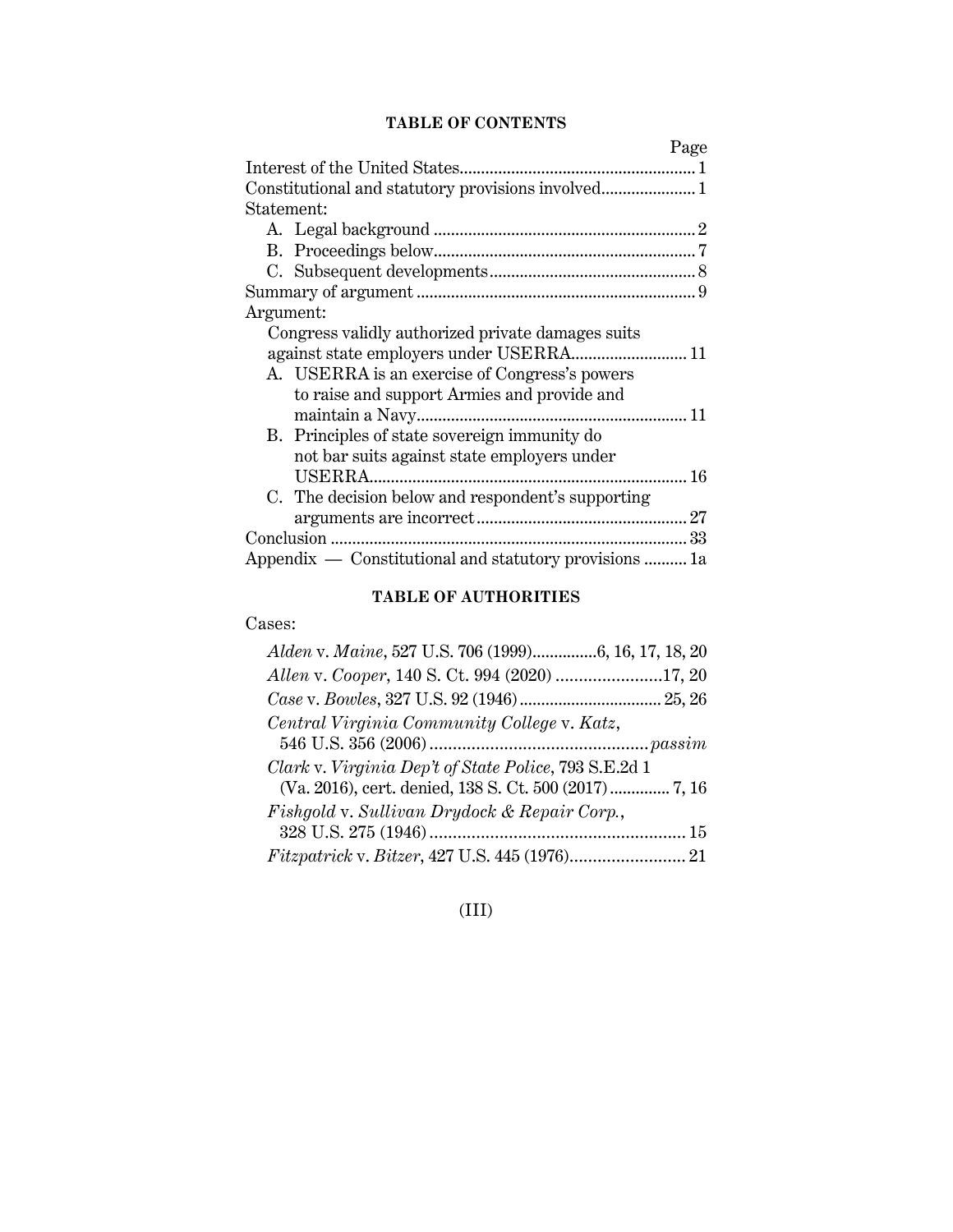| Cases-Continued:                                                                                              | Page |
|---------------------------------------------------------------------------------------------------------------|------|
| Franchise Tax Bd. v. Hyatt, 139 S. Ct. 1485                                                                   |      |
|                                                                                                               |      |
| Hans v. Louisiana, 134 U.S. 1 (1890) 17, 20                                                                   |      |
| Jennings v. Illinois Office of Educ., 589 F.2d 935<br>(7th Cir.), cert. denied, 441 U.S. 967 (1979) 4, 23, 26 |      |
| Johnson v. Robison, 415 U.S. 361 (1974) 3, 14, 28                                                             |      |
| Lapides v. Board of Regents of Univ. Sys.,                                                                    |      |
| Larkins v. Department of Mental Health &                                                                      |      |
| Mental Retardation, 806 So. 2d 358 (Ala. 2001)  6                                                             |      |
| Lichter v. United States, 334 U.S. 742                                                                        |      |
|                                                                                                               |      |
| Loving v. United States, 517 U.S. 748 (1996)  26                                                              |      |
| National League of Cities v. Usery, 426 U.S. 833                                                              |      |
| (1976), overruled by Garcia v. San Antonio Metro.                                                             |      |
|                                                                                                               |      |
| New York v. United States, 505 U.S. 144 (1992) 33                                                             |      |
| PennEast Pipeline Co. v. New Jersey,                                                                          |      |
| Perpich v. Department of Defense,                                                                             |      |
|                                                                                                               |      |
| Printz v. United States, 521 U.S. 898 (1997)  32, 33                                                          |      |
| Rumsfeld v. Forum for Acad. & Inst'l Rights, Inc.,                                                            |      |
|                                                                                                               |      |
| Selective Draft Law Cases, 245 U.S. 366 (1918)  passim                                                        |      |
| Seminole Tribe v. Florida, 517 U.S. 44 (1996)5, 17, 20                                                        |      |
| Stewart v. Kahn, 78 U.S. (11 Wall.) 493 (1871) 23                                                             |      |
| Tarble's Case, 80 U.S. (13 Wall.) 397 (1872)  23, 24, 27, 31                                                  |      |
|                                                                                                               |      |
| Trafficante v. Metropolitan Life Ins. Co.,                                                                    |      |
|                                                                                                               |      |
| United States v. Belmont, 301 U.S. 324 (1937) 19                                                              |      |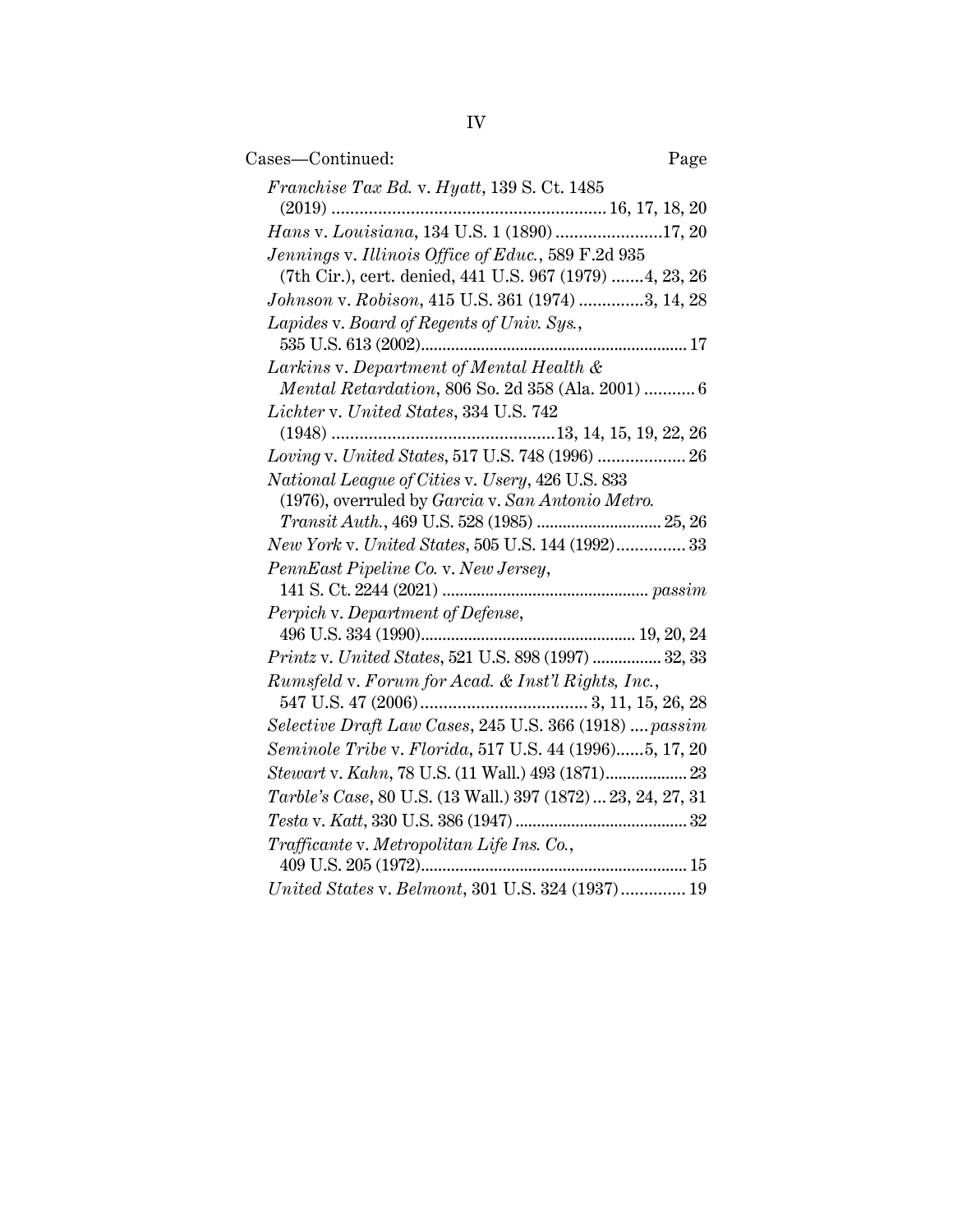| Cases—Continued:                            | Page |
|---------------------------------------------|------|
|                                             |      |
| United States v. Onslow Cnty. Bd. of Educ., |      |
|                                             |      |
|                                             |      |

Constitution and statutes:

| U.S. Const.: |
|--------------|
|              |

| Act of Mar. 3, 1791, ch. 28, §§ 4, 12, 1 Stat. 222, 224  14 |
|-------------------------------------------------------------|
|                                                             |
|                                                             |
| Fair Labor Standards Act of 1938, 29 U.S.C. 203  6          |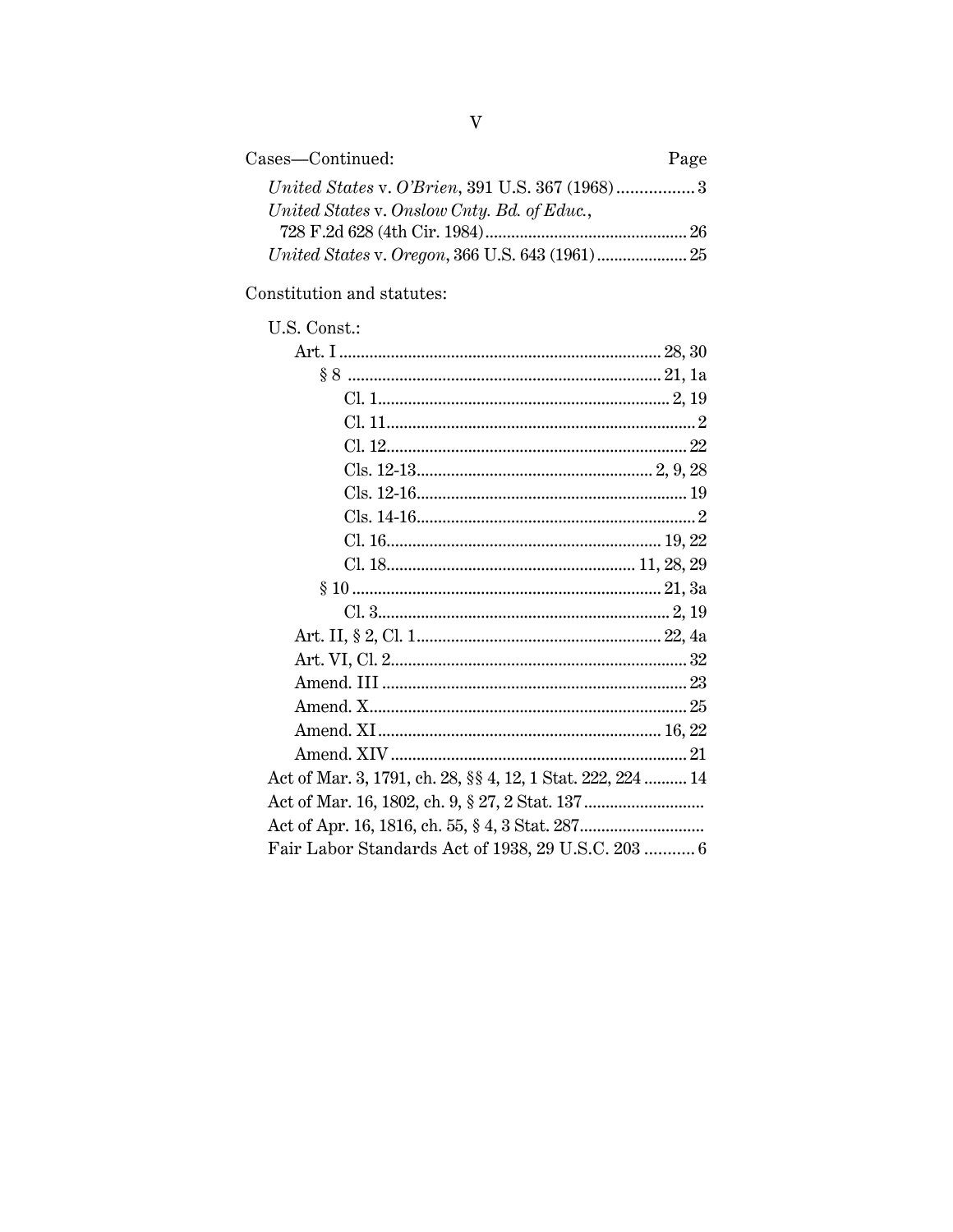| Statutes—Continued:                                                                          | Page |
|----------------------------------------------------------------------------------------------|------|
| Selective Training and Service Act of 1940, ch. 720,                                         |      |
| Service Extension Act of 1941, ch. 362, §7,                                                  |      |
| Uniformed Services Employment and Reemploy-<br>ment Rights Act of 1994, Pub. L. No. 103-353, |      |
|                                                                                              |      |
|                                                                                              |      |
|                                                                                              |      |
|                                                                                              |      |
|                                                                                              |      |
|                                                                                              |      |
|                                                                                              |      |
|                                                                                              |      |
|                                                                                              |      |
|                                                                                              |      |
|                                                                                              |      |
|                                                                                              |      |
|                                                                                              |      |
|                                                                                              |      |
|                                                                                              |      |
|                                                                                              |      |
| Veterans Programs Enhancement Act of 1998,                                                   |      |
|                                                                                              |      |
| Vietnam Era Veterans' Readjustment Assistance                                                |      |
| Act of 1974, Pub. L. No. 93-508, § 404, 88 Stat.                                             |      |
|                                                                                              |      |
|                                                                                              |      |

Miscellaneous:

*2021 National Guard Bureau Posture Statement*, https://go.usa.gov/xtdAw (last visited Feb. 7, 2022)....... 15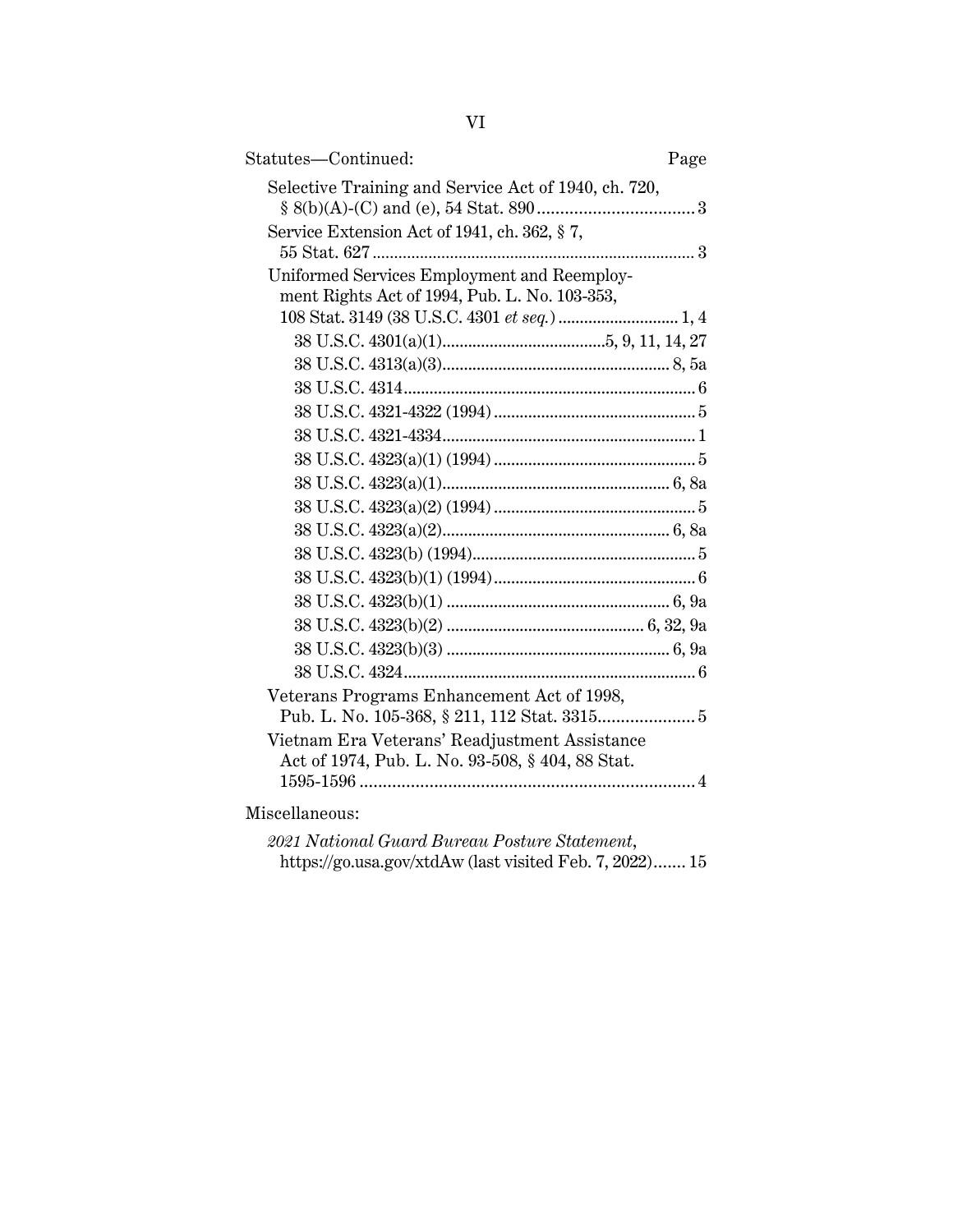| Miscellaneous—Continued:<br>Page                              |
|---------------------------------------------------------------|
| 2 The Complete Anti-Federalist                                |
| (Herbert J. Storing ed., 1981):                               |
|                                                               |
| Federal Farmer No. III (Oct. 10, 1787) 13                     |
|                                                               |
| 3 Debates in the Several State Conventions                    |
|                                                               |
| The Federalist (Jacob E. Cooke ed., 1961):                    |
|                                                               |
|                                                               |
|                                                               |
|                                                               |
|                                                               |
|                                                               |
| H.R. Rep. No. 65, 103d Cong., 1st Sess. Pt. 1 (1993)  4, 5, 6 |
| H.R. Rep. No. 448, 105th Cong., 2d Sess. (1998) 3, 4          |
| 1 Records of the Federal Convention of 1787                   |
|                                                               |
|                                                               |
|                                                               |
|                                                               |
| S. Rep. No. 449, 110th Cong., 2d Sess. (2008) 15              |
|                                                               |
| 3 Joseph Story, Commentaries on the Constitution              |
|                                                               |
| Writings of George Washington                                 |
| (Worthington Chauncey Ford ed.):                              |
|                                                               |
|                                                               |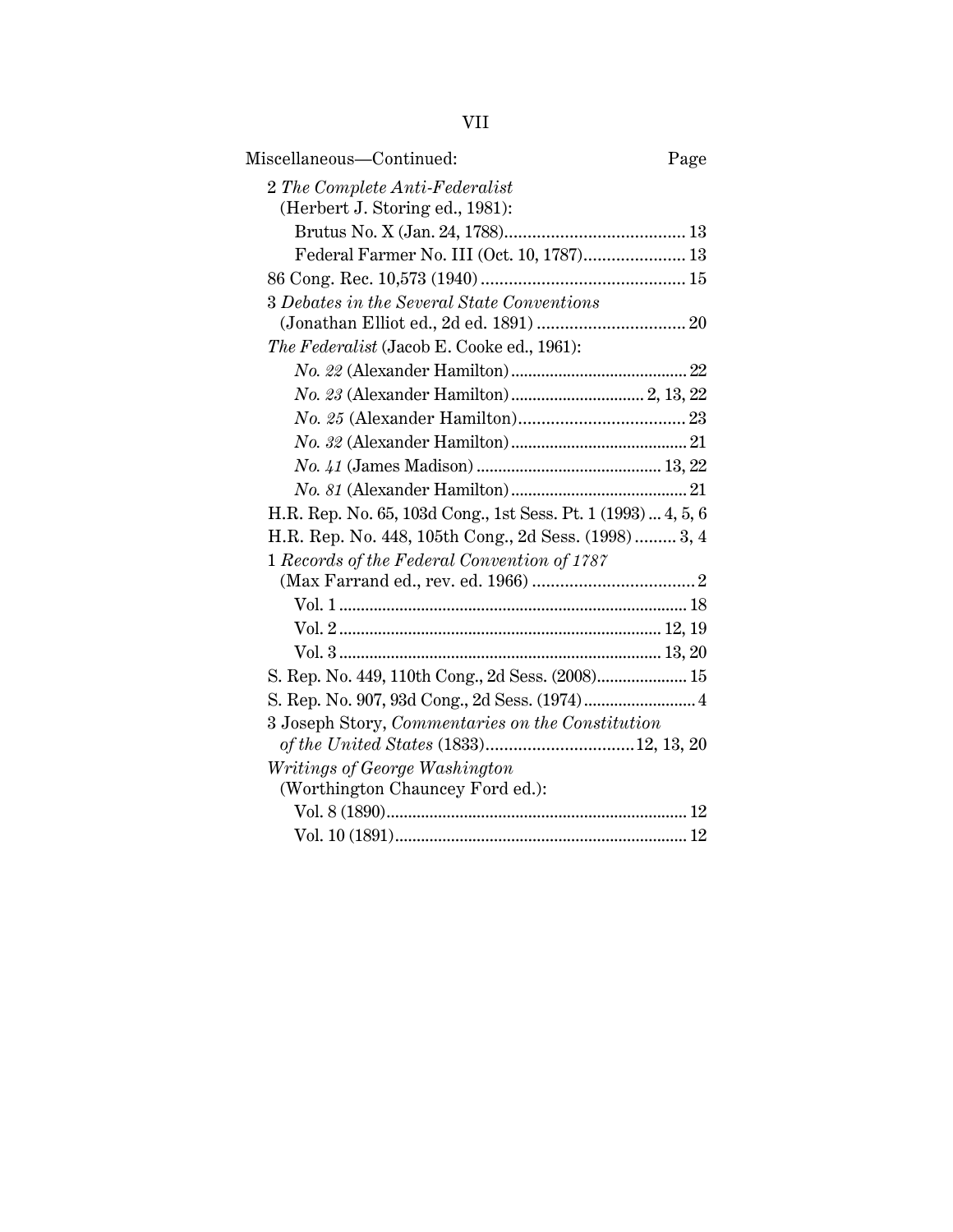## In the Supreme Court of the United States

No. 20-603 LE ROY TORRES, PETITIONER

*v.*

TEXAS DEPARTMENT OF PUBLIC SAFETY

*ON WRIT OF CERTIORARI TO THE COURT OF APPEALS OF TEXAS, THIRTEENTH DISTRICT*

#### **BRIEF FOR THE UNITED STATES AS AMICUS CURIAE SUPPORTING PETITIONER**

## **INTEREST OF THE UNITED STATES**

This case presents the question whether Congress may authorize private damages suits against state employers based on violations of the Uniformed Services Employment and Reemployment Rights Act of 1994 (USERRA), 38 U.S.C. 4301 *et seq.* The United States has a substantial interest in defending the constitutionality of the challenged provision. The Departments of Labor and Justice also have administrative and enforcement responsibilities under USERRA. 38 U.S.C. 4321- 4334. At the Court's invitation, the United States filed an amicus brief at the petition stage of this case.

## **CONSTITUTIONAL AND STATUTORY PROVISIONS INVOLVED**

Pertinent constitutional and statutory provisions are reprinted in the appendix to this brief. App., *infra*, 1a-11a.

(1)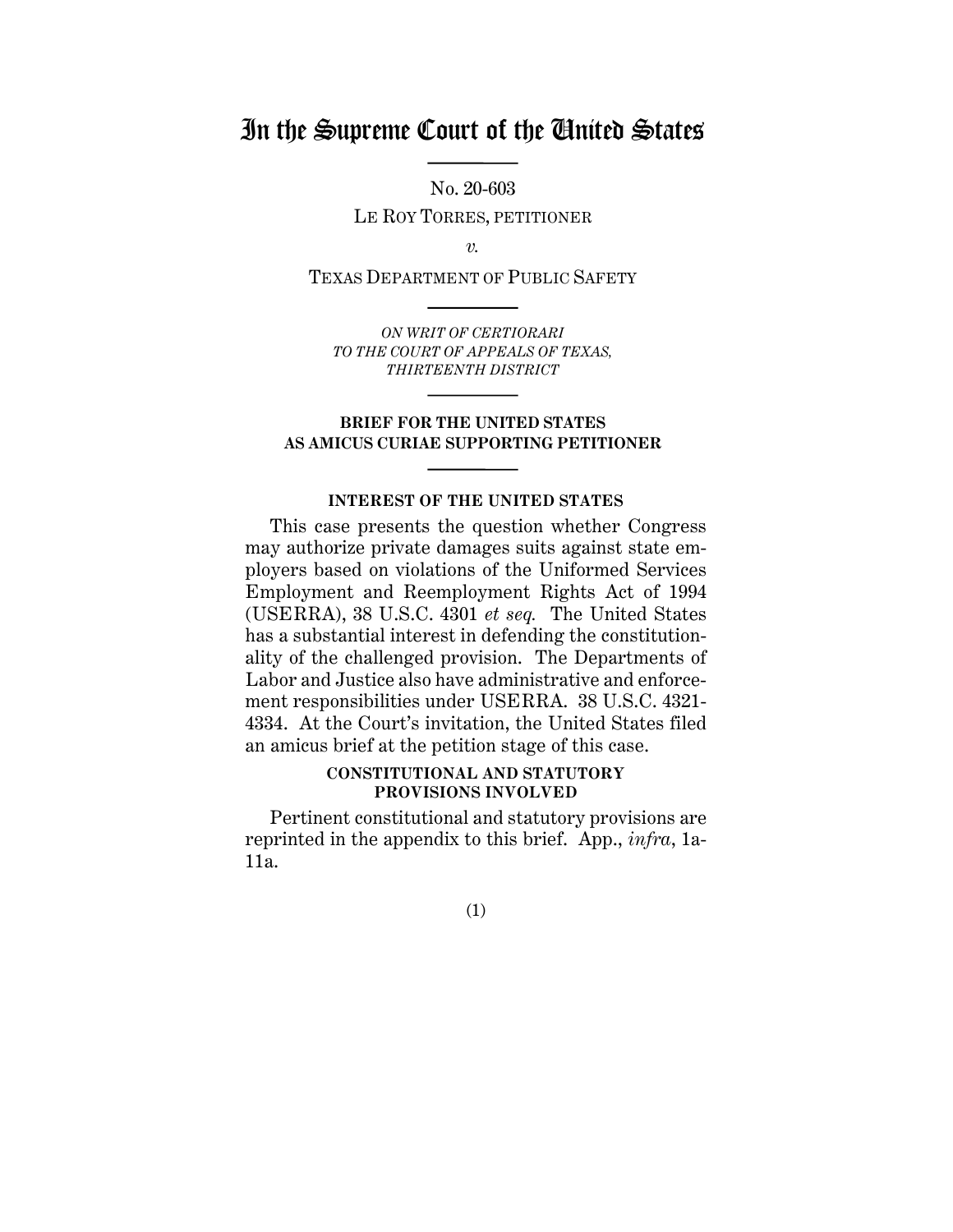#### **STATEMENT**

#### **A. Legal Background**

1. "When the Framers met in Philadelphia in the summer of 1787, they sought to create a cohesive national sovereign in response to the failings of the Articles of Confederation." *PennEast Pipeline Co.* v. *New Jersey*, 141 S. Ct. 2244, 2263 (2021). Chief among those failings was "the want of power in Congress to raise an army," which had produced crippling "dependence upon the States" to supply military forces. *Selective Draft Law Cases*, 245 U.S. 366, 381 (1918); see 1 *Records of the Federal Convention of 1787*, at 18-19 (Max Farrand ed., rev. ed. 1966) (Farrand) (Edmund Randolph opening the Convention by describing those "defects").

The delegates at the Convention responded by making "an entire change in the first principles of the system." *The Federalist No. 23*, at 148 (Alexander Hamilton) (Jacob E. Cooke ed., 1961). The Constitution vests in Congress an array of powers to "provide for the common Defence," including to "raise and support Armies" and to "provide and maintain a Navy." U.S. Const. Art. I, § 8, Cls. 1, 12-13; see *id.* Cls. 11, 14-16. At the same time, the Constitution withholds from States any power to "keep Troops, or Ships of War in time of Peace" without Congress's consent or to "engage in War, unless actually invaded, or in such imminent Danger as will not admit of delay." *Id.* § 10, Cl. 3. States retain power over "Appointment of the Officers" in the Militia "and the Authority of training the Militia," but must adhere to "the discipline prescribed by Congress." *Id.* § 8, Cl. 16. The President serves as "Commander in Chief of the Army and Navy of the United States, and of the Militia of the several States, when called into the actual Service of the United States." *Id.* Art. II, § 2, Cl. 1.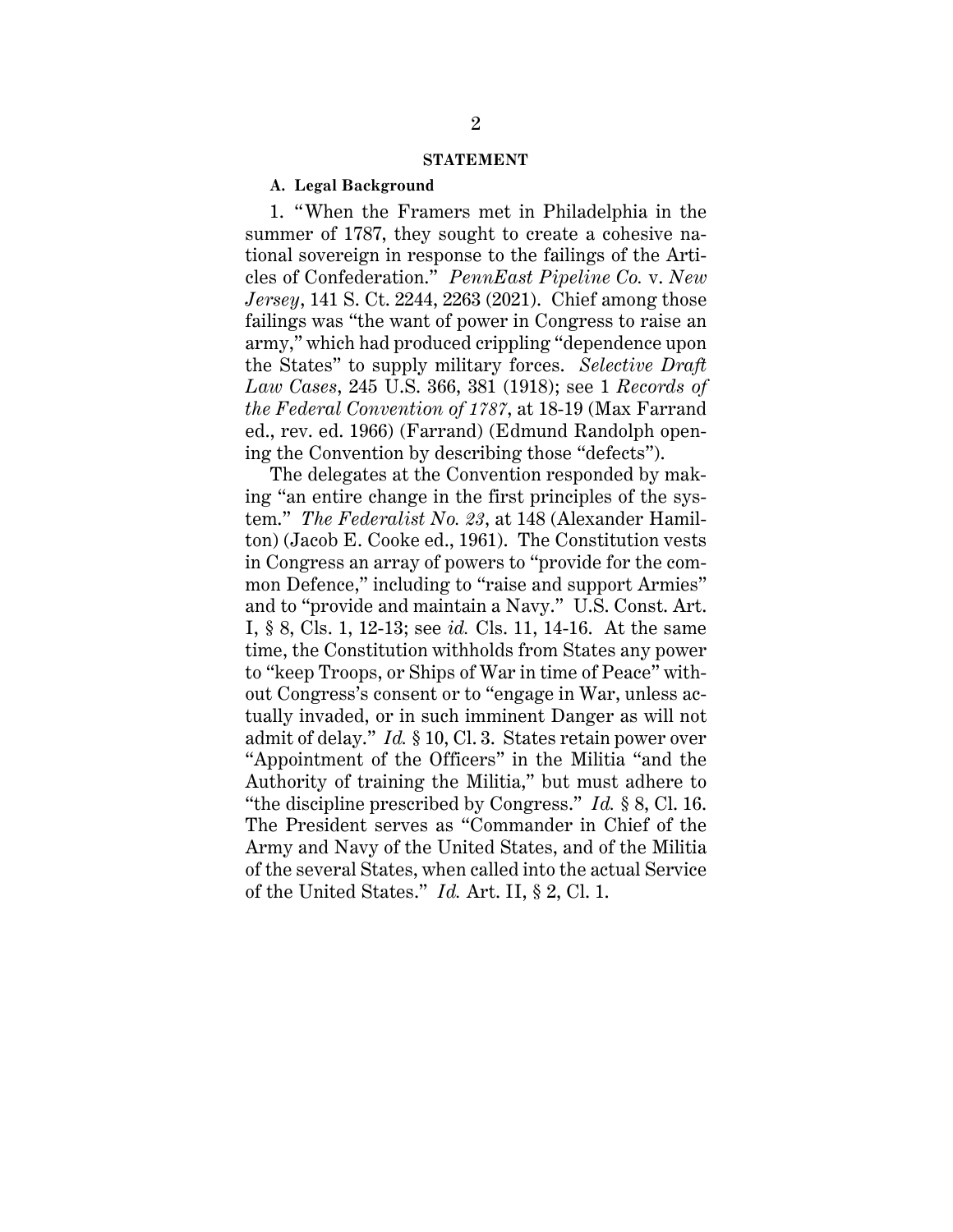2. "The constitutional power of Congress to raise and support armies," to provide and maintain a Navy, "and to make all laws necessary and proper to that end is broad and sweeping." *United States* v. *O'Brien*, 391 U.S. 367, 377 (1968). Those powers authorize Congress to conscript soldiers and sailors, see *Selective Draft Law Cases*, 245 U.S. at 387-388, and to encourage military service in a wide range of ways, see, *e.g.*, *Rumsfeld* v. *Forum for Acad. & Inst'l Rights, Inc.*, 547 U.S. 47, 58 (2006) (campus recruiting); *Johnson* v. *Robison*, 415 U.S. 361, 376 (1974) (educational benefits).

As centrally relevant here, Congress has over the past 80 years relied on its army and navy powers to enact a series of statutes reflecting a "national policy to encourage service in the United States Armed Forces" by giving service members "the right to return to civilian employment without adverse effect on their career progress." H.R. Rep. No. 448, 105th Cong., 2d Sess. 2 (1998) (House Report). The first such statute, enacted before America's entry into World War II, required that individuals register for the draft and be restored to their previous federal or private employment upon completion of their service. Selective Training and Service Act of 1940, ch. 720, § 8(b)(A)-(B), 54 Stat. 890. The statute provided a right of action against private employers and declared "the sense of the Congress that" draftees previously employed by States should be treated likewise.  $\S 8(b)(C)$  and (e), 54 Stat. 890-891. The next year, Congress extended the same protections to volunteers. Service Extension Act of 1941, ch. 362, § 7, 55 Stat. 627.

Congress retained those reemployment protections after the war and later granted them to members of the National Guard and Reserves. House Report 2. Near the end of the Vietnam War, Congress revisited the pro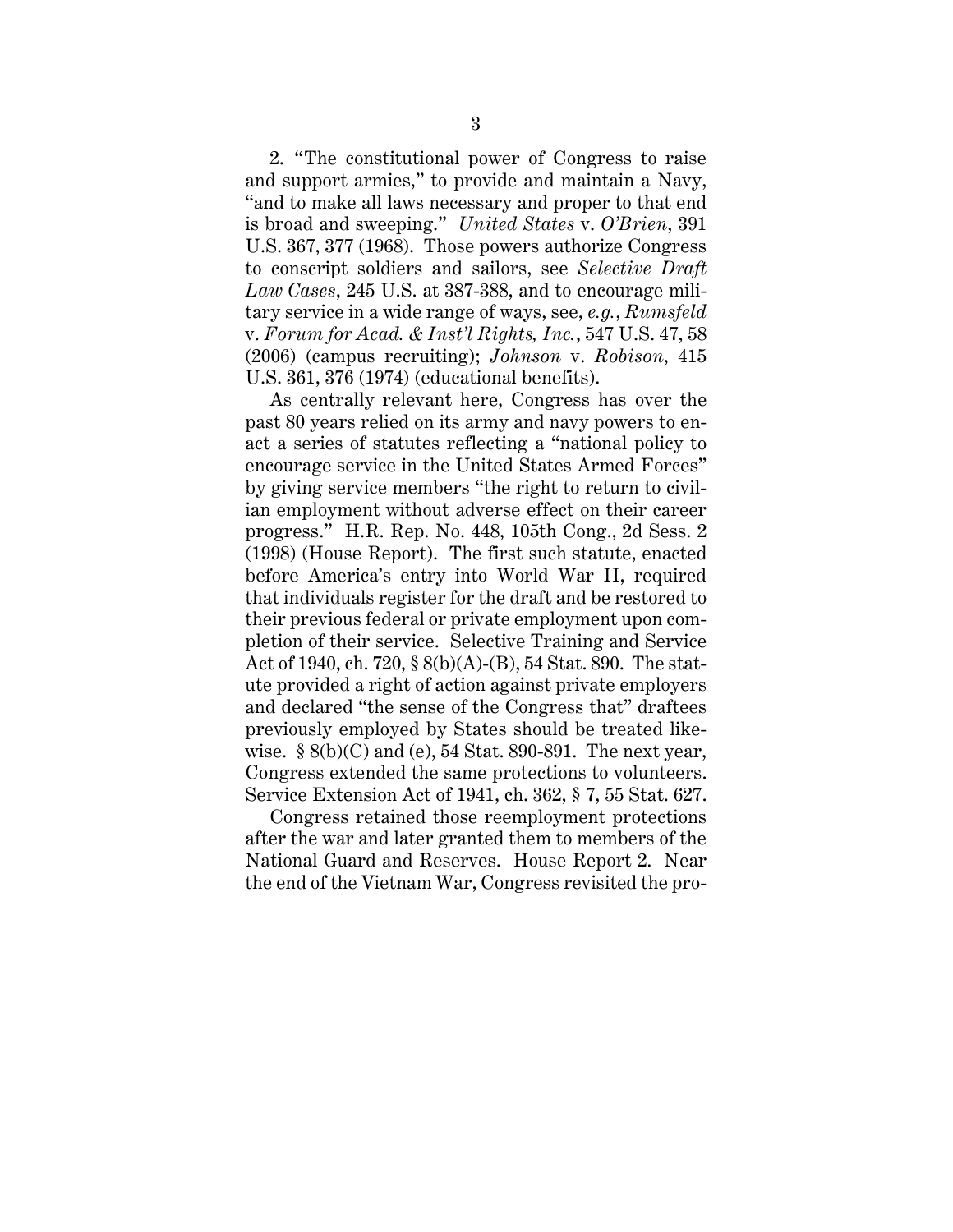vision that exhorted rather than bound state employers. The Senate Veterans' Affairs Committee explained that, while some "States ha[d] enacted legislation providing reemployment rights to veterans, the coverage, the rights provided, and the availability of enforcement machinery all vary considerably." S. Rep. No. 907, 93d Cong., 2d Sess. 110 (1974). In addition, "some State and local jurisdictions ha[d] demonstrated a reluctance, and even an unwillingness, to reemploy" Vietnam War veterans. *Ibid.* Because "veterans who previously held jobs as school teachers, policemen, firemen, and other State, county, and city employees," should be treated the same as veterans previously employed in the private or federal sectors, the Committee reported—and Congress enacted—legislation providing a private damages remedy against state employers. *Ibid.*; see Vietnam Era Veterans' Readjustment Assistance Act of 1974, Pub. L. No. 93-508, § 404, 88 Stat. 1595-1596.

When veterans pursued that remedy, several States invoked sovereign immunity. Every federal court of appeals that addressed that defense rejected it, explaining that Congress could enact the challenged provision "under the war powers contained in Article I, Section 8." *Jennings* v. *Illinois Office of Educ.*, 589 F.2d 935, 937 (7th Cir.), cert. denied, 441 U.S. 967 (1979); see House Report 4 (collecting cases).

3. a. In 1994, after the Gulf War, Congress enacted USERRA, Pub. L. No. 103-353, 108 Stat. 3149, which largely carried forward the prior reemployment protections while aiming to "clarify, simplify, and, where necessary, strengthen" them. H.R. Rep. No. 65, 103d Cong., 1st Sess. Pt. 1, at 18 (1993). In the statutory text, Congress restated "the same purposes that were the basis of the enactment of the initial provisions in 1940 and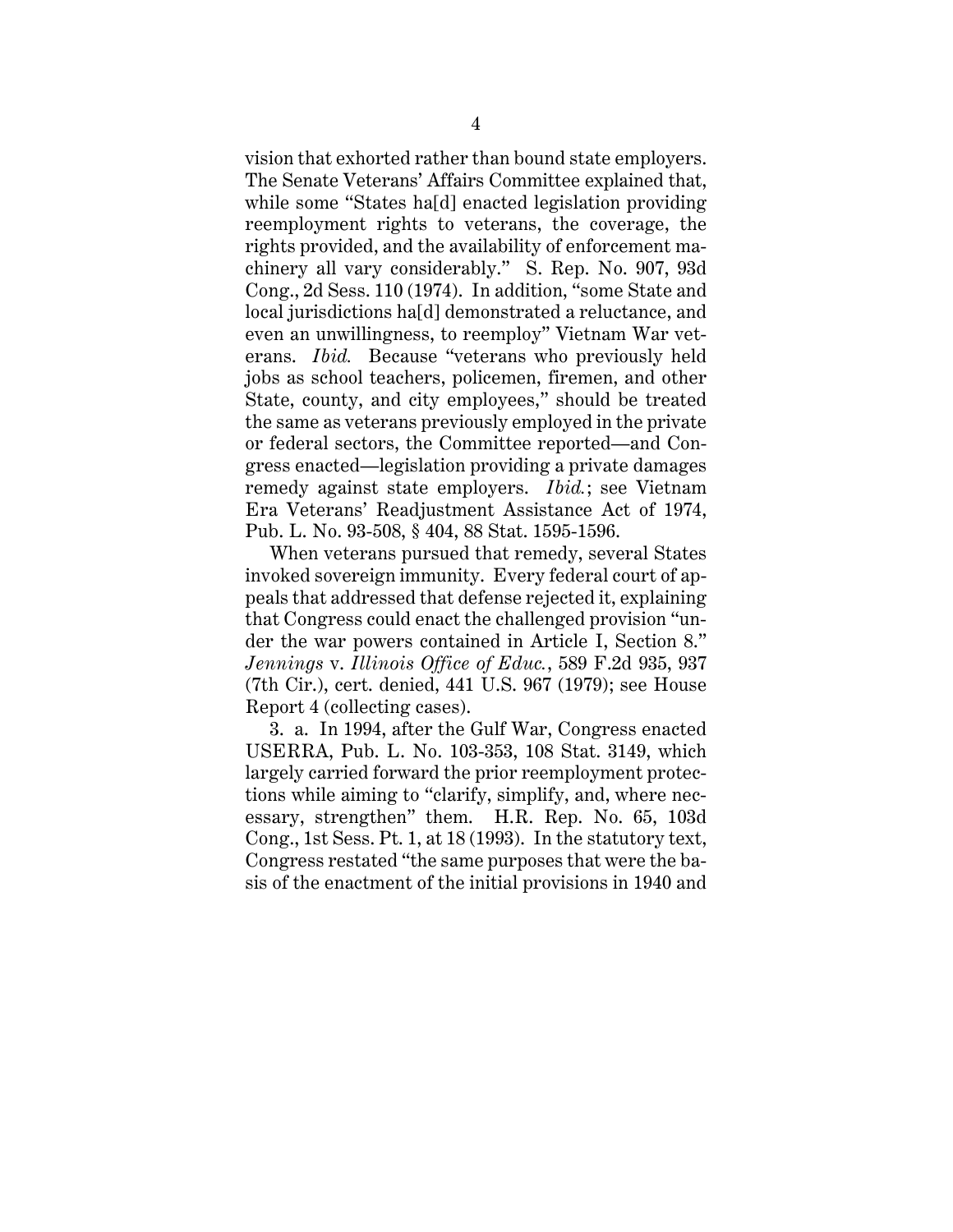have been the basis for all subsequent amendments," *id.*  at 20: "to encourage noncareer service in the uniformed services by eliminating or minimizing the disadvantages to civilian careers and employment which can result from such service,"  $38 \text{ U.S.C. } 4301(a)(1)$ .

USERRA preserved the right of service members and veterans to file suits in federal court seeking monetary relief from state employers for statutory violations. 38 U.S.C.  $4323(a)(2)$  and (b) (1994). Congress also created a new administrative mechanism through which the Department of Labor (DOL) assists service members and veterans who assert USERRA violations, including by attempting to resolve complaints with their employers. 38 U.S.C. 4321-4322 (1994). And Congress authorized the Department of Justice to appear on behalf of USERRA plaintiffs in federal court under certain conditions. 38 U.S.C. 4323(a)(1) (1994).

b. In 1996, this Court held in *Seminole Tribe* v. *Florida*, 517 U.S. 44, that principles of sovereign immunity barred Congress from relying on its Indian Commerce Clause power to authorize private damages suits against States in federal court. *Id.* at 72-73. The Court reasoned that "Article I cannot be used to circumvent the constitutional limitations placed upon federal jurisdiction" by the "background principle of state sovereign immunity." *Ibid.* Relying on that reasoning, States successfully invoked sovereign immunity as a defense to several private USERRA suits. See House Report 5.

Congress responded by amending USERRA in the Veterans Programs Enhancement Act of 1998, Pub. L. No. 105-368, § 211, 112 Stat. 3329. Under the amended provisions, which remain in force, USERRA plaintiffs may sue private employers for monetary relief in federal court, 38 U.S.C. 4323(b)(3), and may sue state em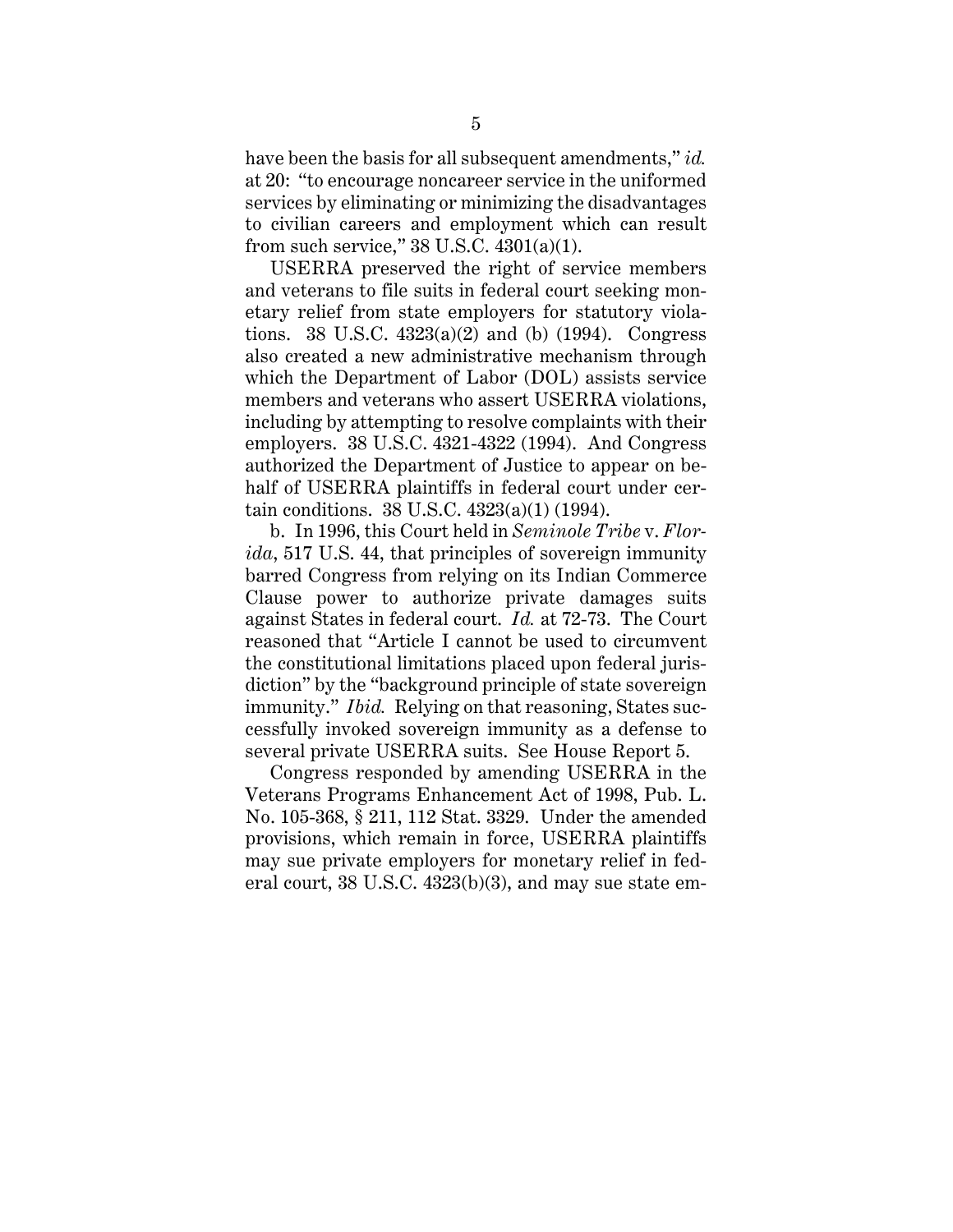ployers for monetary relief in state court "in accordance with the laws of the State," 38 U.S.C. 4323(b)(2). In addition, when a plaintiff uses the prescribed DOL administrative process, the United States may sue state or private employers on behalf of the plaintiff in federal court. 38 U.S.C.  $4323(a)(1)$  and (b)(1). A committee report explained that the lower-court decisions allowing States to assert sovereign immunity against USERRA suits "raise serious questions about the United States['] ability to provide for a strong national defense," and that the amendments were adopted to ensure "that the policy of maintaining a strong national defense is not inadvertently frustrated by States refusing to grant employees the rights afforded to them." House Report 5.1

c. In 1999, the Court decided *Alden* v. *Maine*, 527 U.S. 706, holding that sovereign-immunity principles barred Congress from subjecting States to private damages suits in state court under the Fair Labor Standards Act of 1938, 29 U.S.C. 203, which was enacted pursuant to Congress's authority to regulate interstate commerce. 527 U.S. at 712. The Court reasoned that, for many of the same reasons identified in *Seminole Tribe*, "the powers delegated to Congress under Article I \* \* \* do not include the power to subject nonconsenting States to private suits for damages in state courts." *Ibid.* Relying on that reasoning, States successfully invoked sovereign immunity as a defense to private USERRA suits in state courts. See, *e.g.*, *Lar-*

<sup>&</sup>lt;sup>1</sup> Like its statutory predecessors, USERRA includes employment protections for most service members and veterans employed in a civilian capacity by the federal government. 38 U.S.C. 4314. Those protections are enforceable before the Merit Systems Protection Board, with a right to review in the Federal Circuit. 38 U.S.C. 4324.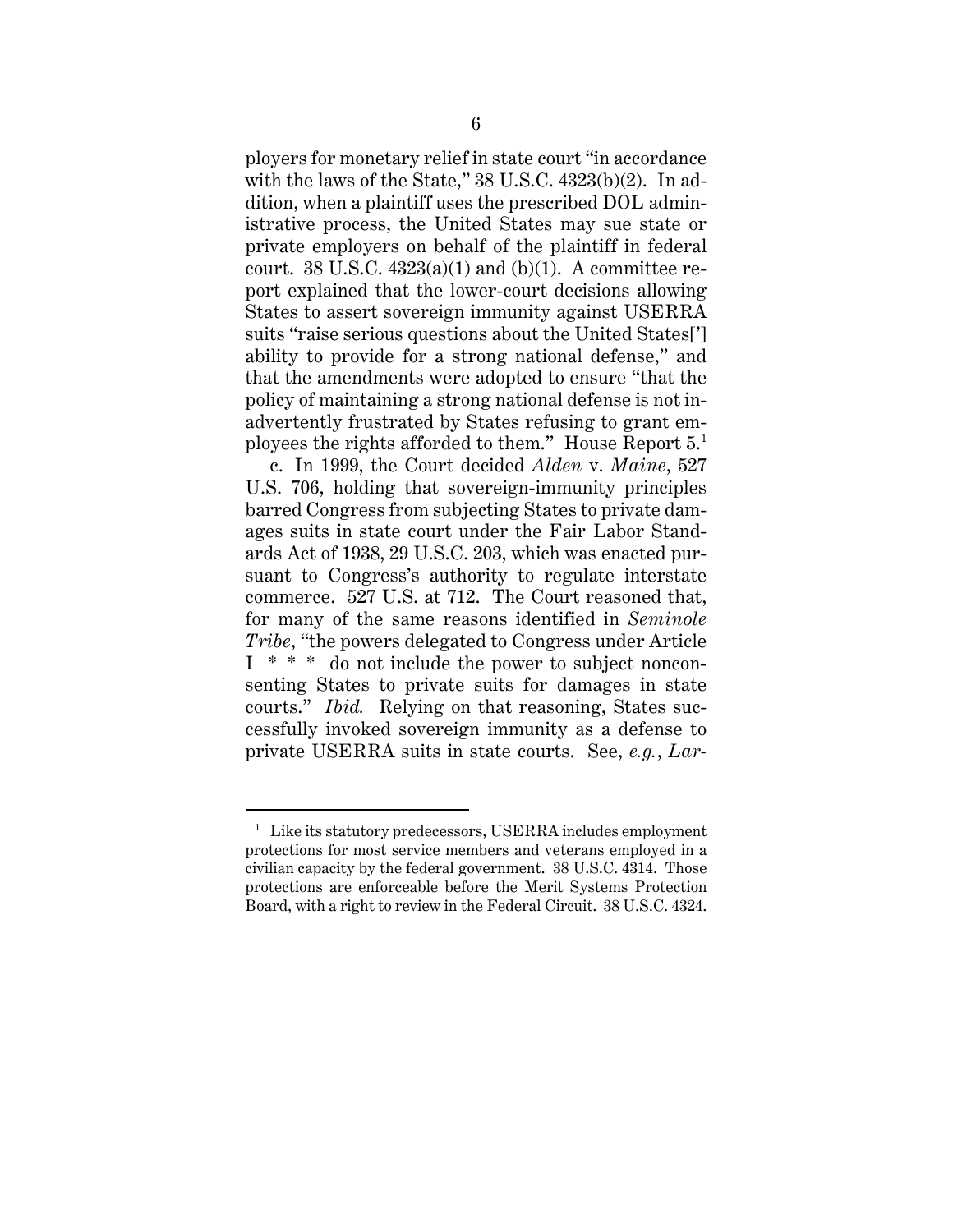*kins* v. *Department of Mental Health & Mental Retardation*, 806 So. 2d 358, 362-363 (Ala. 2001).

d. In 2006, this Court held in *Central Virginia Community College* v. *Katz*, 546 U.S. 356, that a state entity could not assert sovereign immunity in a federal "proceeding initiated by a bankruptcy trustee to set aside preferential transfers by the debtor to state agencies." Id. at 359. The Court acknowledged that statements in *Seminole Tribe* might have "reflected an assumption that the holding in that case would apply to the Bankruptcy Clause." *Id.* at 363. But the Court concluded that such an "assumption was erroneous," because "the States agreed in the plan of the Convention not to assert [sovereign] immunity" to suits authorized by Congress under the Bankruptcy Clause. *Id.* at 363, 373.

USERRA plaintiffs then invoked *Katz* to argue that States surrendered their sovereign immunity to suits under statutes enacted pursuant to Congress's war powers. State courts, however, have relied on *Seminole Tribe* and *Alden* to conclude that USERRA's privatedamages provision is unconstitutional. See, *e.g.*, *Clark* v. *Virginia Dep't of State Police,* 793 S.E.2d 1, 6 & n.6 (Va. 2016) (collecting cases), cert. denied, 138 S. Ct. 500 (2017).

#### **B. Proceedings Below**

1. Petitioner volunteered for the United States Army Reserve in 1989. Pet. App. 2a. In 2007, he was called up to active duty and deployed to Iraq, where he suffered injuries. *Ibid.* After an honorable discharge, he returned to Texas, where he had been employed as a state trooper by respondent. *Ibid.* Petitioner alleges that he asked respondent to reemploy him in a different position because his injuries prevented him from serving as a state trooper. *Ibid.* Respondent refused to do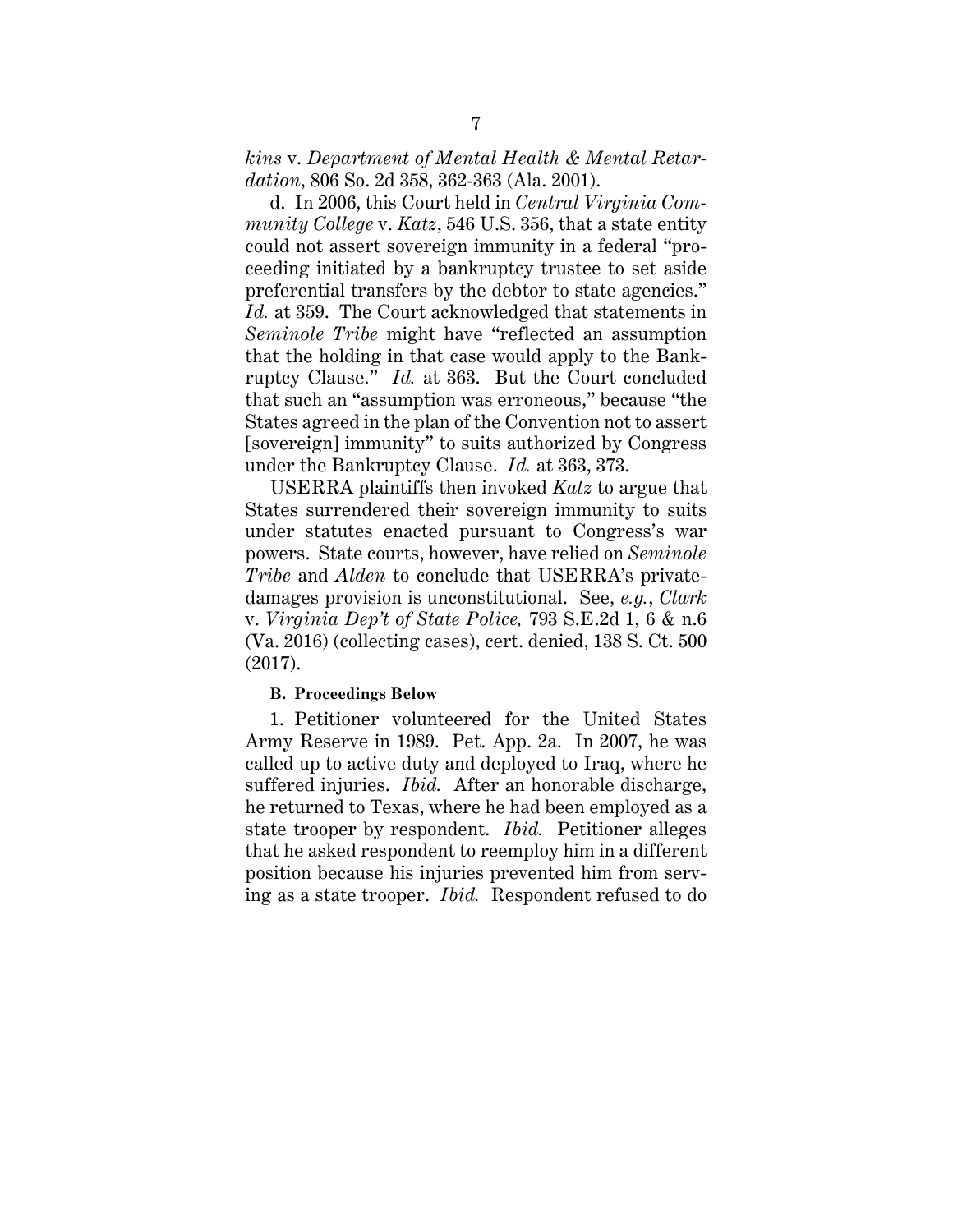so, and petitioner sued in state court, alleging that respondent had violated USERRA by refusing to reemploy him in a position that would accommodate his disability. *Ibid.*; see 38 U.S.C. 4313(a)(3). Respondent moved to dismiss on sovereign-immunity grounds. Pet. App. 3a. The state trial court denied that motion. *Ibid.* 

2. A divided state intermediate appellate court reversed. Pet. App. 1a-28a. The court read *Seminole Tribe* and *Alden* as "support[ing] the broad principle that \* \* \* state agencies' immunity to private suits in both federal and state courts cannot be abrogated by Article I legislation." *Id.* at 12a. The court acknowledged that "*Katz* recognized a limited exception to this rule for actions to enforce certain bankruptcy statutes," but the court understood that exception to be "derived from the particular attributes of *in rem* bankruptcy jurisdiction which are not present in this case." *Ibid.* The court also questioned whether USERRA was "enacted pursuant to Congress's War Powers," as opposed to "the Necessary and Proper Clause," which it viewed as "indisputably" insufficient to authorize a private damages suit against the State. *Id.* at 11a-12a.

One justice dissented. Pet. App. 21a-28a. The court of appeals denied rehearing en banc over the dissent of two justices. *Id.* at 47a-48a. The Supreme Court of Texas denied discretionary review. *Id.* at 32a-33a.

#### **C. Subsequent Developments**

After the state court of appeals issued the decision below, this Court decided *PennEast*, which held that the States "consented in the plan of the Convention to the exercise of federal eminent domain power, including in condemnation proceedings brought by private delegates." 141 S. Ct. at 2259.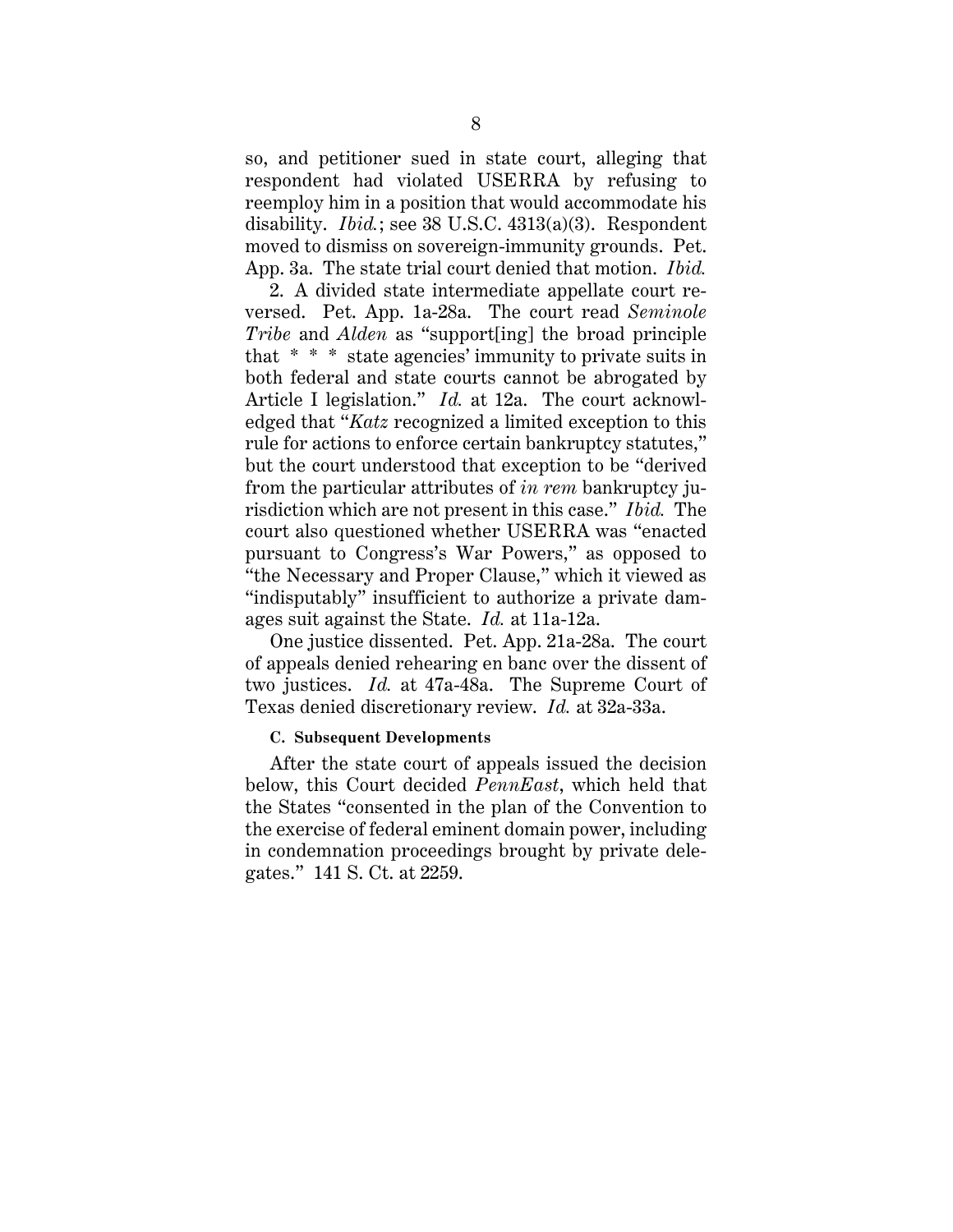#### **SUMMARY OF ARGUMENT**

Petitioner's USERRA suit should be allowed to proceed. Congress authorized the suit pursuant to its express powers to raise and support Armies and provide and maintain a Navy. And implicit principles of sovereign immunity do not bar the suit because the constitutional structure divested States of any basis to assert sovereign immunity in response to an action authorized by the federal war powers.

A. USERRA reflects a straightforward exercise of Congress's powers to "raise and support Armies" and "provide and maintain a Navy." U.S. Const. Art. I, § 8, Cls. 12-13. The Framers included those powers in the Constitution in response to the nearly catastrophic failure of the States to provide troops and military supplies during the Revolutionary War. The records of the Constitutional Convention and of the ratification make clear that the war powers were understood as exceptionally broad, exclusive to the federal government, and critical to the Nation's preservation. Congress has exercised them in that way since the beginning, and this Court has long emphasized their sweeping scope.

Like predecessor statutes dating back more than 80 years, USERRA facilitates the raising and supporting of armies and the providing and maintaining of a navy by "eliminating or minimizing the disadvantages to civilian careers and employment which can result from" military service.  $38 \text{ U.S.C. } 4301(a)(1)$ . That objective is supported by multiple aspects of the statutory scheme, including the private-enforcement provision at issue here. And that objective is especially pressing in the modern era of an all-volunteer military in which National Guard and Reserve members play a critical operational role while also maintaining civilian jobs. By di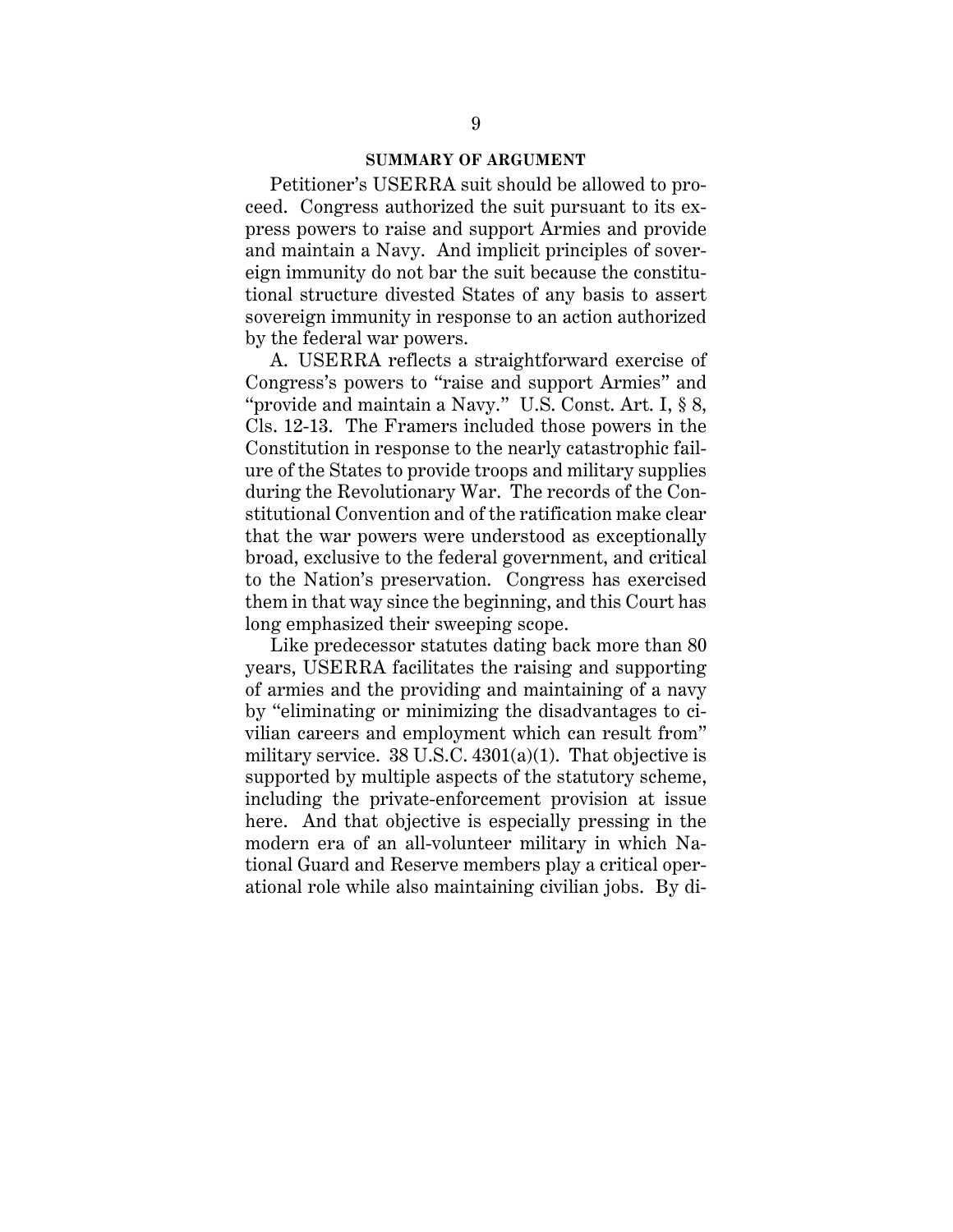rectly advancing military recruitment and retention, USERRA falls squarely within Congress's express army and navy powers.

B. Implicit principles of sovereign immunity do not bar USERRA suits against state employers. Although the States generally retained their immunity when they entered the Union, it is undisputed that they consented to certain categories of suits as part of the constitutional structure. Suits brought pursuant to Congress's war powers are such a category for two related reasons.

First, the Constitution was adopted to divest the States of sovereignty in the military field. The Constitution's careful and specific allocation of military powers —vesting them in Congress, subject to one narrow reservation, while expressly withholding them from the States—demonstrates that there is a single sovereign in the sphere of national defense. The sword rests with the United States, not the individual States. By surrendering sovereignty over national defense, the States relinquished any basis for asserting sovereign immunity to suits authorized under the federal war powers.

Second, even if the States retain some sovereignty in this context, the structure of the Constitution makes clear that they cannot wield sovereign immunity to obstruct Congress's exercise of its military powers. The Framers were clear that the war powers—the powers of national survival—were not subject to implied constitutional constraints. This Court has reaffirmed that principle by repeatedly refusing to impose state-sovereignty-based limitations on the federal war powers. The Court should again refuse to do so here. Allowing States to thwart the federal government's military powers would reintroduce the very problem the Constitution was adopted to solve.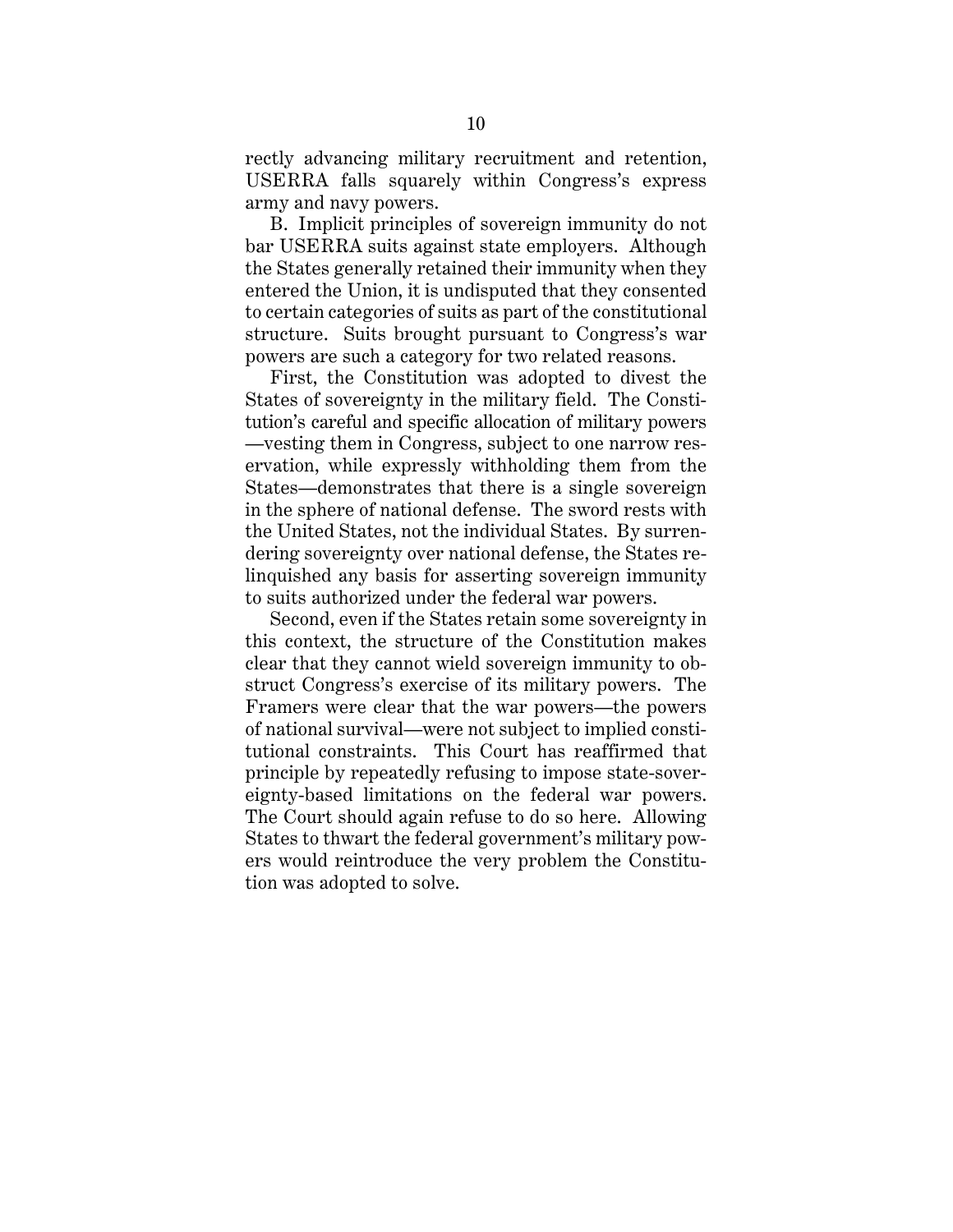C. Neither the state court of appeals' decision nor respondent's defense of it at the petition stage engages with the principal arguments supporting the challenged provision's constitutionality. The court suggested that the provision was enacted under the Necessary and Proper Clause rather than the army and navy powers. As described above, that is mistaken. And even if the provision were supported in part by the Necessary and Proper Clause, that would be because it is necessary and proper for carrying into execution the army and navy powers. Either way, the critical inquiry is whether the structure of the Constitution includes a surrender of state sovereign immunity to suits under statutes enacted pursuant to those powers. It does. The court of appeals' reliance on abrogation precedents was therefore beside the point; because States retained no relevant sovereign immunity, no abrogation was needed. The decision below should be reversed.

#### **ARGUMENT**

## **CONGRESS VALIDLY AUTHORIZED PRIVATE DAMAGES SUITS AGAINST STATE EMPLOYERS UNDER USERRA**

## **A. USERRA Is An Exercise Of Congress's Powers To Raise And Support Armies And Provide And Maintain A Navy**

Congress's powers to raise and support Armies and provide and maintain a Navy are "broad and sweeping." *Rumsfeld* v. *Forum for Acad. & Inst'l Rights, Inc.*, 547 U.S. 47, 58 (2006) (citation omitted) (*FAIR*). By providing civilian-employment protections "to encourage noncareer service in the uniformed services," 38 U.S.C.  $4301(a)(1)$ , USERRA fits squarely within those powers.

1. During the Revolutionary War and its immediate aftermath, "congress possessed no power whatsoever to raise armies, but only 'to agree upon the number of land forces, and to make requisitions from each state for its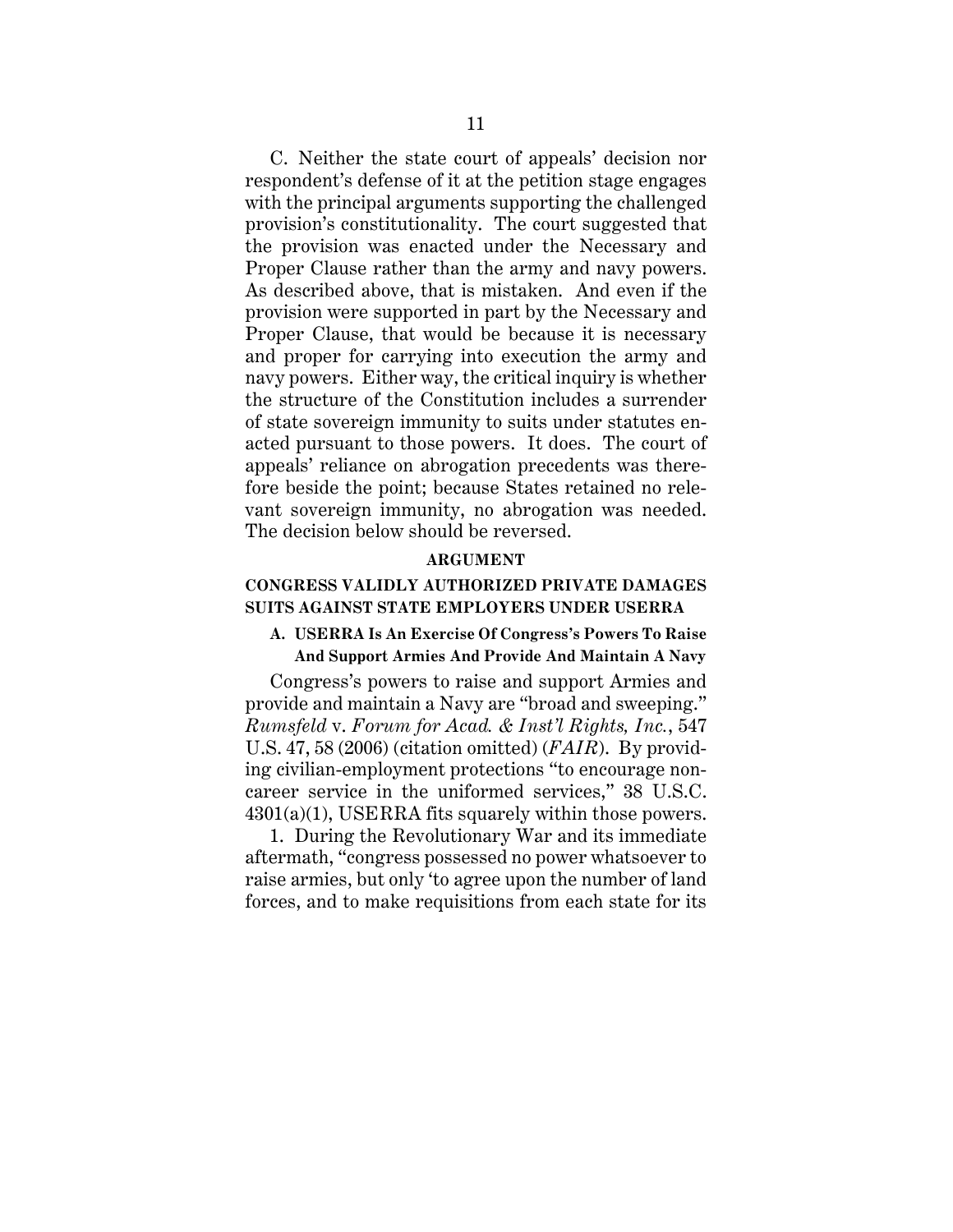quota.'" 3 Joseph Story, *Commentaries on the Constitution of the United States* § 1174, at 64-65 (1833) (Story). States routinely failed to meet their quotas, "subjecting the public safety frequently to the perilous crisis of a disbanded army." *Id.* at 65. In a letter from the battlefield, George Washington warned that, unless Congress were "vested with powers by the several States, competent to the great purposes of the war, \* \* \* our cause is lost." Letter to Joseph Jones (May 31, 1780), in 8 *Writings of George Washington* 304 (Worthington Chauncey Ford ed., 1890). When the United States ultimately prevailed over the British, Washington remarked that it was "little short of a standing miracle." Farewell Orders to the Armies of the United States (Nov. 2, 1783), in 10 *id.* at 330 (1891).

Fixing the failed requisition system was among the "recognized necessities" for calling the Constitutional Convention. *Selective Draft Law Cases*, 245 U.S. 366, 381 (1918). The first reported draft of the Constitution would have vested Congress with powers to "raise armies" and to "build and equip fleets." 2 Farrand 182. The delegates expanded both authorities, empowering Congress to "raise and support armies" and to "provide & maintain a navy." *Id.* at 323, 330. When some delegates objected that Congress could develop a "dangerous" peacetime army, a proviso was added to the army clause stating that "no appropriation of money to that use shall be for a longer term than two years." *Id.* at 329, 508-509. All other proposed restrictions on the powers were rejected. See *id.* at 329-330, 341, 616-617.

The army and navy powers were debated intensely during ratification. James Madison explained that the powers could not logically "be limited," because the Nation had no power to "limit the force" that may be di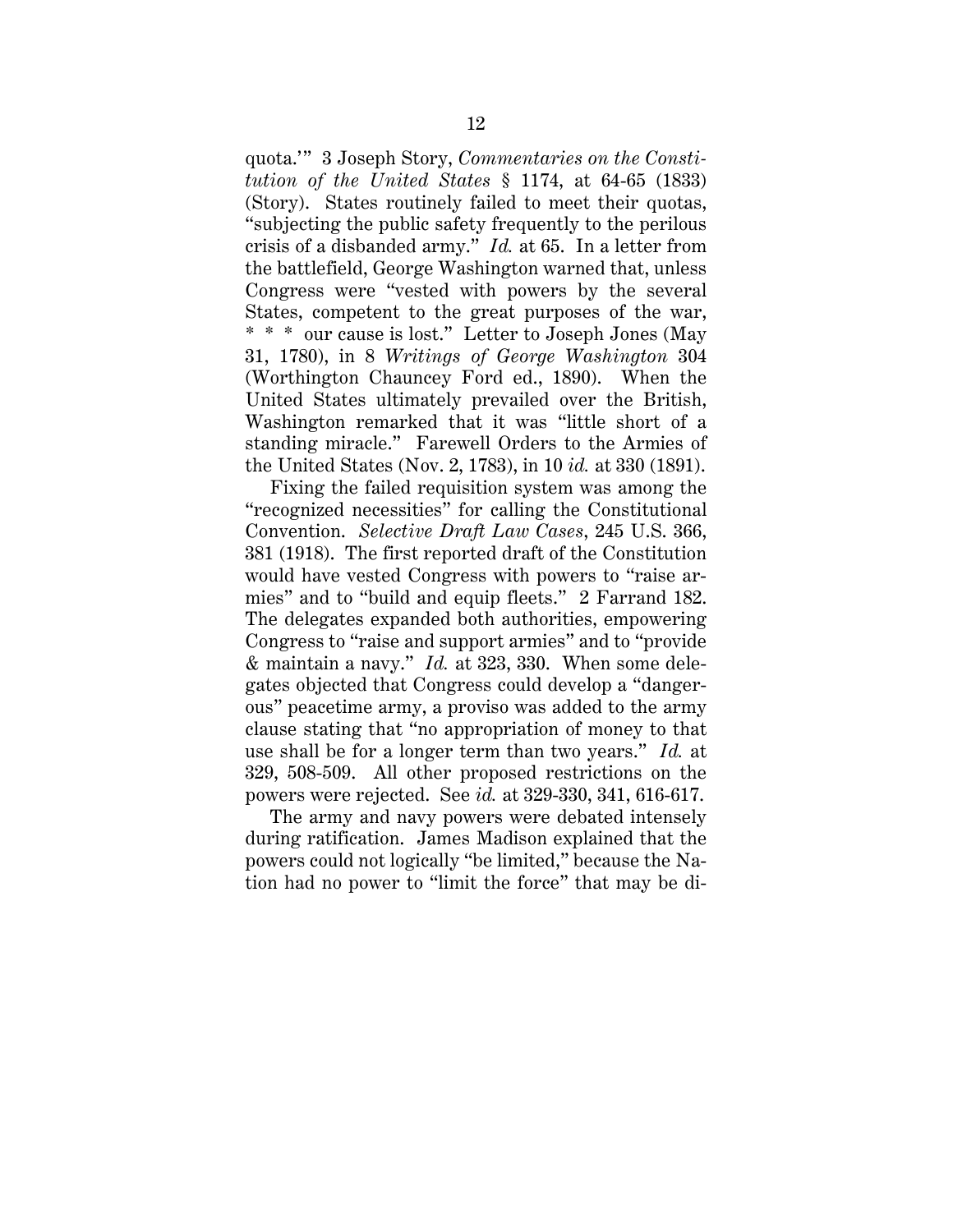rected against it. *The Federalist No. 41*, at 270. Alexander Hamilton added that "there can be no limitation of that authority which is to provide for the defense and protection of the community, in any matter \* \* \* essential to the *formation*, *direction* or *support* of the NATIONAL FORCES." *The Federalist No. 23*, at 148.

Critics "assailed" the army and navy powers "with incredible zeal and pertinacity." 3 Story §§ 1176-1177, at 67. Prominent Anti-Federalists decried the vesting of an "unlimited power to raise armies" in Congress without any "check" from state legislatures. Federal Farmer No. III (Oct. 10, 1787), in 2 *The Complete Anti-Federalist* 241, 242 (Herbert J. Storing ed., 1981). Brutus complained that Congress would "be empowered to raise and maintain standing armies at [its] discretion" and that "it is difficult to conceive how the state legislatures can, in any case, hold a check over the general legislature." Brutus No. X (Jan. 24, 1788), in *id.* at 415, 417. In some state ratifying conventions, an amendment limiting Congress's powers was proposed. 3 Story § 1186, at 74. But it "die[d] away." *Ibid.*

2. Post-ratification practice and precedent have reinforced the breadth of the army and navy powers. Congress has relied on those powers to, *inter alia,* conscript soldiers and sailors, command private entities to produce military supplies, take over railroads and communications lines, and seize profits. See *Lichter* v. *United States*, 334 U.S. 742, 755-758, 767 n.9 (1948) (citing examples). This Court has upheld those actions, emphasizing that the "language of the Constitution authorizing" them is "clear and sweeping," "broad rather than restrictive," and "'given fully, completely, [and] unconditionally.'" *Id.* at 755-756 & n.4 (citation omitted).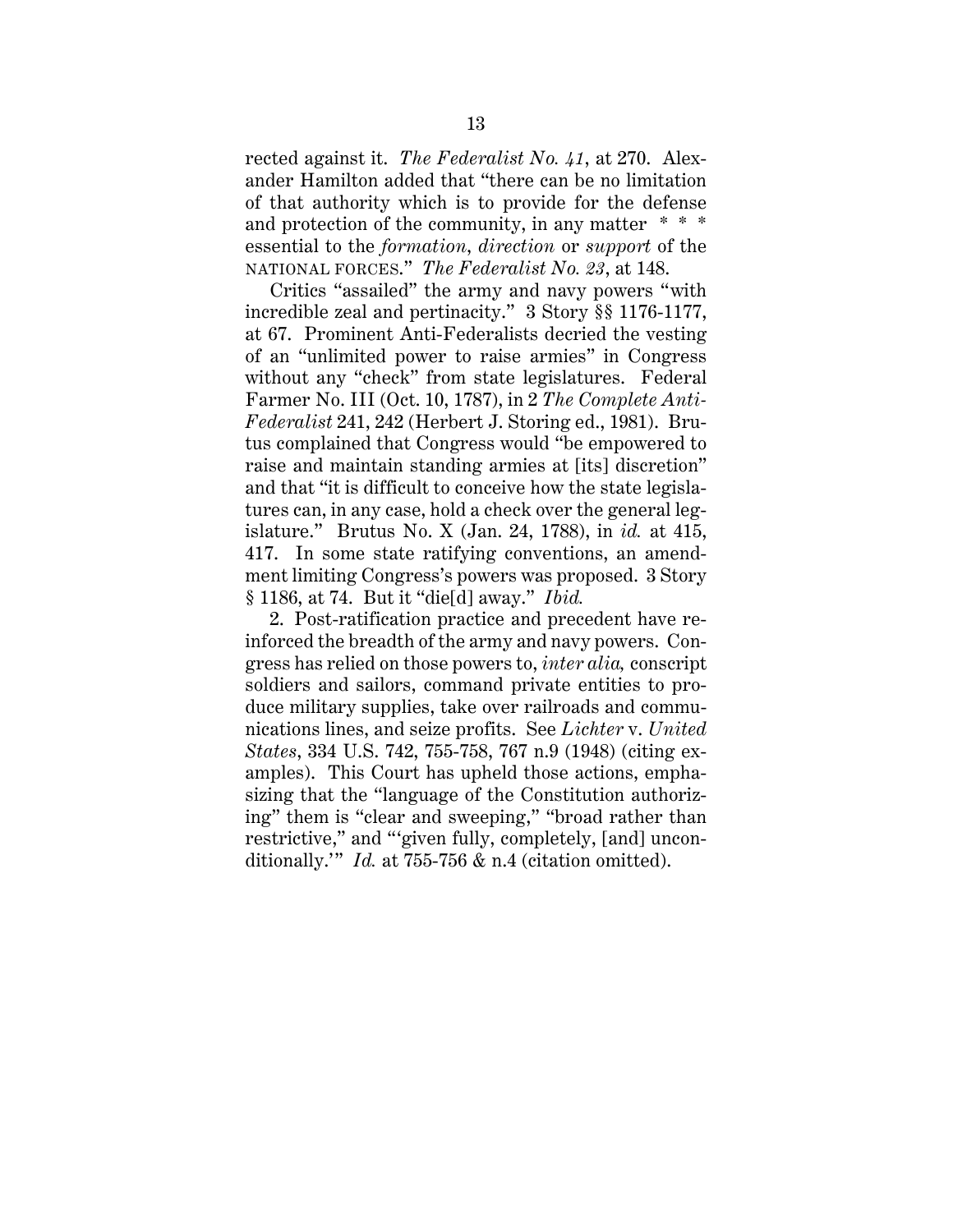Of particular relevance here, Congress has long employed its army and navy powers to encourage military recruitment and retention. In one of the first statutes authorizing an expansion of the army, Congress provided for enlistment bonuses, Act of Mar. 3, 1791, ch. 28, §§ 4, 12, 1 Stat. 222, 224—a practice it continued, eventually offering bonuses in the form of "military bounty lands," Act of Apr. 16, 1816, ch. 55, § 4, 3 Stat. 287. Congress created the United States Military Academy at West Point to attract and train future officers. Act of Mar. 16, 1802, ch. 9, § 27, 2 Stat. 137. Congress later encouraged service by providing educational benefits, insurance coverage, retirement plans, and other means "to compensate for the disruption that military service causes to civilian lives." *Johnson* v. *Robison*, 415 U.S. 361, 377 (1974). This Court has upheld those measures, explaining that "[l]egislation to further these objectives is plainly within Congress' Art. I, § 8 power to 'raise and support Armies.'" *Id.* at 376.

3. USERRA fits comfortably within that authority. As stated in the statutory text, civilian-employment protections "encourage noncareer service in the uniformed services by eliminating or minimizing the disadvantages to civilian careers and employment which can result from such service."  $38 \text{ U.S.C. } 4301(a)(1);$  see *Robison*, 415 U.S. at 376 (relying on statute's enumeration of objectives). The link between civilian-employment protection and military recruitment has supported similar statutes for decades. See pp. 3-5, *supra*. As a sponsor of one such statute explained, "if we guarantee their jobs when their military service is completed, we have taken a long step in providing the Army and Navy with patriotic men who are willing and anxious to serve their country." 86 Cong. Rec. 10,573 (1940)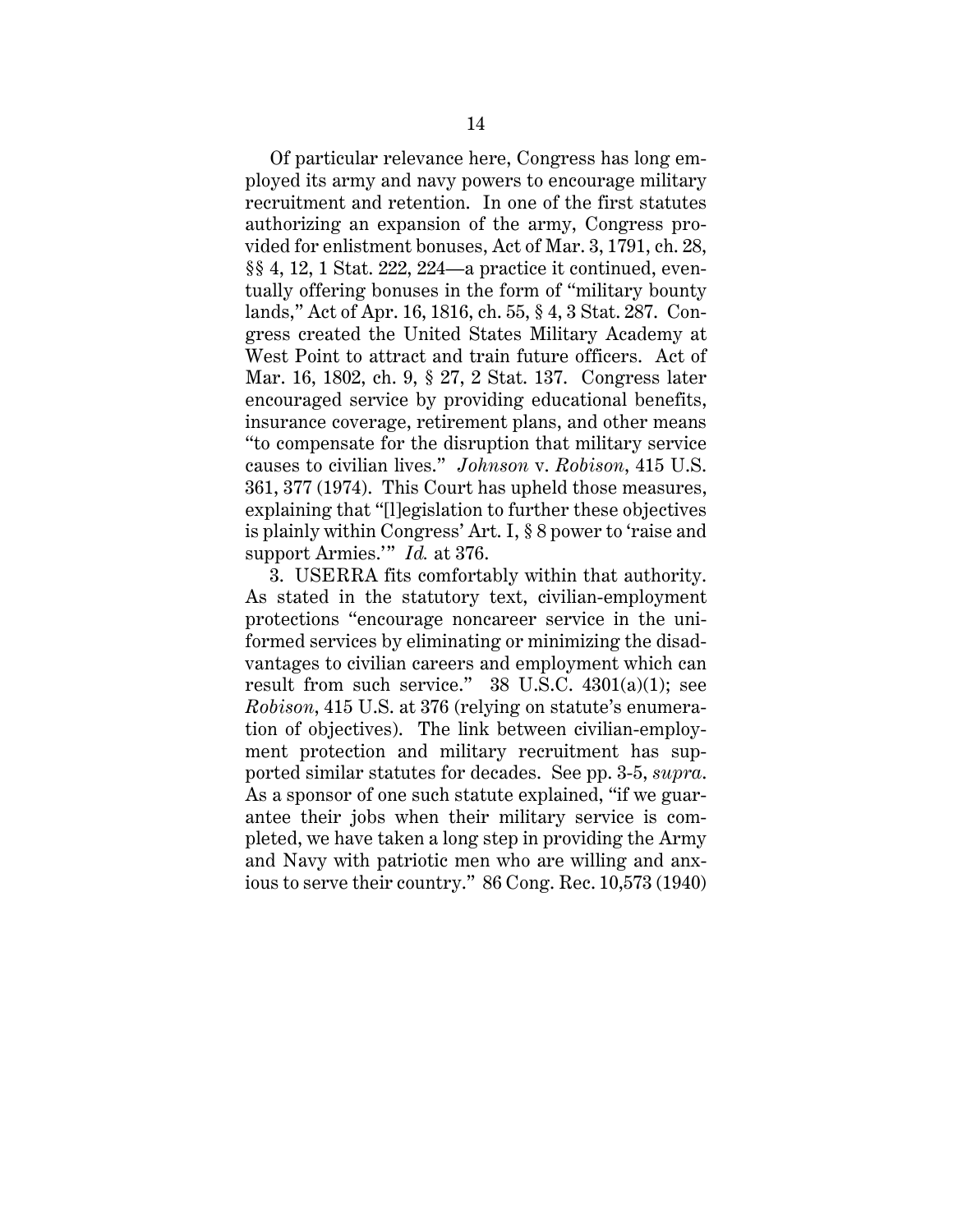(statement of Sen. Thomas of Utah); see *Fishgold* v. *Sullivan Drydock & Repair Corp.*, 328 U.S. 275, 284 (1946) (explaining that the legislation ensures that one "called to the colors [is] not to be penalized on his return by reason of his absence from his civilian job").

Those objectives are even more pressing in the era of an all-volunteer military in which members of the National Guard and Reserves play "an essential part [in] the military's operational force" while maintaining their civilian jobs. S. Rep. No. 449, 110th Cong., 2d Sess. 24 (2008). Congress understandably sought to give those service members "confidence that their USERRA rights will be respected or enforced," recognizing that they might otherwise be "less likely to join or continue to serve in the Armed Forces." *Ibid.* Even small effects on recruiting and retention matter. Since September 11, 2001, more than one million Guard members have been mobilized and deployed overseas for military missions. See *2021 National Guard Bureau Posture Statement* 5, 18, https://go.usa.gov/xtdAw.

USERRA's protections thus directly facilitate the raising and supporting of armies and the providing and maintaining of a navy. And Congress has, since the end of the Vietnam War nearly a half-century ago, determined that those protections should include a private damages remedy against state employers, so that service members experiencing discrimination can seek relief. That judgment is well within Congress's "broad discretion as to methods to be employed," in exercising its army and navy powers. *Lichter*, 334 U.S. at 779; see *FAIR*, 547 U.S. at 59; cf. *Trafficante* v. *Metropolitan Life Ins. Co.*, 409 U.S. 205, 211 (1972) (discussing the "role of 'private attorneys general'" in civil-rights statutes). Courts interpreting USERRA and its predeces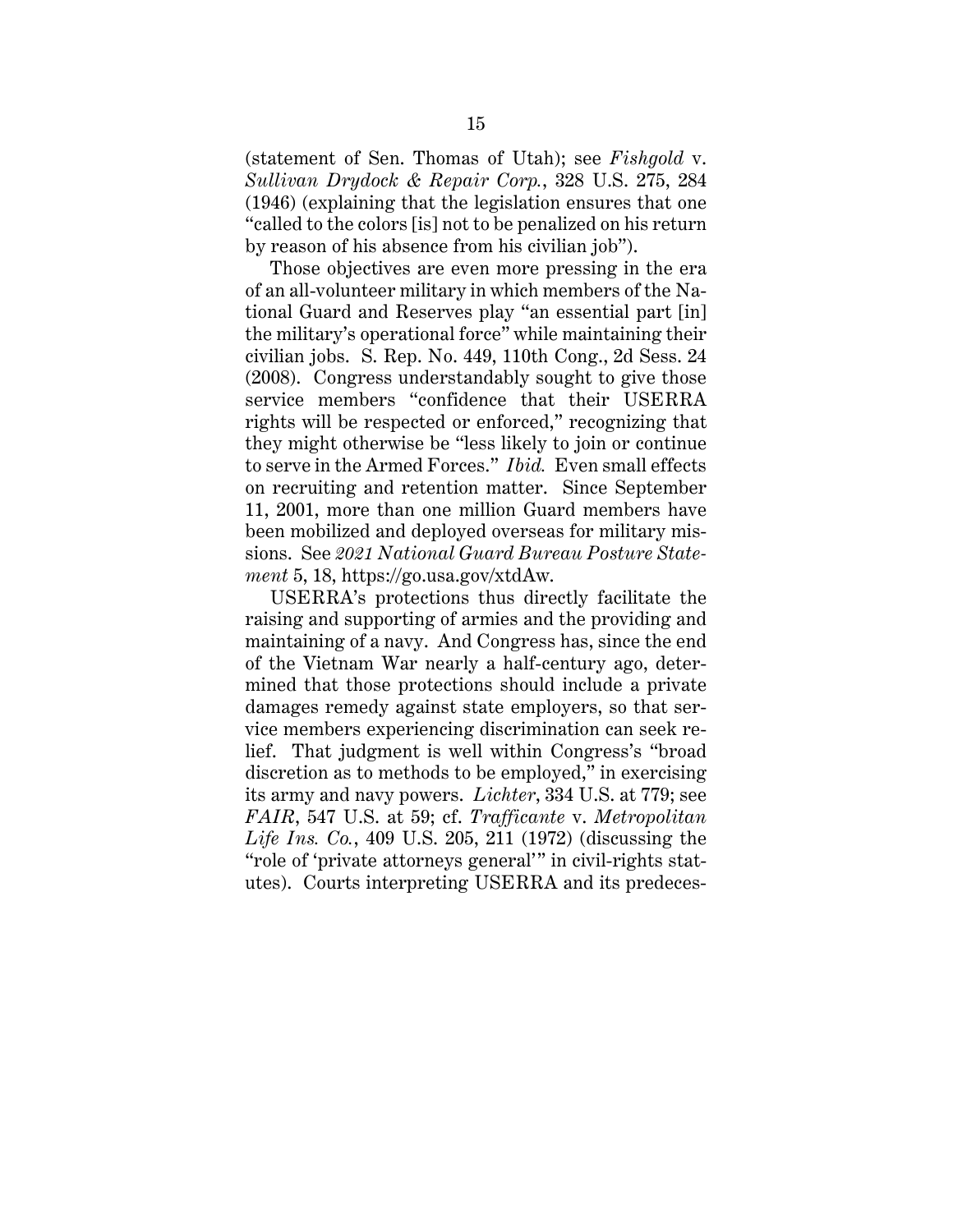sors thus have agreed that the statutes embody an exercise of those powers. See, *e.g.*, *Clark* v. *Virginia Dep't of State Police*, 793 S.E.2d 1, 5 & n.5 (Va. 2016) (collecting cases), cert. denied, 138 S. Ct. 500 (2017).

## **B. Principles Of State Sovereign Immunity Do Not Bar Suits Against State Employers Under USERRA**

Principles of state sovereign immunity do not bar petitioner's USERRA suit. Although States generally retained their sovereign immunity when they entered the Union, the constitutional structure divested them of that immunity in certain areas. Congress's exercise of its war powers is one of those areas.

1. After declaring independence in 1776, "the States considered themselves fully sovereign nations." *Franchise Tax Bd.* v. *Hyatt*, 139 S. Ct. 1485, 1493 (2019). One aspect of "the States' sovereignty" during that period "was 'their immunity from private suits.'" *Ibid.* (citation omitted). The States' ratification of the Constitution and entry into the Union, however, "fundamentally adjust[ed]" their status. *Ibid.* With the exception of the Eleventh Amendment, which all agree does not directly apply here, the text of the Constitution does not address state sovereign immunity. 2 Instead, a State's entitlement to sovereign immunity is governed principally by "fundamental postulates implicit in the constitutional design." *Alden* v. *Maine*, 527 U.S. 706, 729 (1999).

The "essential postulate" here, this Court has long explained, is that States "shall be immune from suits, without their consent, save where there has been 'a surrender of this immunity in the plan of the convention.'"

<sup>2</sup> Because this suit was not filed against respondent by a citizen "of another State," U.S. Const. Amend. XI*,* it does not fall within the literal terms of the Eleventh Amendment.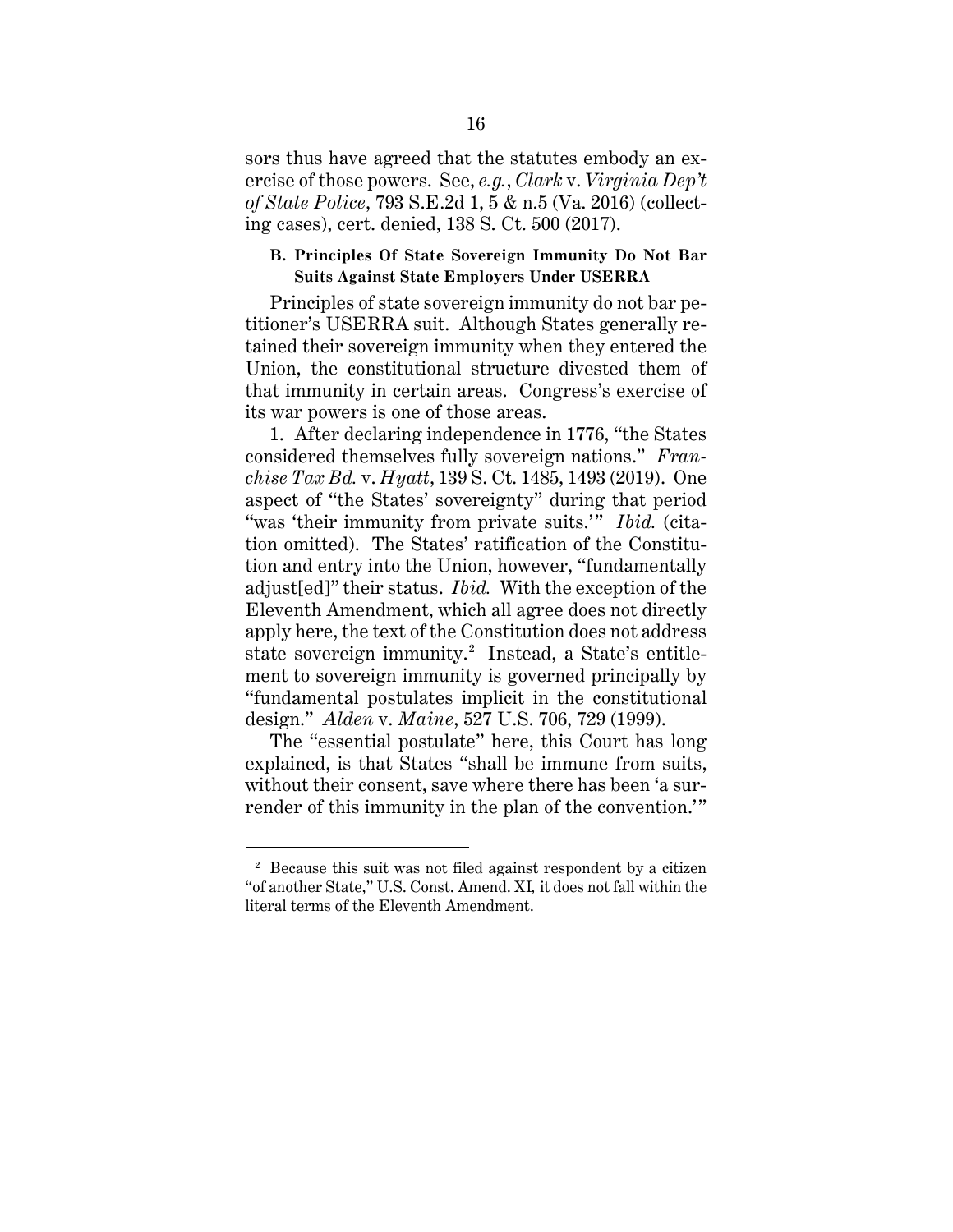*Alden*, 527 U.S. at 729 (citation omitted); see *PennEast Pipeline Co.* v. *New Jersey*, 141 S. Ct. 2244, 2258 (2021) (outlining the same test); *Allen* v. *Cooper*, 140 S. Ct. 994, 1003 (2020) (same); *Hyatt*, 139 S. Ct. at 1495 (same); *Central Va. Cmty. College* v. *Katz*, 546 U.S. 356, 373 (2006) (same); *Seminole Tribe* v. *Florida*, 517 U.S. 44, 68 (1996) (same); *Hans* v. *Louisiana*, 134 U.S. 1, 13 (1890) (same).

The "plan of the Convention" is "shorthand for 'the structure of the original Constitution itself.'" *Penn-East*, 141 S. Ct. at 2258 (quoting *Alden*, 527 U.S. at 728). While that structure generally preserved States' sovereign immunity, it also divested States of that immunity in several significant ways. See *ibid.* This Court has held, for instance, that the Constitution divested States of their immunity to suits brought by the federal government, to suits brought by other States, to suits "in the context of bankruptcy proceedings," and to suits pursuant to the federal eminent-domain power. *Ibid.*; see *id.* at 2259. In addition, when States ratified the Fourteenth Amendment, they surrendered their right to invoke sovereign immunity in response to suits under statutes enacted pursuant to that Amendment, provided that Congress abrogates immunity "with the requisite clarity." *Id.* at 2258.3

<sup>&</sup>lt;sup>3</sup> States can also "consent to suit" in any given case or category of cases, provided that "such consent" is "'unequivocally expressed.'" *PennEast*, 141 S. Ct. at 2258 (citation omitted). States are deemed to consent to suit when they remove a case from state court to federal court. *Lapides* v. *Board of Regents of Univ. Sys.*, 535 U.S. 613, 616 (2002). State sovereign immunity generally does not apply to "suits prosecuted against a municipal corporation or other governmental entity which is not an arm of the State." *Alden*, 527 U.S. at 756. State sovereign immunity also "does not bar certain actions against state officers for injunctive or declaratory relief." *Id*. at 757.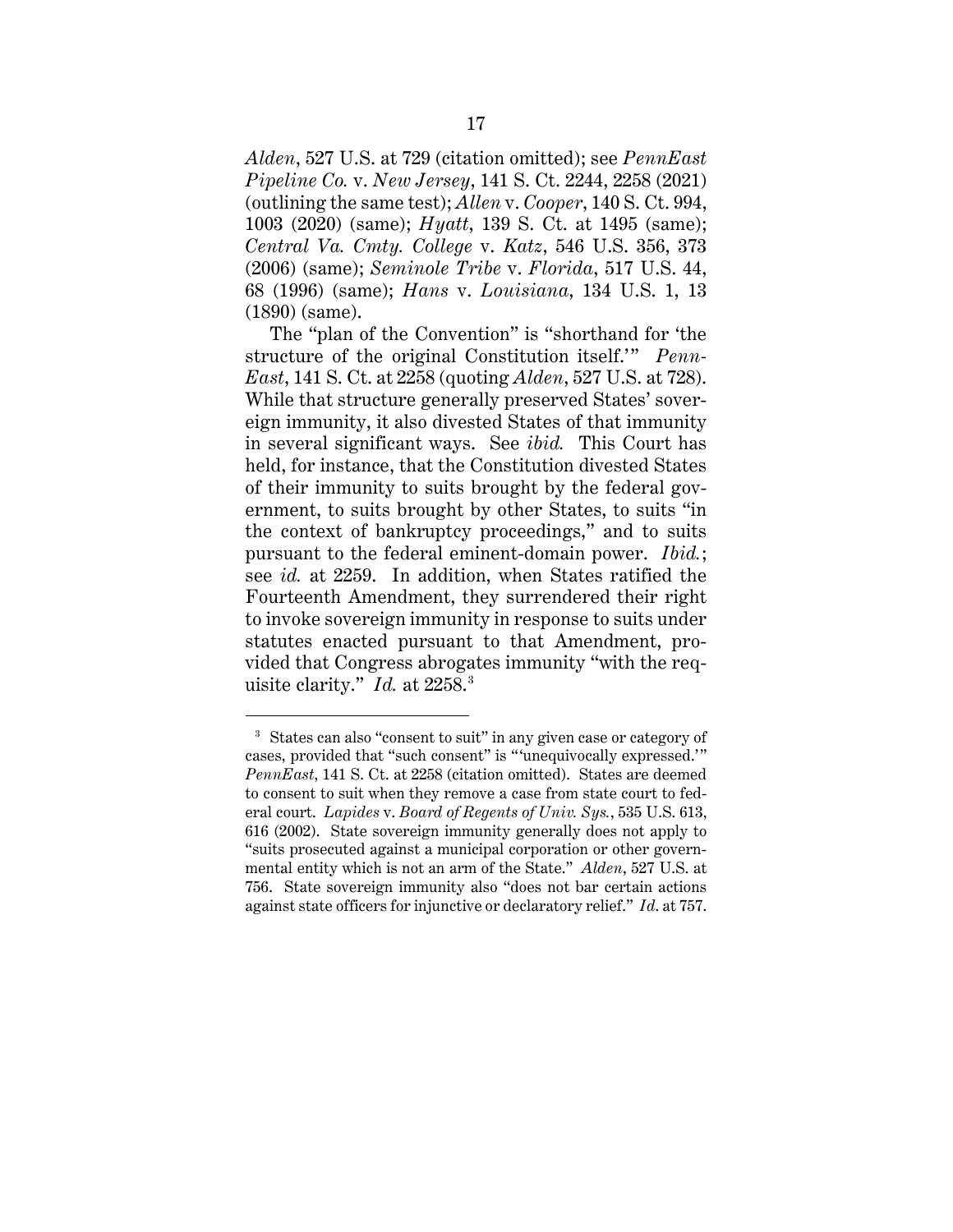2. As in those other areas, the constitutional structure divested States of sovereign immunity to suits authorized by Congress's war powers, particularly its powers to raise and support Armies and provide and maintain a Navy. That is so for two related reasons. First, divesting the States of sovereignty over those fields was a central aspect of the plan of the Convention. Second, even if the States retain some aspect of sovereignty over the military field, the structure of the Constitution prevents them from wielding sovereign immunity to obstruct Congress's exercise of its war powers, which would reproduce the very problem the Constitution was supposed to solve.

a. Divesting the States of sovereignty over military matters was a central aspect of the plan of the Convention; indeed, it was a principal basis for the Convention itself. As explained above, the Convention was called in "response to the failings of the Articles of Confederation," *PennEast*, 141 S. Ct. at 2263, the most imperative of which was that Congress was unable "to prevent a war nor to support it by [its] own authority," 1 Farrand 19 (Randolph). Critically, the problem was not only a lack of power in Congress, but also "dependence upon the States," *Selective Draft Law Cases*, 245 U.S. at 381.

The plan adopted at the Convention directly addressed that problem by "divest[ing] the States of the traditional diplomatic and military tools" that "sovereigns possess." *Hyatt*, 139 S. Ct. at 1497. The Preamble proclaims that a central purpose of the Constitution is to "provide for the common defence." To that end, Article I, Section 8 vests multiple critical war powers exclusively in the federal government (Cls. 1, 12-16); Article I, Section 10 withholds key war powers from the States (Cl. 3); and in the one area where States retain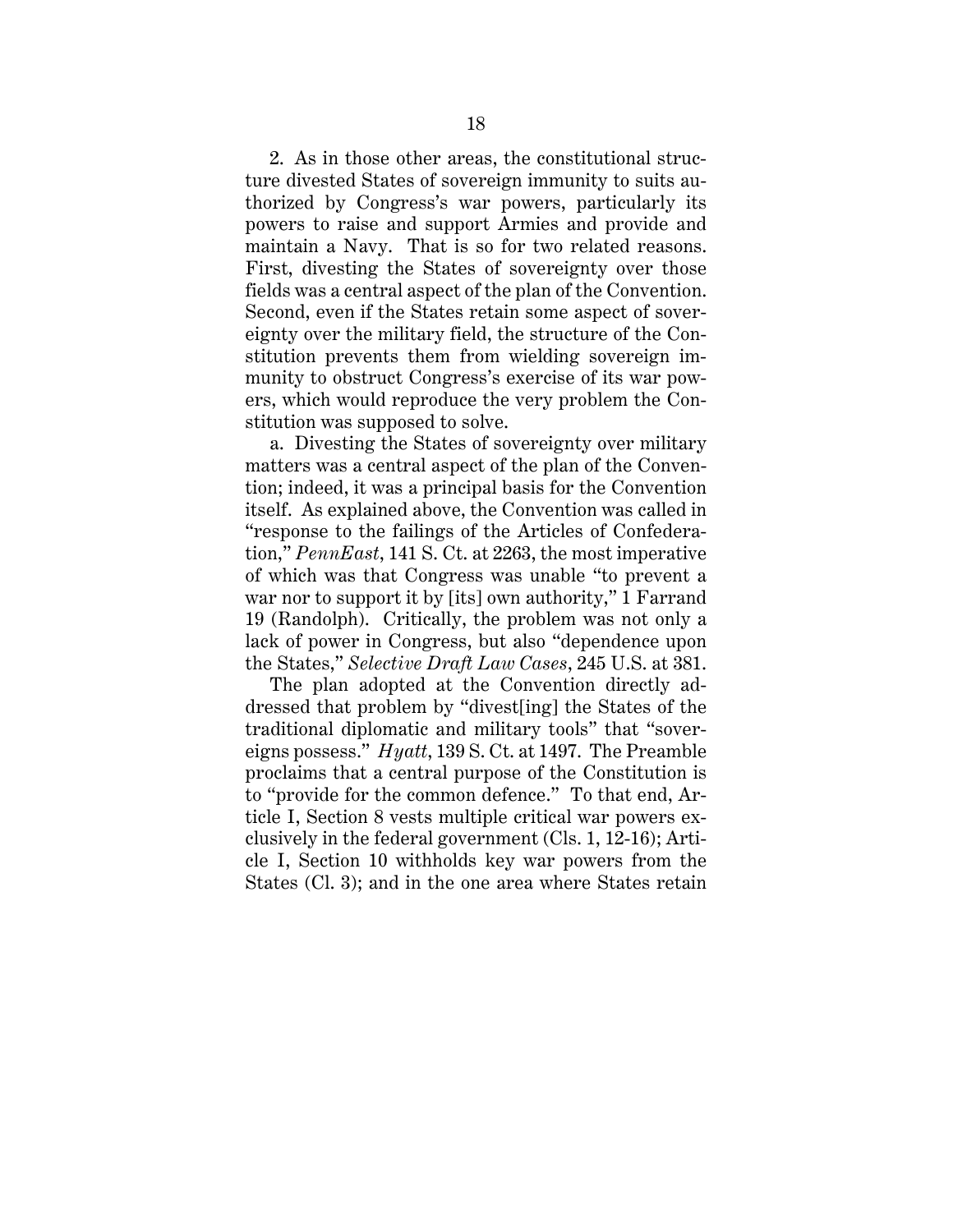some military power, the Constitution "reserv[es] to the States" only a limited power over "Appointment of the Officers, and the Authority of training the Militia, *according to the discipline prescribed by Congress*" (Art. I, § 8, Cl. 16 (emphasis added)).

Thus, aside from the narrow militia exception, the delegates at the Convention "manifestly intended to give \* \* \* all" responsibility for national defense to the federal government "and leave none to the states." *Selective Draft Law Cases*, 245 U.S. at 381; see *Perpich*  v. *Department of Defense*, 496 U.S. 334, 353 (1990) (similarly describing the Constitution's "plan for providing for the common defense"). As President Lincoln would later explain, the Constitution does not confer "a power to raise armies if State authorities consent; \* \* \* it is a power to raise and support armies given to Congress by the Constitution, without an 'if.'" *Lichter*, 334 U.S. at 756 n.4 (citation omitted). When it comes to raising and supporting armies and providing and maintaining a navy, therefore, there is but "one government entrusted with the common defence." *Id.* at 780 (citation omitted). "As to such purposes the state \* \* \* does not exist." *United States* v. *Belmont*, 301 U.S. 324, 331 (1937).

Supporters and opponents of the Constitution recognized as much. In a letter transmitting the Constitution, Washington explained that certain "rights of independent sovereignty" had to be "sacrifice[d]" to "provide for the interest and safety of all." 2 Farrand 666. In particular, others noted, "a certain Portion or Deg[ree] of Dominion as to \* \* \* War & Armies[] was necess[ar]y to be ceded by individual States." 3 Farrand 169. Critics also denounced the Constitution's allocation of war powers as "subversive of the state governments," 3 Story § 1176, at 67, and a step toward de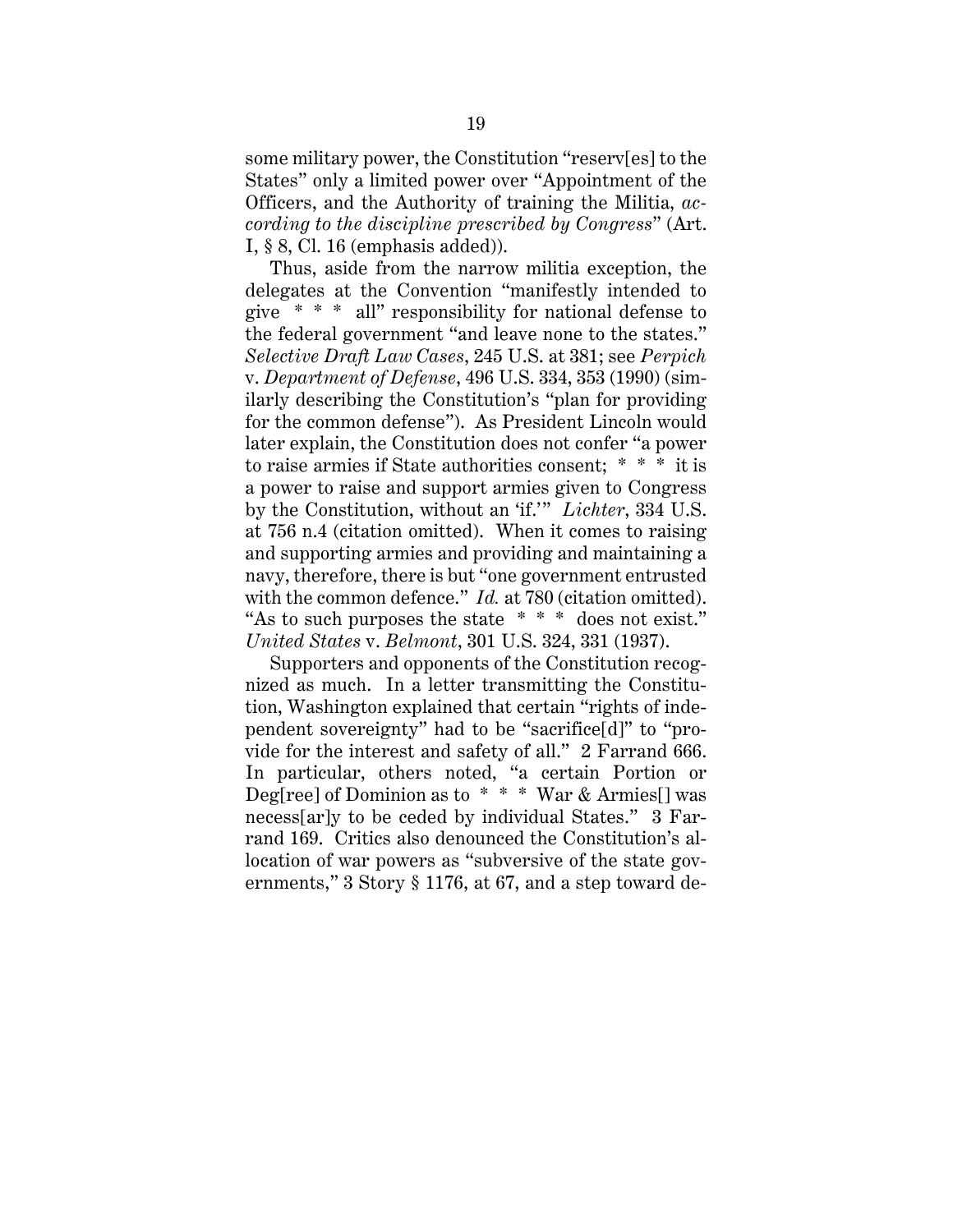struction of the States themselves, see, *e.g.*, 3 *Debates in the Several State Conventions* 395 (Jonathan Elliot ed., 2d ed. 1891) (Patrick Henry: "Where are the purse and sword of Virginia? They must go to Congress. \* \* \* The Virginian government is but a name.").

Yet the States ratified the Constitution, thereby investing the federal government with responsibility for the common defense at the expense of "the sovereignty of the separate States." *Perpich*, 496 U.S. at 340. "Put another way, when the States entered the federal system, they renounced their right to" any role in determining how to raise and support Armies and provide and maintain a Navy. *PennEast*, 141 S. Ct. at 2259. Particularly because the Constitution's provisions allocating responsibility for the common defense—like those in other areas in which States surrendered sovereign immunity—"emerged from a felt need to curb the States' authority," *Allen*, 140 S. Ct. at 1002, they operate "not just as a grant of legislative authority to Congress, but also to authorize limited subordination of state sovereign[ty]" in that arena, *Katz*, 546 U.S. at 363. Without any sovereignty in the military arena, States have no basis to assert sovereign immunity to suits authorized under Congress's military powers. See *ibid.*; see also *PennEast*, 141 S. Ct. at 2259.

Hamilton's account of sovereign immunity—which has been central to this Court's approach to the doctrine for more than a century, see, *e.g.*, *PennEast*, 141 S. Ct. at 2258; *Hyatt*, 139 S. Ct. at 1493; *Alden*, 527 U.S. at 716-717; *Seminole Tribe*, 517 U.S. at 68; *Hans*, 134 U.S. at 13—strongly buttresses that understanding. In an oft-quoted passage, Hamilton explained that nonconsenting States retain immunity from suit unless "there is a surrender of this immunity in the plan of the con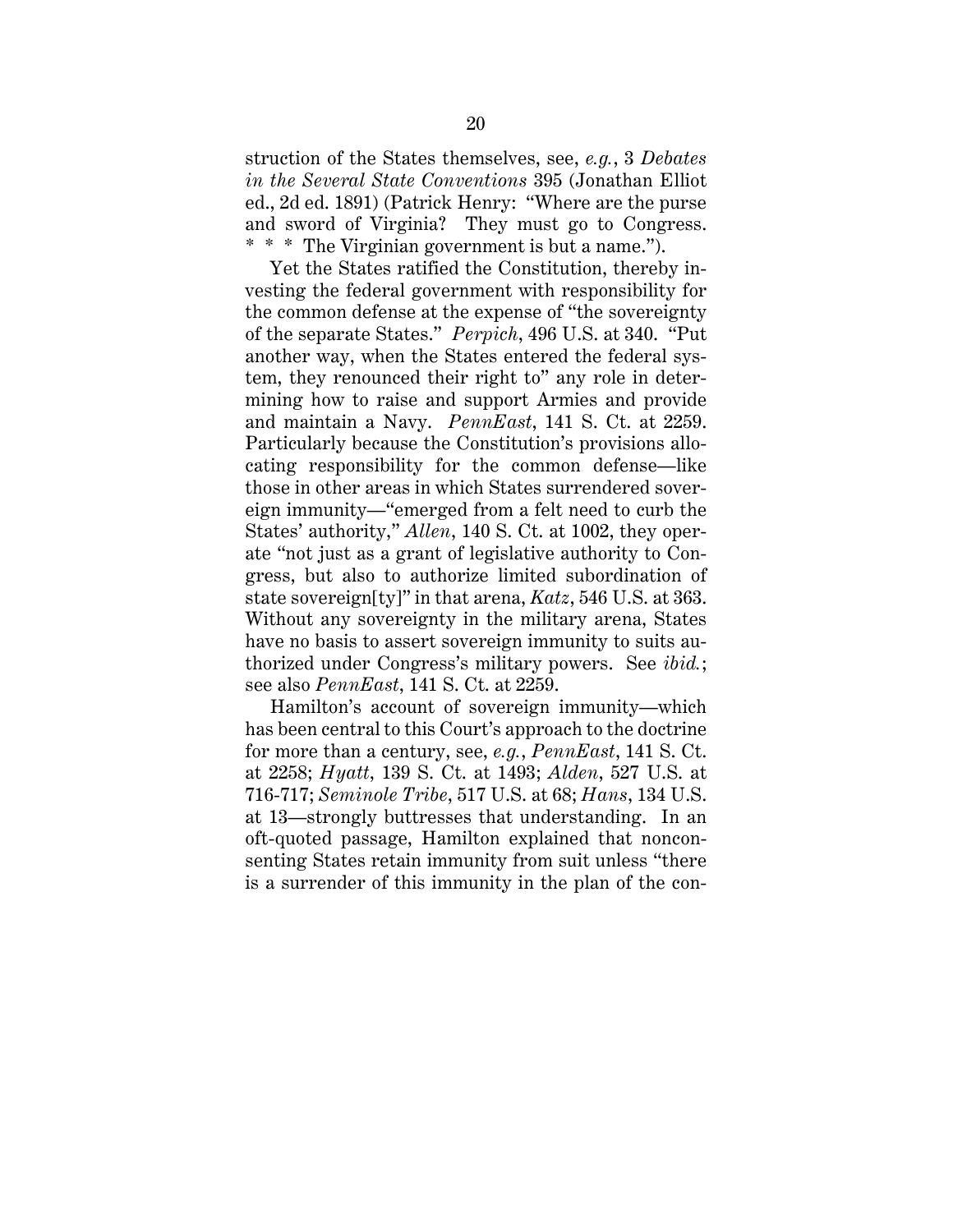vention." *The Federalist No. 81*, at 549. He then wrote that the "circumstances which are necessary to produce an alienation of state sovereignty" were "discussed in" an earlier article and "need not be repeated." *Ibid.* In that earlier article, Hamilton explained that, under "the plan of the Convention," an "alienation of State sovereignty" would exist where, *inter alia*, the Constitution "granted in one instance an authority to the Union and in another prohibited the States from exercising the like authority." *The Federalist No. 32*, at 200.

The powers at issue here match Hamilton's description. The Constitution grants "authority to the Union" over certain military matters in Article I, Section 8, and "prohibit[s] the States from exercising the like authority" in Article I, Section 10. *The Federalist No. 32*, at 200. Hamilton's analysis thus indicates that the war powers are among the cases in which the "plan of the convention" involves an "alienation of state sovereignty"—and therefore prevents States from invoking sovereign immunity to suits under statutes enacted pursuant to those powers. *The Federalist No. 81*, at 549; see *Katz*, 546 U.S. at 377 n.13 (relying on Hamilton's reasoning in finding a surrender of sovereign immunity); cf. *Fitzpatrick* v. *Bitzer*, 427 U.S. 445, 456 (1976) (holding that States surrendered their sovereign immunity to suits authorized by Congress under the Fourteenth Amendment because that Amendment both "expressly granted authority to" Congress and imposed "significant limitations on state authority").

b. Even if States retained some measure of sovereignty in the war-powers context, that would not permit them to invoke sovereign immunity to obstruct Congress's exercise of its powers to raise and support Armies or provide and maintain a Navy. As explained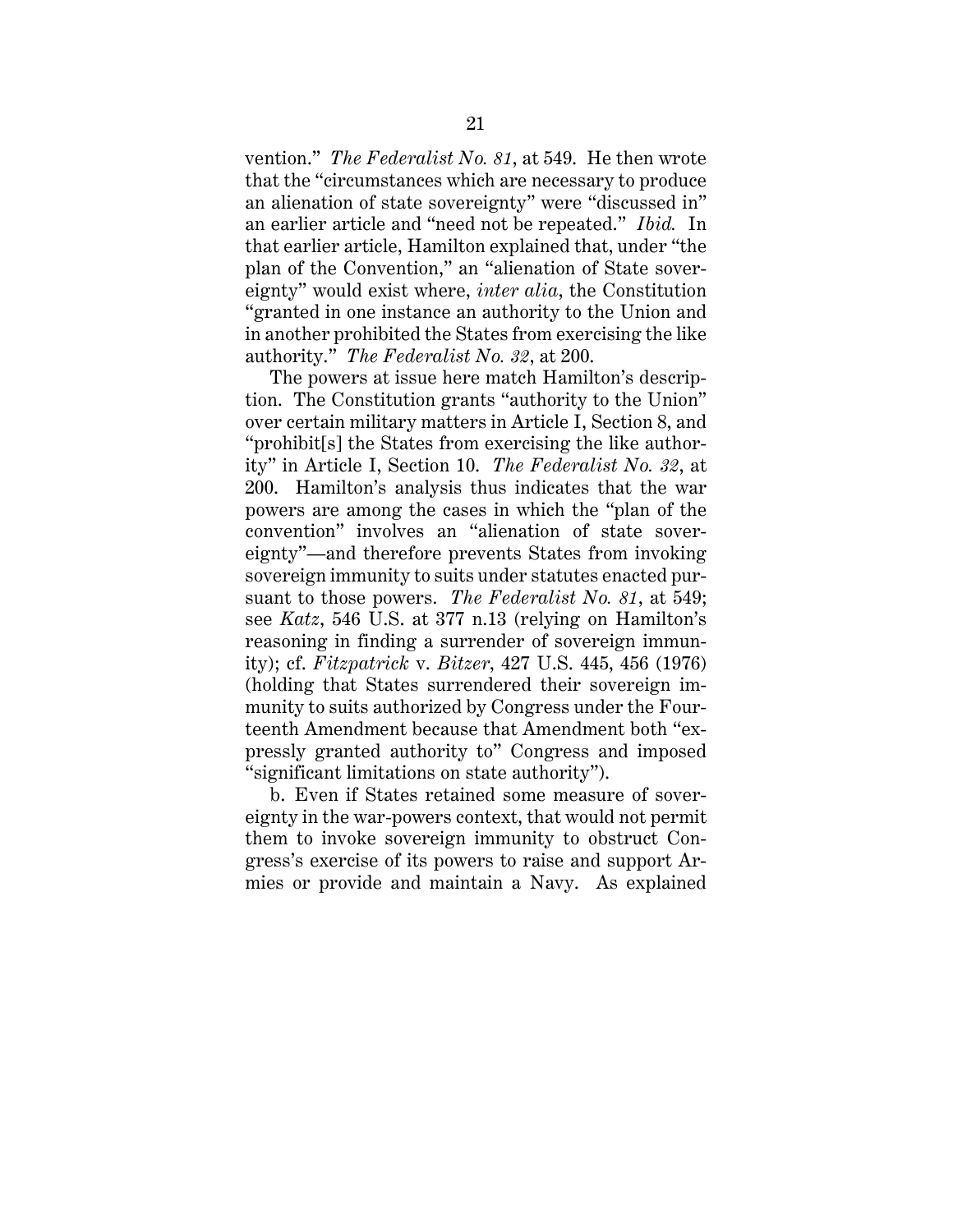above, state sovereign immunity does not (outside the Eleventh Amendment context) arise from textual guarantees but rather from inferences about the constitutional structure. See p. 16, *supra*. Here, the evidence is overwhelming that the Framers intended that there would be "no constitutional shackles" on the "authorities essential to the care of the common defense." *The Federalist No. 23*, at 147 (Hamilton); see *The Federalist No. 41*, at 270 (Madison) ("It is in vain to oppose constitutional barriers to the impulse of self-preservation."); see also *Lichter*, 334 U.S. at 780 ("In equipping the National Government with the needed authority in war, [the Framers] tolerated no limitations inconsistent with that object, as they realized that the very existence of the Nation might be at stake[.]") (citation omitted).

The genesis of the powers at issue here makes that especially clear. The Constitution expressly conferred on Congress—and withheld from States—the powers to raise and support Armies and provide and maintain a Navy precisely because "obstructions" from the States had nearly cost the Nation its independence. *The Federalist No. 22*, at 137 (Hamilton). Where the Framers determined that restrictions on Congress's powers in those areas were warranted, they imposed restrictions expressly: limiting army appropriations to two years, U.S. Const. Art. I, § 8, Cl. 12; giving the President rather than Congress command of active military forces, *id.* Art. II, § 2, Cl. 1; and reserving to the States certain militia authority, *id.* Art. I, § 8, Cl. 16; cf. U.S. Const. Amend. III (restricting the quartering of soldiers). Allowing a State to invoke implicit principles of sovereign immunity to block a suit authorized by Congress pursuant to its army and navy powers would result in an "inversion" of the plan of the Convention, enabling a part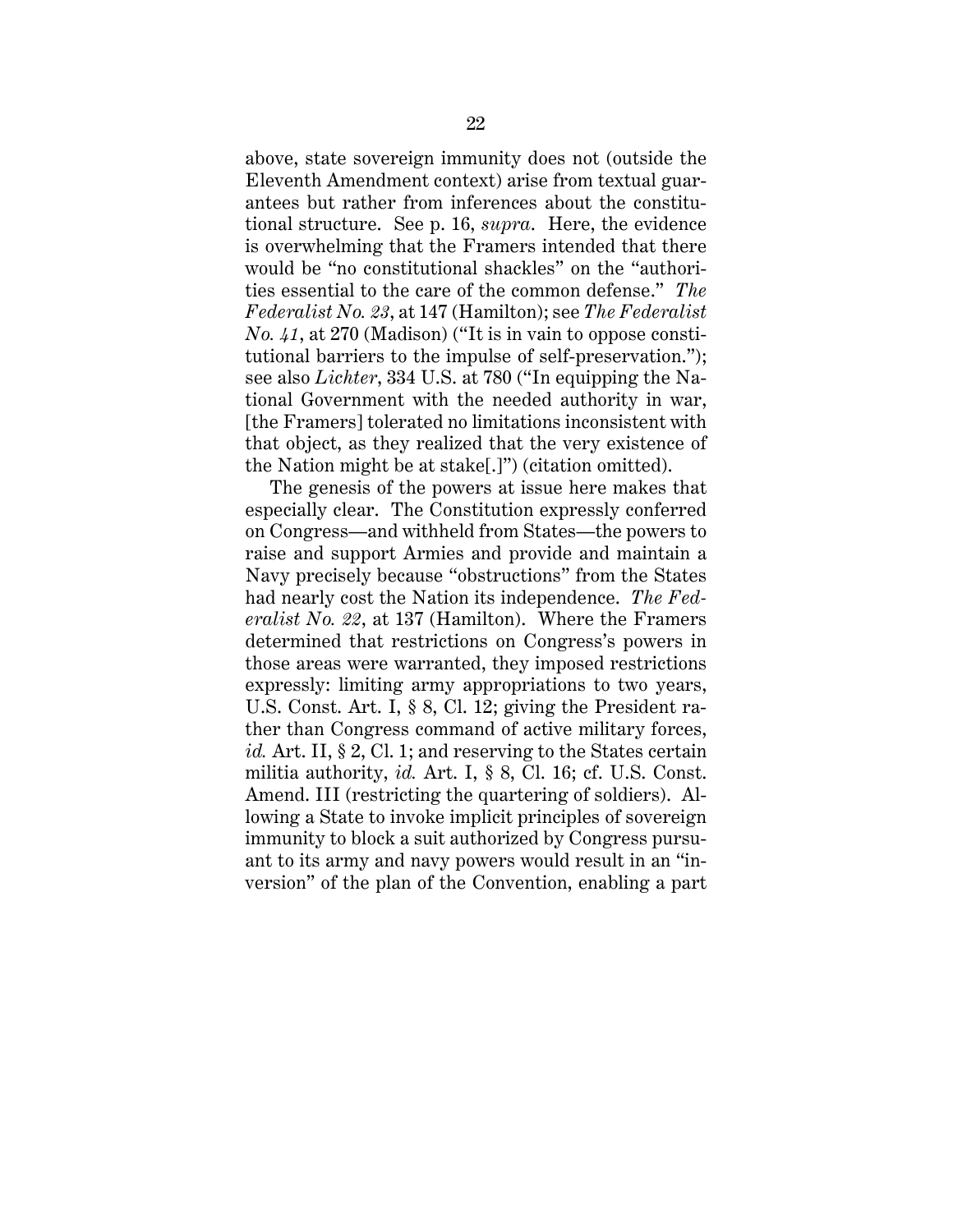of the Nation to defeat measures adopted for the security of the whole, and "transferr[ing] the care of the common defence from the fœderal head to the individual members." *The Federalist No. 25*, at 158 (Hamilton).

It is not difficult to imagine, for example, a State expressing opposition to a particular military policy or mission by refusing to rehire or similarly discriminating against service members. See p. 4, *supra* (discussing Vietnam War veterans). But if the State's "claim of sovereign immunity were to be honored" against a resulting USERRA suit, the State "would be impairing part of 'the mechanism for manning the Armed Forces of the United States,'" in direct contravention of the Framers' plan. *Jennings* v. *Illinois Office of Educ.*, 589 F.2d 935, 938 (7th Cir.) (citation omitted), cert. denied, 441 U.S. 967 (1979).

In keeping with that understanding, the Court has consistently repudiated attempts to impose implicit constitutional limitations on Congress's war powers including limitations arising from assertions of state sovereignty or similar federalism principles. In *Tarble's Case*, 80 U.S. (13 Wall.) 397 (1872), for example, the Court rejected a State's attempt to retrieve, through a writ of habeas corpus, an individual "held in the custody of a recruiting officer of the United States as an enlisted soldier" who had deserted the Army. *Id.* at 398-399. Relying on Congress's express power, the Court explained that the federal government can "determine, without question from any State authority, how the armies shall be raised," and that "[n]o interference with the execution of this power of the National government \* \* \* by any State officials could be permitted without greatly impairing the efficiency" of the military. *Id.* at 408. Similarly, in *Stewart* v. *Kahn*, 78 U.S. (11 Wall.)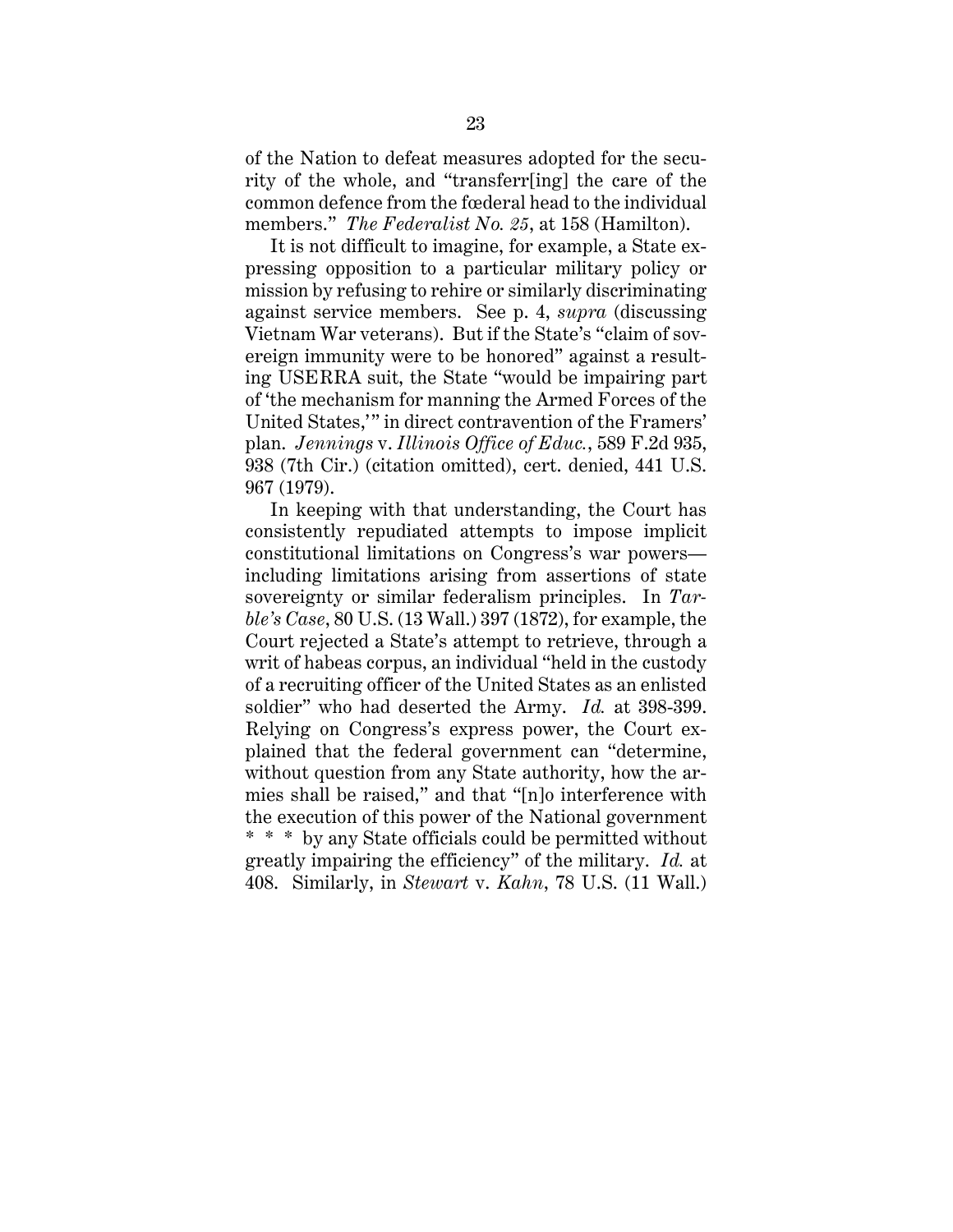493 (1871), the Court rejected a constitutional challenge to a federal statute that tolled, *inter alia*, state statutes of limitations in state courts for civil suits against defendants who were beyond the reach of legal process because of the Civil War. *Id.* at 503-504. The Court explained that the statute fell within Congress's war powers and that the federalism-based objections were "untenable." *Id.* at 507.

The Court also rejected a state-sovereignty-based claim in the *Selective Draft Law Cases*. There, individuals challenging the World War I draft contended (among other things) that Congress lacked constitutional authority to conscript members of state National Guards into the army. 245 U.S. at 381-382; see U.S. Br. at 47, *Selective Draft Law Cases*, *supra* (Nos. 656 et al.) (discussing the "argument from State sovereignty"). The Court explained that the conscription law fell squarely within Congress's power to raise and support Armies, and that the Constitution's limited reservation of authority to the States under the Militia Clause did not restrict Congress's "complete" power to raise an army. 245 U.S. at 382-383. The Court added that President Madison and Secretary of War James Monroe during the War of 1812, along with Lincoln during the Civil War, had likewise read the army power as unrestricted by States' militia authority. *Id.* at 384-387. This Court has consistently maintained the same position, rejecting (for example) a challenge by a State and its governor to the President's deployment of the National Guard, in federal service, to a training exercise in Central America. *Perpich*, 496 U.S. at 340-354; see *id.* at 354 (relying on "structural inferences" from the Constitution's "allocation of [defense] powers").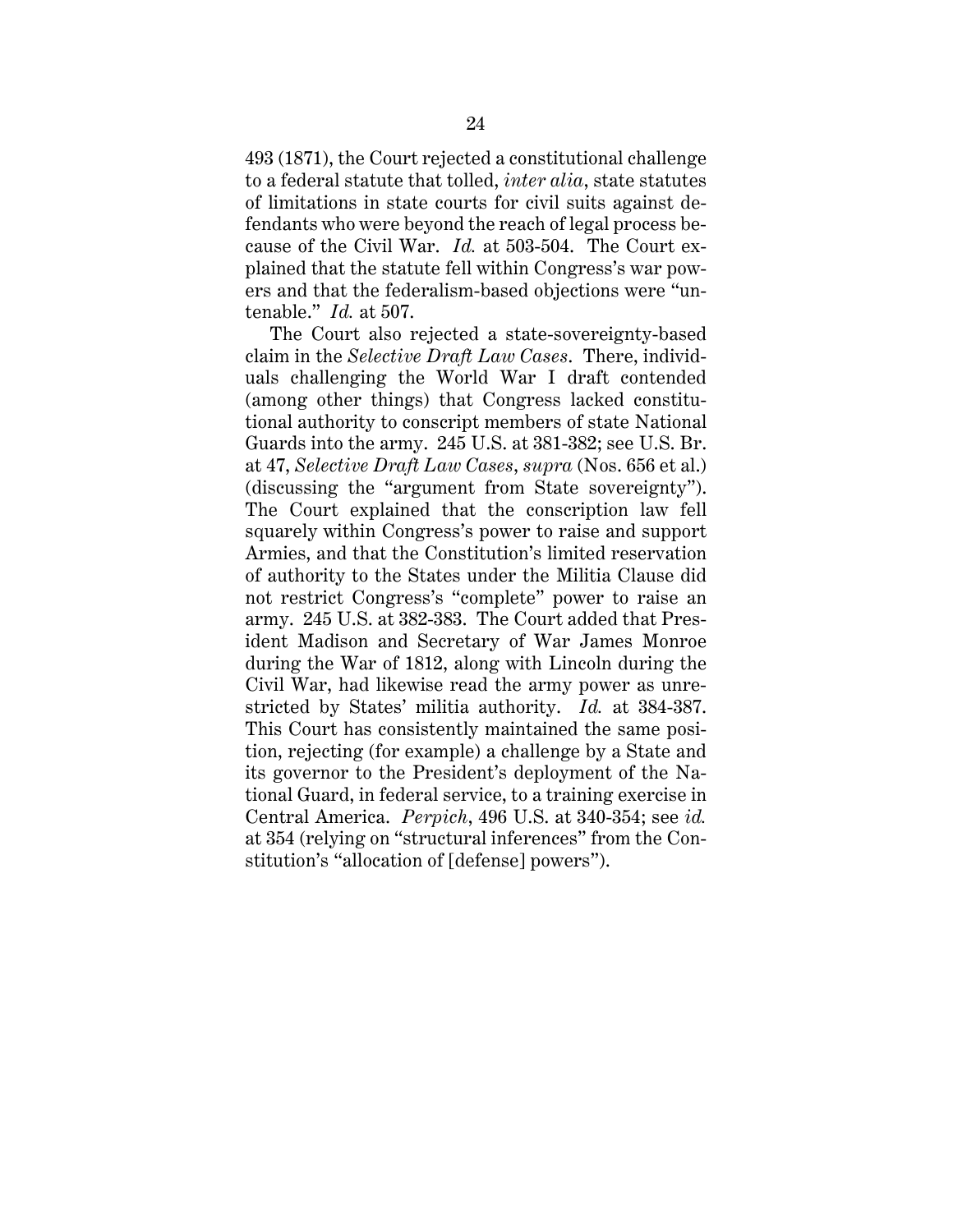Similarly, the Court rejected a State's challenge to the application of a federal price-control law to the State's sale of timber on state-owned land during World War II. *Case* v. *Bowles*, 327 U.S. 92, 95-96 (1946). The Court noted that the price-control statute had been "sustained as a Congressional exercise of the war power" and held that it could be applied to the State even if it interfered with an "essential [state] governmental function." *Id.* at 101. The state-sovereignty principles in the Tenth Amendment, the Court explained, do not limit Congress's war powers. *Id.* at 102. Otherwise, "the constitutional grant of the power to make war would be inadequate to accomplish its full purpose." *Ibid.*

The Court reiterated that principle in *United States*  v. *Oregon*, 366 U.S. 643 (1961), rejecting a State's Tenth Amendment challenge to a federal statute providing that, when veterans die without legal heirs in veterans' homes, their property is distributed to fund other veterans' facilities rather than escheating to the State. *Id.*  at 644-649. The Court reasoned that "Congress undoubtedly has the power—under its constitutional powers to raise armies and navies and to conduct wars—to pay pensions, and to build hospitals and homes for veterans," and "[a]lthough it is true that [the devolution of property] is an area normally left to the States, [a State] is not immune under the Tenth Amendment from laws passed by the Federal Government which are, as is the law here, necessary and proper to the exercise of a delegated power." *Id.* at 648-649.

Notably, when the Court adopted a broader interpretation of the state-sovereignty protections conferred by the Tenth Amendment in *National League of Cities* v. *Usery*, 426 U.S. 833 (1976), overruled by *Garcia* v.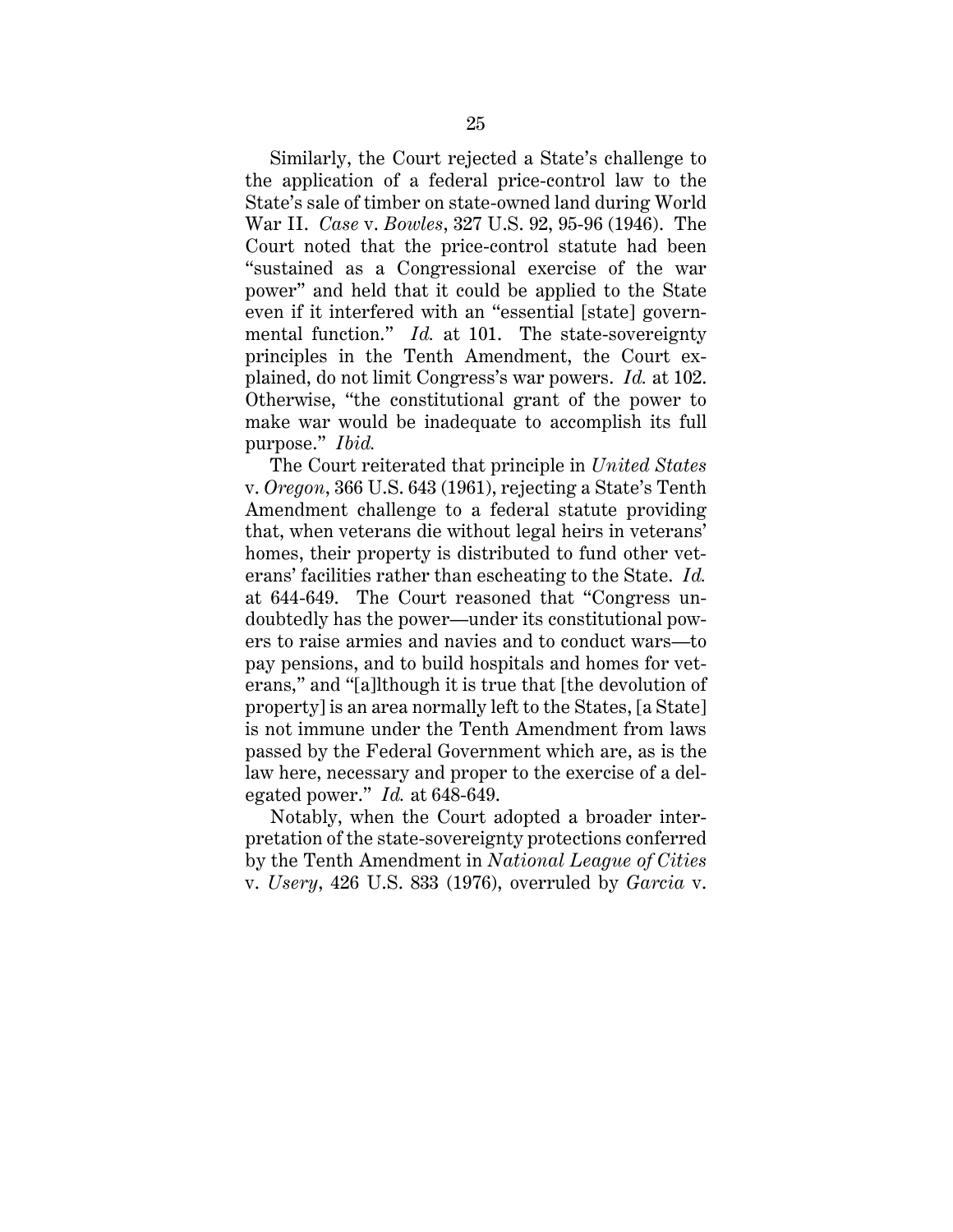*San Antonio Metro. Transit Auth.*, 469 U.S. 528 (1985), the Court specifically cautioned that "[n]othing we say in this opinion addresses the scope of Congress' authority under its war power." 426 at 855 n.18.; see, *e.g.*, *United States* v. *Onslow Cnty. Bd. of Educ.*, 728 F.2d 628, 640 (4th Cir. 1984) ("[W]e believe that the doctrine of *National League of Cities* has no applicability where Congress has acted under the War Powers."); *Jennings*, 589 F.2d at 938 (same).

In short, the Court has repeatedly refused to read the Constitution "as a self-defeating charter," by which implicit principles of state sovereignty would be permitted to override the express textual grants of military power that were a "prime purpose of the Federal Government's establishment." *Case*, 327 U.S. at 102; cf. *Lichter*, 334 U.S. at 781 ("[The war] power explicitly conferred and absolutely essential to the safety of the Nation is not destroyed or impaired by any later provision of the constitution or by any one of the amendments.") (citation omitted). Even when applying the express limitations contained in the Bill of Rights, this Court has repeatedly explained that "'judicial deference . . . is at its apogee' when Congress legislates under its authority to raise and support armies." *FAIR*, 547 U.S. at 58 (citation omitted); see, *e.g.*, *Loving* v. *United States*, 517 U.S. 748, 767 (1996).

Those structural principles dictate the result here. Last Term, the Court held that the "plan of the Convention contemplated that States' eminent domain power would yield to that of the Federal Government 'so far as is necessary to the enjoyment of the powers conferred upon it by the Constitution.'" *PennEast*, 141 S. Ct. at 2259 (citation omitted); see *ibid.* (explaining that "'the government of the United States is invested with full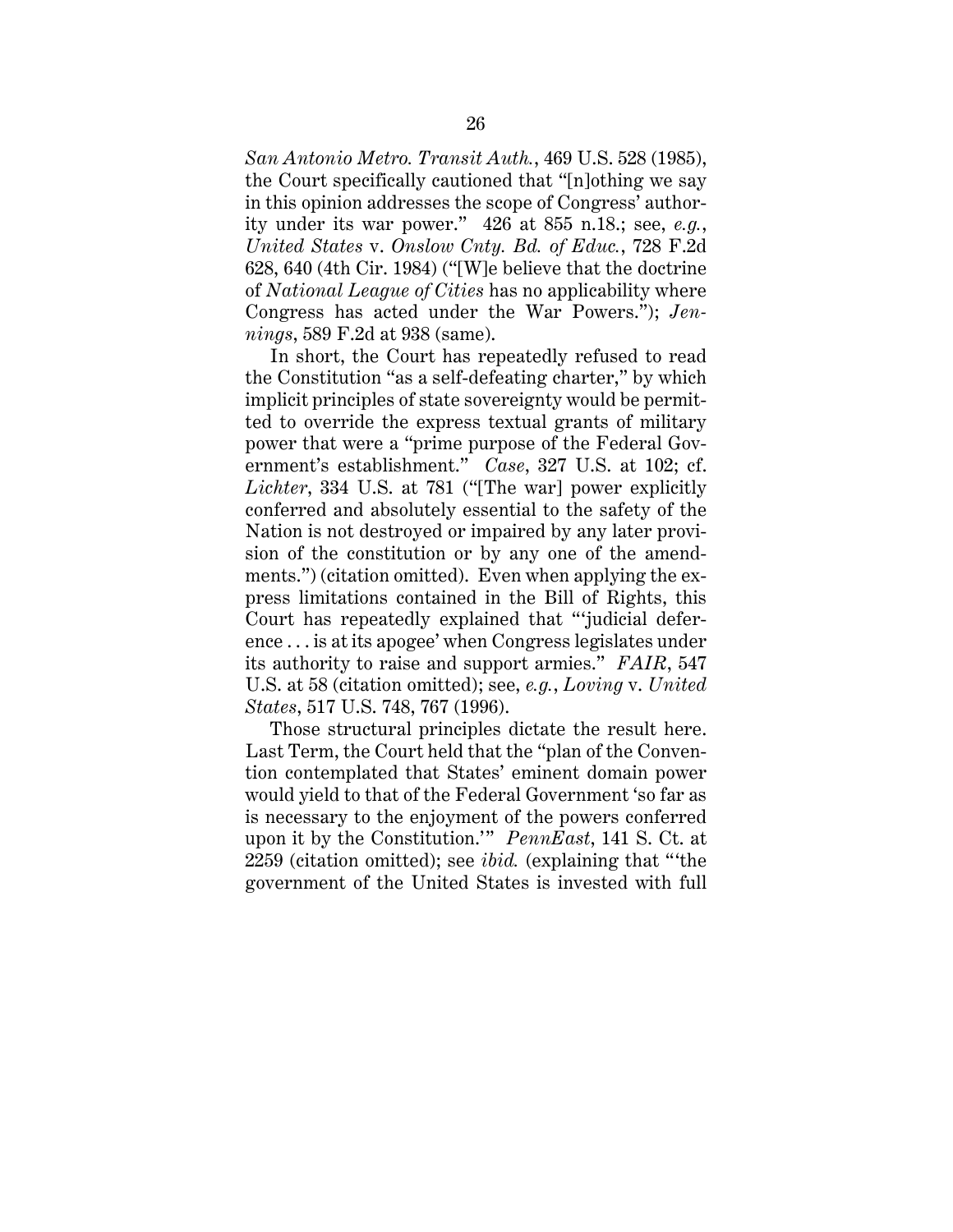and complete power to execute and carry out its'" eminent-domain authority) (citation omitted). The same logic applies in this case. If it is a "basic principle that a State may not diminish the eminent domain authority of the federal sovereign," *id.* at 2260, it is at least equally basic that the federal government can "determine, without question from any State authority, how the armies shall be raised," *Tarble's Case*, 80 U.S. (13 Wall.) at 408.

If anything, the case against state sovereign immunity is stronger here. The plan of the Convention is even clearer that the military powers were designed to prevent disruption from States, thereby promoting the security and survival of the Nation as a whole. Regardless of whether "eminent domain occupies a unique place in the constitutional structure," *PennEast*, 141 S. Ct. at 2267 (Barrett, J., dissenting); cf. *Katz*, 546 U.S. at 382 (Thomas, J., dissenting) (similarly discussing bankruptcy), the war powers surely do.

## **C. The Decision Below And Respondent's Supporting Arguments Are Incorrect**

The state court of appeals did not address many of the textual, structural, or historical arguments above. And the reasoning it did adopt lacks merit, as does respondent's defense of the decision at the petition stage.

1. The state court of appeals suggested that USERRA was "not, strictly speaking, enacted pursuant to Congress's War Powers," but instead was adopted under the Necessary and Proper Clause. Pet. App. 11a. As explained above, however, USERRA contains a textually stated purpose to "encourage noncareer service in the uniformed services," 38 U.S.C. 4301(a)(1), which is a direct invocation of Congress's powers to "raise and support Armies" and "provide and maintain a Navy,"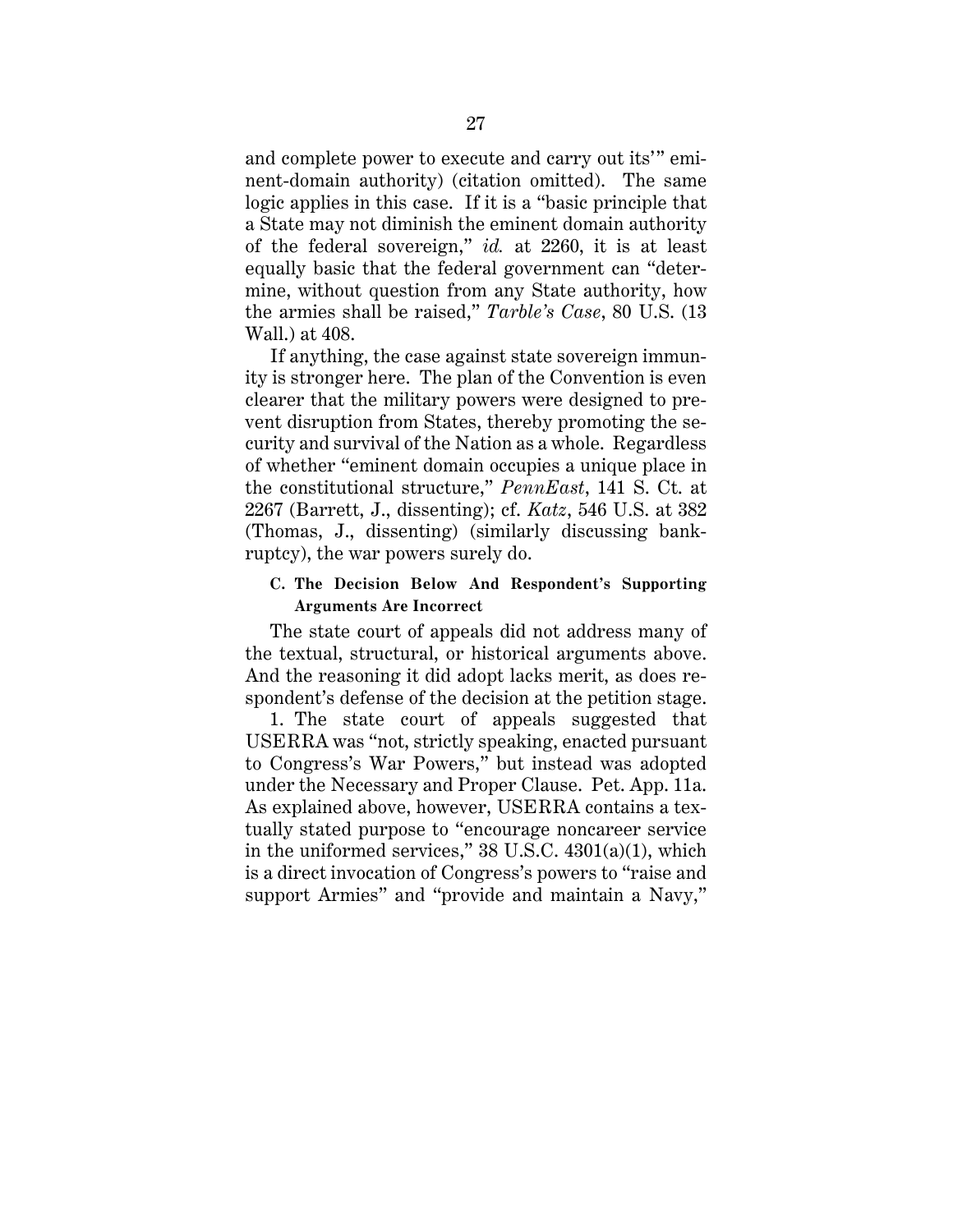U.S. Const. Art. I, § 8, Cls. 12-13. That suffices to support the statute without any reliance on the Necessary and Proper Clause. Cf. *FAIR*, 547 U.S. at 58 (explaining that a statute facilitating access for military recruiters would fall within the army and navy powers without separate resort to the Necessary and Proper Clause); *Robison*, 415 U.S. at 376 (similar for statute providing educational benefits for service members).

In any event, congressional reliance on the Necessary and Proper Clause in enacting USERRA would not change the outcome here. To the extent the provision at issue relies on that Clause, it is because the provision is "necessary and proper for carrying into Execution" the war powers. U.S. Const. Art. I, § 8, Cl. 18; see Pet. App. 11a-12a. And because the constitutional structure precludes States from invoking sovereign immunity against suits authorized under those powers, States cannot invoke sovereign immunity in cases like this one.

This Court's analysis in *PennEast* reinforces that understanding. The Court there upheld a statutory provision that authorized private condemnation suits against States pursuant to the "federal eminent domain power." 141 S. Ct. at 2259. Because Congress does not have a free-standing eminent-domain power (much less an additional power to authorize its exercise by private parties), the statute had to rest on other Article I powers. See *id.* at 2266-2267 (Barrett, J., dissenting) (indicating that the statute was supported by the Interstate "Commerce Clause—augmented by the Necessary and Proper Clause"). The Court allowed the suit to proceed not based on fine parsing of which Article I clauses were implicated, but because the States surrendered in the plan of the Convention their immunity to suits brought under the federal eminent-domain power. *Id.* at 2259.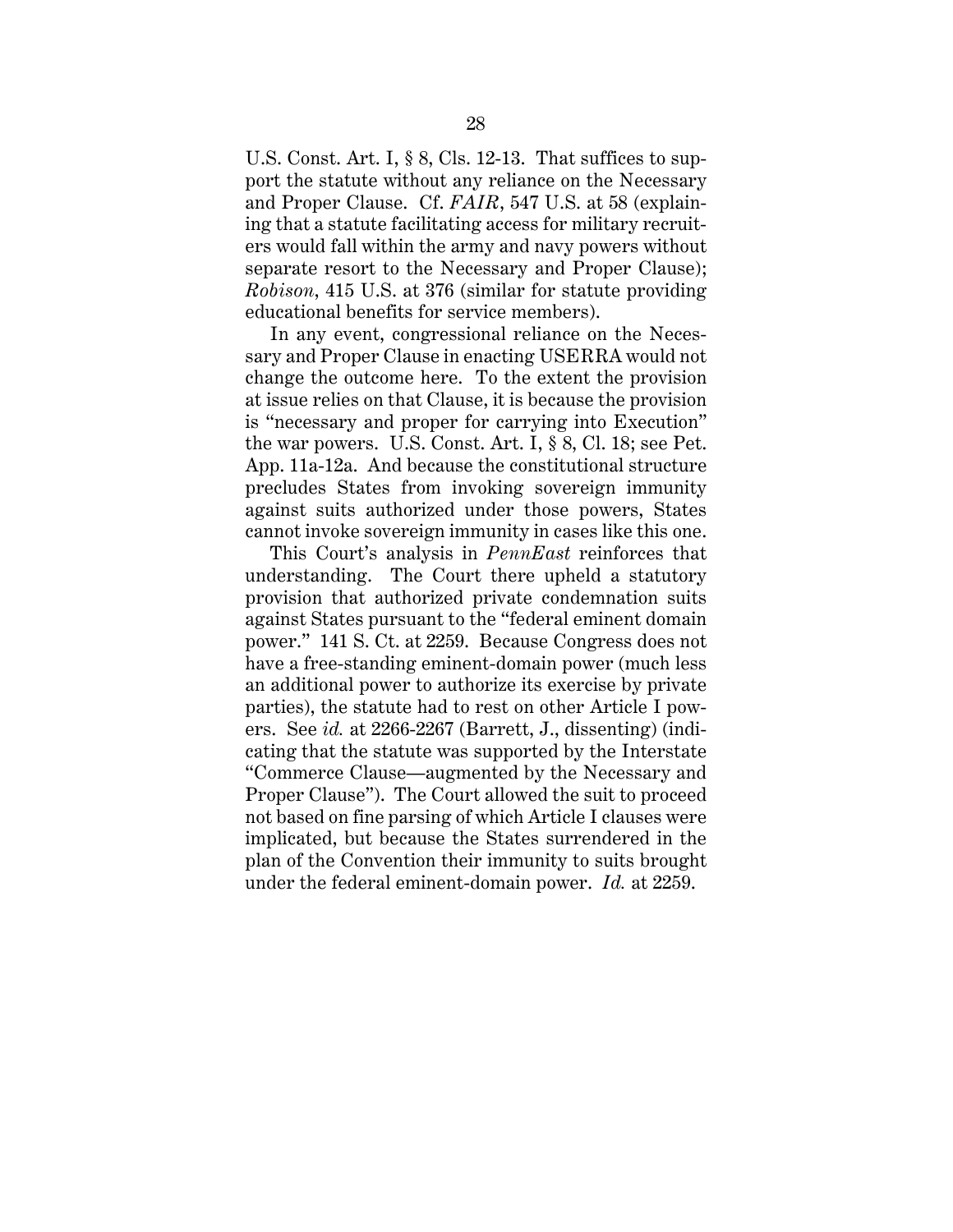The same reasoning applies to the powers at issue here. The state court of appeals did not take the counterintuitive position that States *relinquished* sovereign immunity with respect to suits authorized by the war powers yet somehow *retained* it with respect to suits that are necessary and proper for carrying into execution the war powers. It instead relied on this Court's holding in *Alden* that the Necessary and Proper Clause does not give Congress power to *abrogate* sovereign immunity where such immunity otherwise exists. See Pet. App. 12a. Here, however, no such abrogation was needed, because the States had already surrendered their immunity to suits in the relevant field.

2. The state court of appeals' other principal ground of decision is similarly mistaken. The court relied on "the broad principle that, under *Seminole Tribe* and *Alden*, state agencies' immunity to private suits in both federal and state courts cannot be abrogated by Article I legislation." Pet. App. 12a. But as noted, the contention in this case is not that USERRA *abrogated* state sovereign immunity; it is that, in the plan of the Convention, States *surrendered* their immunity to suits under statutes enacted pursuant to the war powers. See *PennEast*, 141 S. Ct. at 2259 ("[C]ongressional abrogation is not the only means of subjecting States to suit.").

The state court of appeals did not grapple with that argument. And while it acknowledged this Court's holding in *Katz* that States surrendered their sovereign immunity to bankruptcy suits in the plan of the Convention, the state court of appeals erroneously viewed that decision as turning on "particular attributes of *in rem* bankruptcy jurisdiction which are not present in this case." Pet. App. 12a. As an initial matter, proceedings to recover preferential transfers—the kind of action at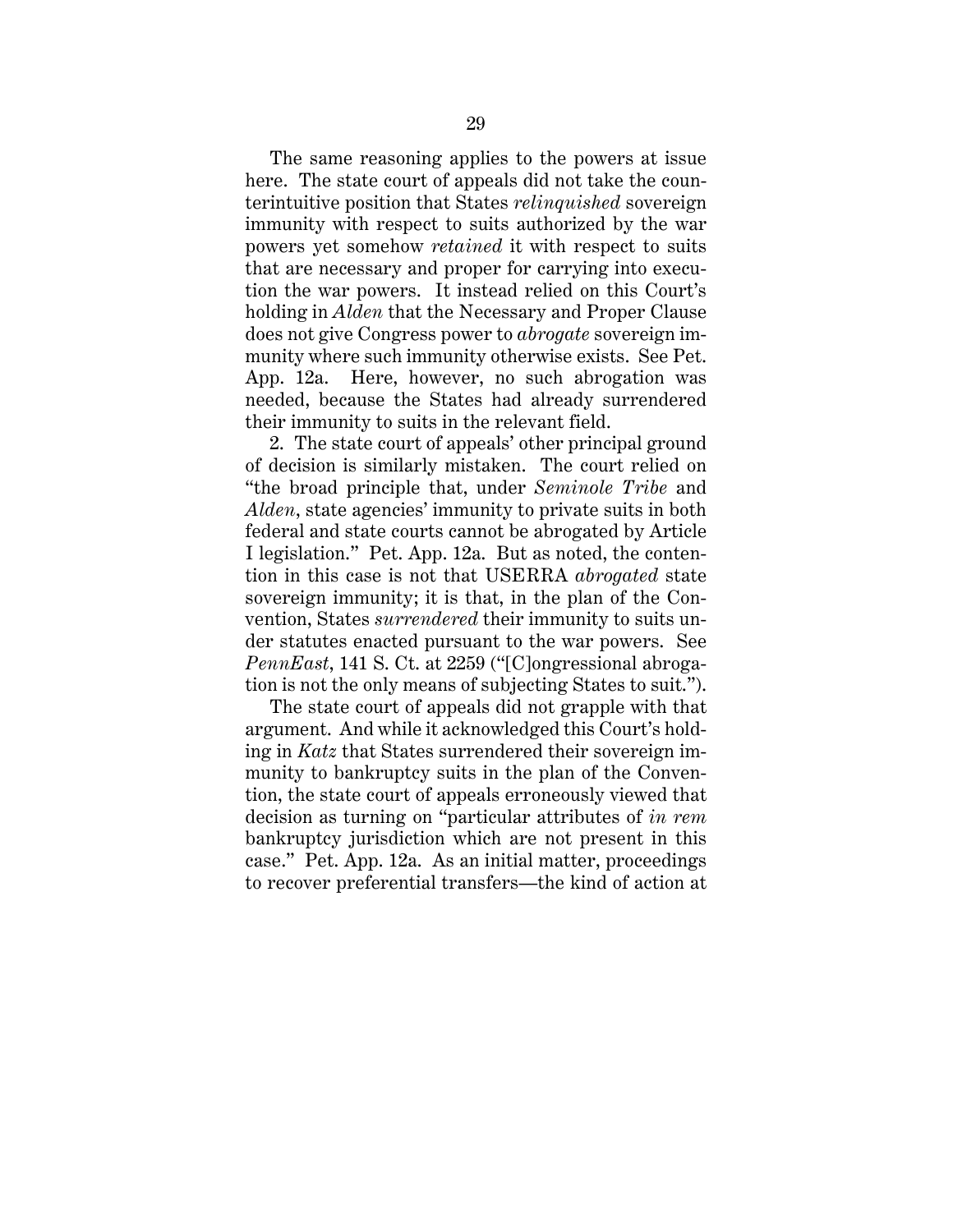issue in *Katz*—are not necessarily "*in rem*" proceedings. 546 U.S. at 372 & n.10; see *id.* at 378. More significantly, as reiterated just last Term, *in rem* jurisdiction is not the only basis for concluding that the plan of the Convention involves a surrender of state sovereign immunity. See *PennEast*, 141 S. Ct. at 2258-2259.

For similar reasons, respondent errs (Br. in Opp. 8- 13) in relying heavily on *Allen*. There, this Court held that Congress cannot use its Article I "authority to abrogate sovereign immunity from copyright suits" for the same reasons the Court had already held that Congress cannot use the same Article I authority to abrogate sovereign immunity from patent suits. 140 S. Ct. at 1001. That reasoning has no bearing on this case for two reasons: (1) the claim here is not that Congress used Article I authority to abrogate state sovereign immunity; and (2) no precedent of this Court has addressed the application of state sovereign immunity to statutes enacted pursuant to the war powers. Moreover, in discussing the plan-of-the-Convention analysis, the Court in *Allen* noted that the Bankruptcy Clause met that test in part because it "emerged from a felt need to curb the States' authority." *Id.* at 1002. The same is emphatically true of the war powers.

Respondent observes that, under *Seminole Tribe* and its progeny, the fact that a congressional power is "plenary and *exclusive*" does not mean that it entails a surrender of state sovereign immunity. Br. in Opp. 19 (citation omitted). But none of the powers that this Court considered in those cases (*e*.*g.*, the Indian Commerce Clause, the Interstate Commerce Clause, or the Intellectual Property Clause) give rise to anything resembling the structural inferences that support the argument against state sovereign immunity here. None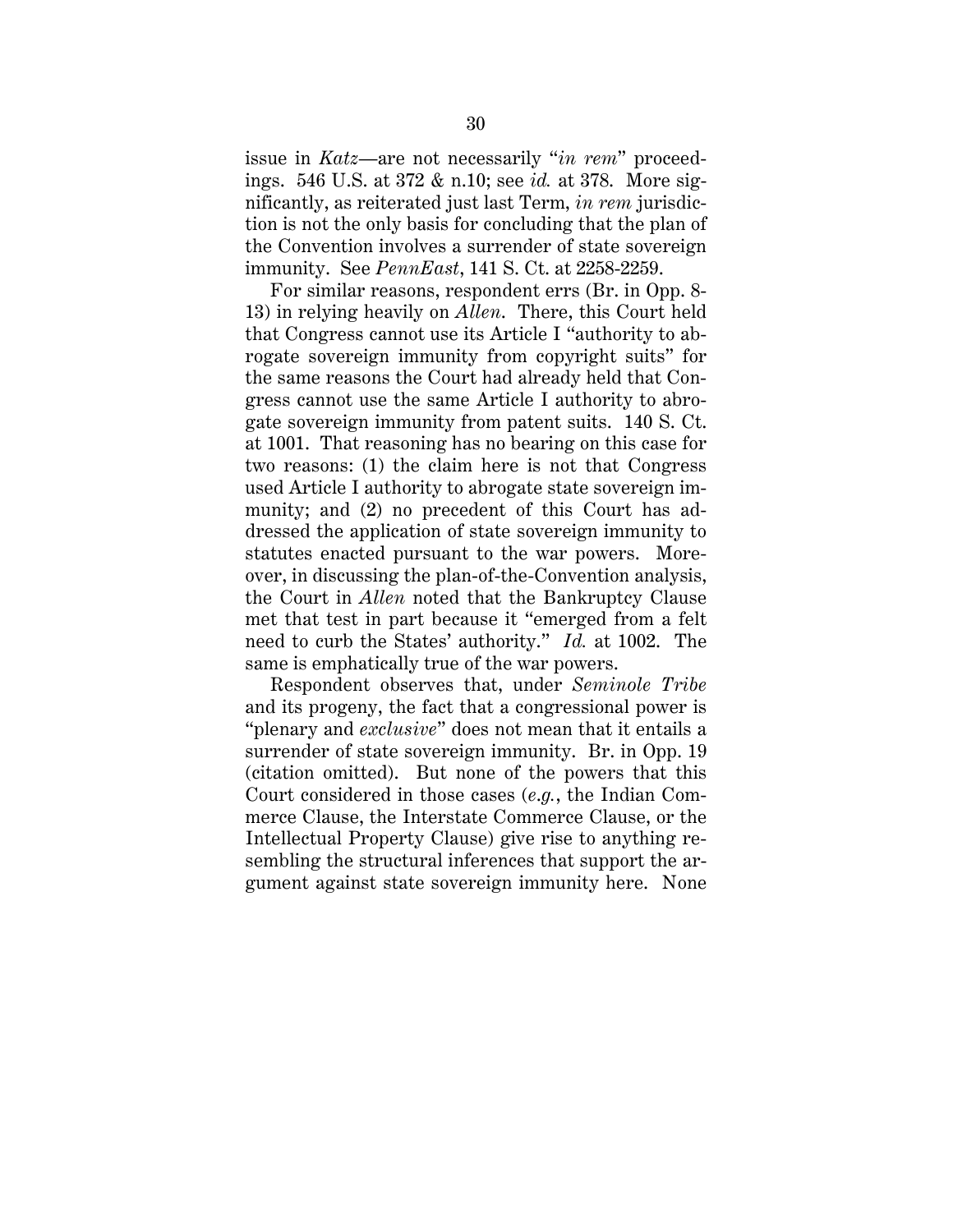of those powers, for example, is expressly denied to the States; none necessarily operates for the benefit of the Nation as a whole; and none is essential to the survival and defense of the Union, a basic purpose for which the Constitution was adopted.

Respondent notes (Br. in Opp. 15-19) the absence of early federal statutes directly contemplating moneydamages suits against States pursuant to the war powers. That provides little support for respondent's position. Although *Katz* relied in part on early legislation, the statutes the Court cited did not authorize the particular kind of bankruptcy suits at issue in *Katz*; they instead authorized federal courts to issue writs of habeas corpus directed at state officials to release debtors from prison, which the Court viewed as confirmation of the more general principle that States had surrendered their sovereignty in the bankruptcy field. 546 U.S. at 371, 374. As explained above, nineteenth-century habeas practice provides similar confirmation with respect to the war powers, see *Tarble's Case*, 80 U.S. (13 Wall.) at 408-409, as does longstanding legislation permitting the federal government to conscript members of state militias into the army, see *Selective Draft Law Cases*, 245 U.S. at 382-383.

In *PennEast*, moreover, the Court squarely rejected the argument that a lack of founding-era evidence of eminent-domain suits against States meant that States retained their sovereign immunity from such suits. 141 S. Ct. at 2261. The Court explained that in other cases where it held that States had surrendered sovereign immunity, it had "not insist[ed] upon examples from the founding era of federal suits against States." *Ibid.* Rather, it had "reasoned as a structural matter that such suits were authorized" based on States' surrender of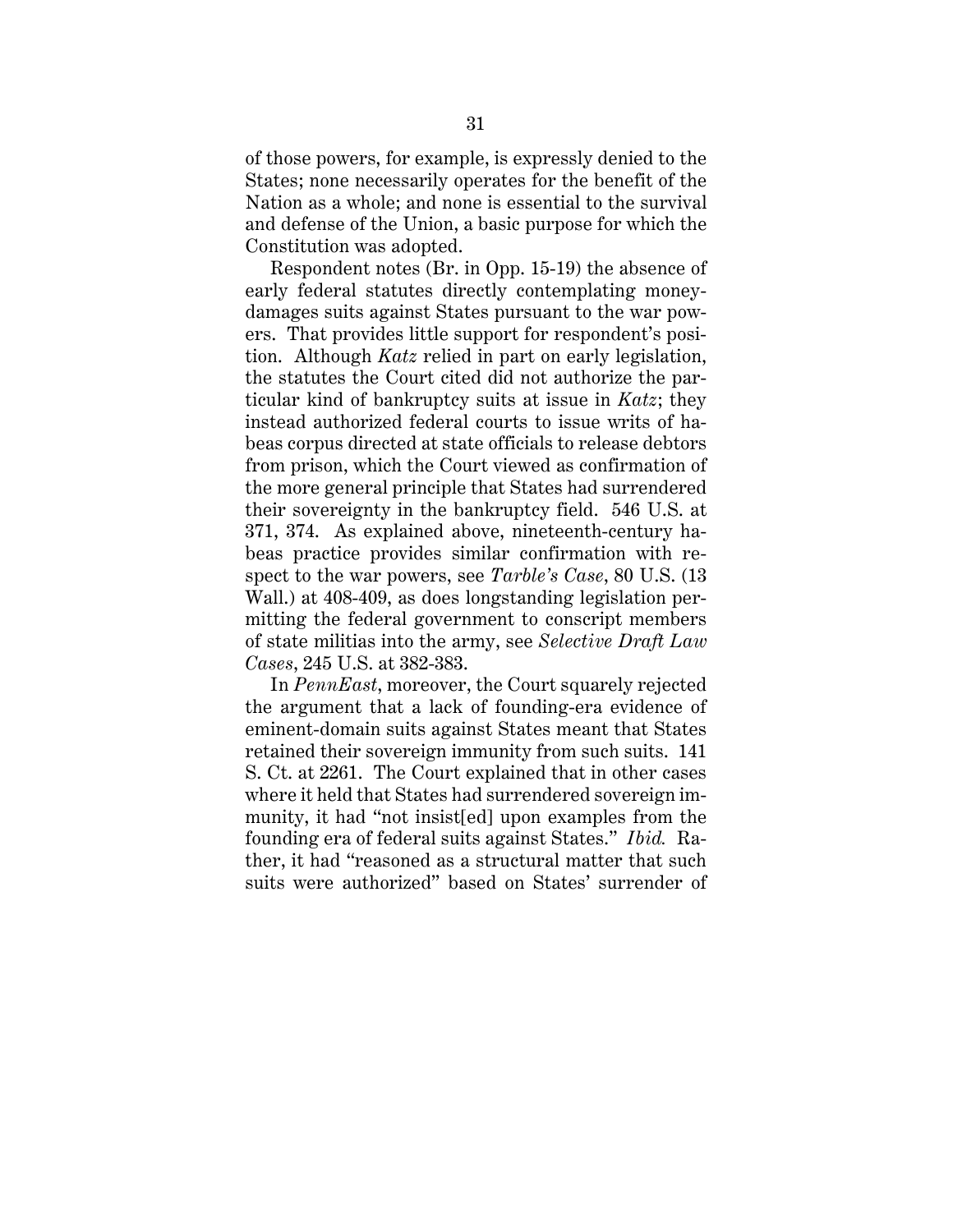sovereignty in the relevant fields. *Ibid.* As explained above, the structure of the Constitution amply demonstrates such a surrender here.

3. At the petition stage, respondent advanced (Br. in Opp. 21-25) two other potential defenses, which it framed as reasons to deny review. The Court granted certiorari without adding questions presented. In any event, neither argument has merit.

Respondent first contended (Br. in Opp. 21-23) that state-law sovereign immunity independently bars petitioner's suit. Respondent appears not to have made that argument in the state court of appeals, Cert. Reply Br. 9-10, but it is, in any event, wrong. Whatever effect state-law immunity might have on state-law claims, it cannot bar the federal claim here. The constitutional structure divested States of their immunity to suits under federal statutes enacted pursuant to Congress's war powers, see pp. 18-27, *supra*, and Congress clearly exercised those powers to authorize state-court suits against States in USERRA, see 38 U.S.C. 4323(b)(2). Under a straightforward application of the Supremacy Clause, state courts cannot enforce a contrary state law. Cf. *Testa* v. *Katt*, 330 U.S. 386, 390-394 (1947).

Second, respondent contended (Br. in Opp. 23-25) that the provision of USERRA permitting suit in state court embodies unconstitutional commandeering. That is also mistaken. The "Constitution was originally understood to permit imposition of an obligation on state judges to enforce federal prescriptions, insofar as those prescriptions related to matters appropriate for the judicial power." *Printz* v. *United States*, 521 U.S. 898, 907 (1997) (emphasis omitted). Indeed, the Constitution "made the creation of lower federal courts optional," and thus necessarily contemplated that state courts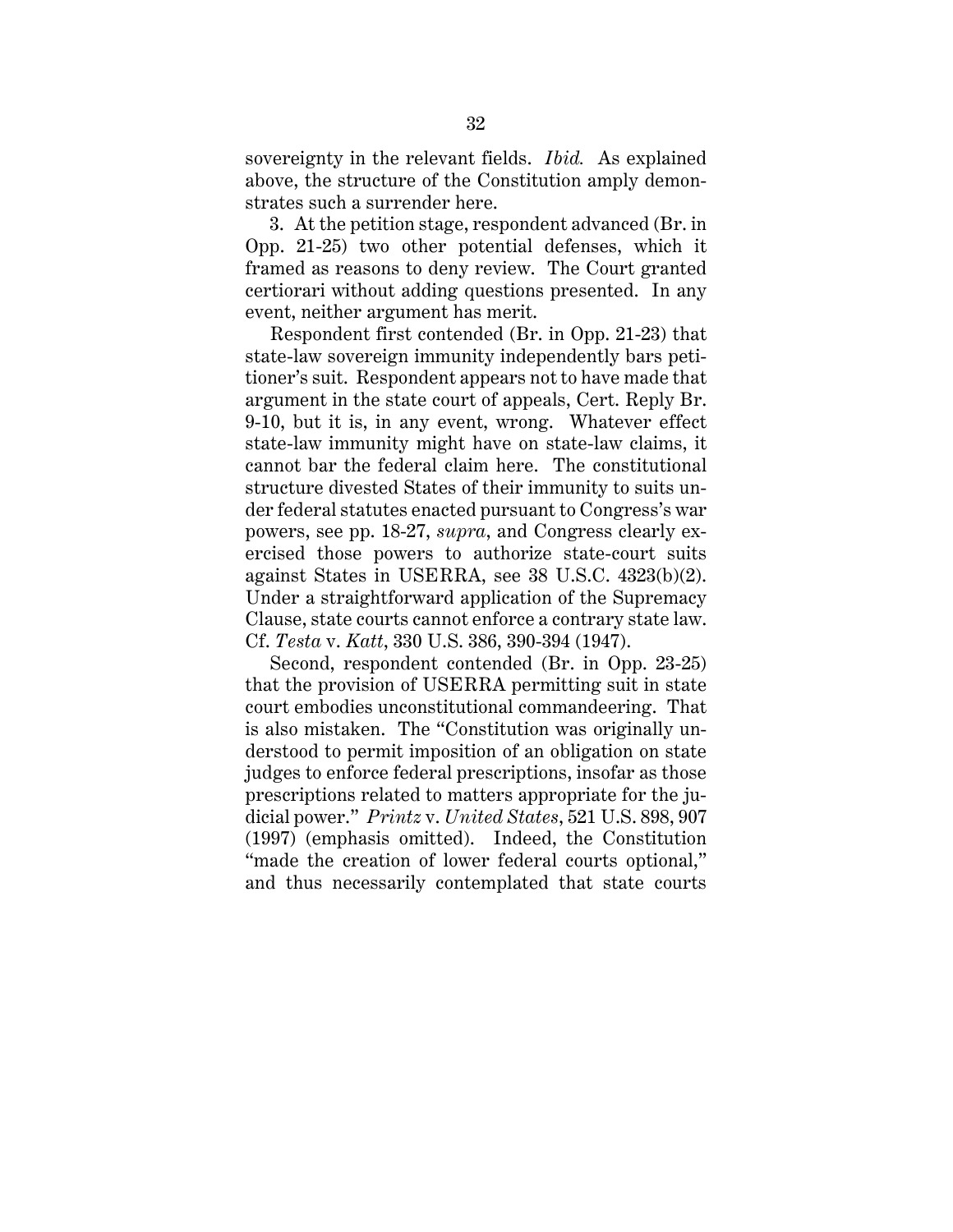would hear suits under federal law. *Ibid.* Accordingly, while USERRA and other "[f]ederal statutes enforceable in state courts do, in a sense, direct state judges to enforce them," such "federal 'direction' of state judges is mandated by the text of the Supremacy Clause." *New York* v. *United States*, 505 U.S. 144, 178-179 (1992).

## **CONCLUSION**

The judgment of the court of appeals should be reversed.

Respectfully submitted.

ELIZABETH B. PRELOGAR *Solicitor General* KRISTEN CLARKE *Assistant Attorney General* CURTIS E. GANNON *Deputy Solicitor General* CHRISTOPHER G. MICHEL *Assistant to the Solicitor General* TOVAH R. CALDERON ELIZABETH PARR HECKER *Attorneys*

FEBRUARY 2022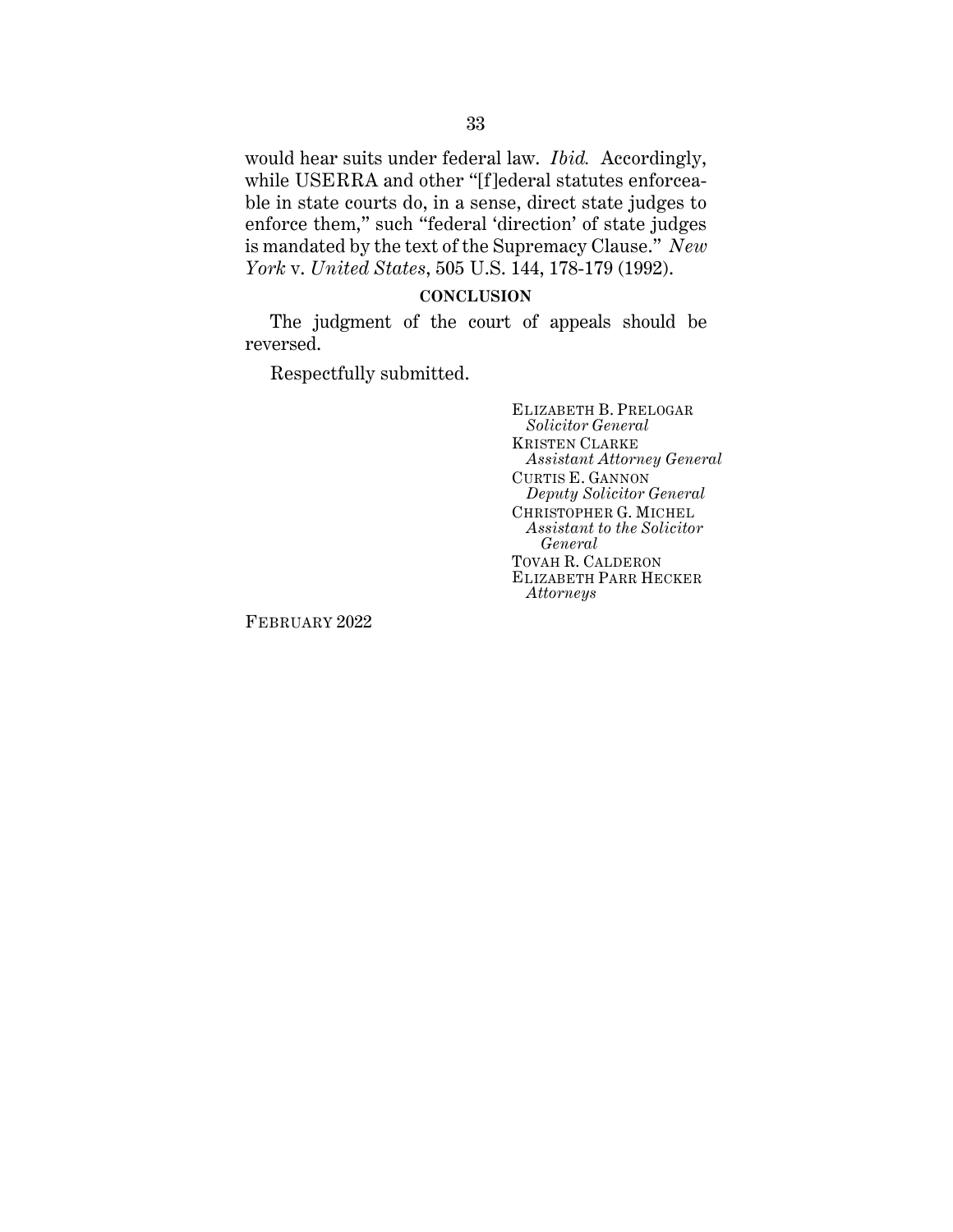## **APPENDIX**

1. U.S. Const. Preamble provides:

We the People of the United States, in Order to form a more perfect Union, establish Justice, insure domestic Tranquility, provide for the common defence, promote the general Welfare, and secure the Blessings of Liberty to ourselves and our Posterity, do ordain and establish this Constitution for the United States of America.

## 2. U.S. Const. Art. I, § 8 provides:

[1] The Congress shall have Power To lay and collect Taxes, Duties, Imposts and Excises, to pay the Debts and provide for the common Defence and general Welfare of the United States; but all Duties, Imposts and Excises shall be uniform throughout the United States;

[2] To borrow Money on the credit of the United States;

[3] To regulate Commerce with foreign Nations, and among the several States, and with the Indian Tribes;

[4] To establish an uniform Rule of Naturalization, and uniform Laws on the subject of Bankruptcies throughout the United States;

[5] To coin Money, regulate the Value thereof, and of foreign Coin, and fix the Standard of Weights and Measures;

[6] To provide for the Punishment of counterfeiting the Securities and current Coin of the United States;

[7] To establish Post Offices and post Roads;

## (1a)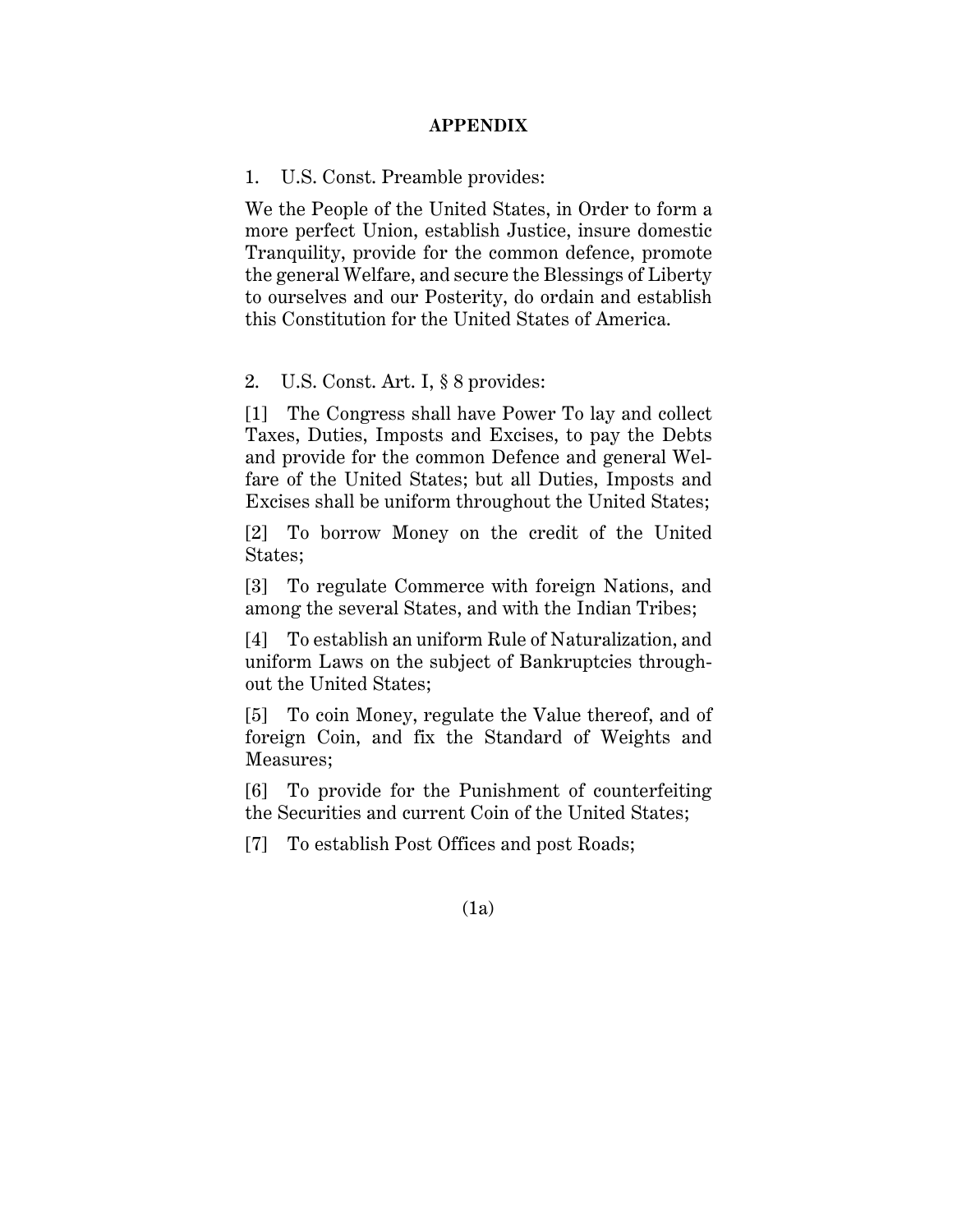[8] To promote the Progress of Science and useful Arts, by securing for limited Times to Authors and Inventors the exclusive Right to their respective Writings and Discoveries;

[9] To constitute Tribunals inferior to the supreme Court;

[10] To define and punish Piracies and Felonies committed on the high Seas, and Offences against the Law of Nations;

[11] To declare War, grant Letters of Marque and Reprisal, and make Rules concerning Captures on Land and Water;

[12] To raise and support Armies, but no Appropriation of Money to that Use shall be for a longer Term than two Years;

[13] To provide and maintain a Navy;

[14] To make Rules for the Government and Regulation of the land and naval Forces;

[15] To provide for calling forth the Militia to execute the Laws of the Union, suppress Insurrections and repel Invasions;

[16] To provide for organizing, arming, and disciplining, the Militia, and for governing such Part of them as may be employed in the Service of the United States, reserving to the States respectively, the Appointment of the Officers, and the Authority of training the Militia according to the discipline prescribed by Congress;

[17] To exercise exclusive Legislation in all Cases whatsoever, over such District (not exceeding ten Miles square) as may, by Cession of particular States, and the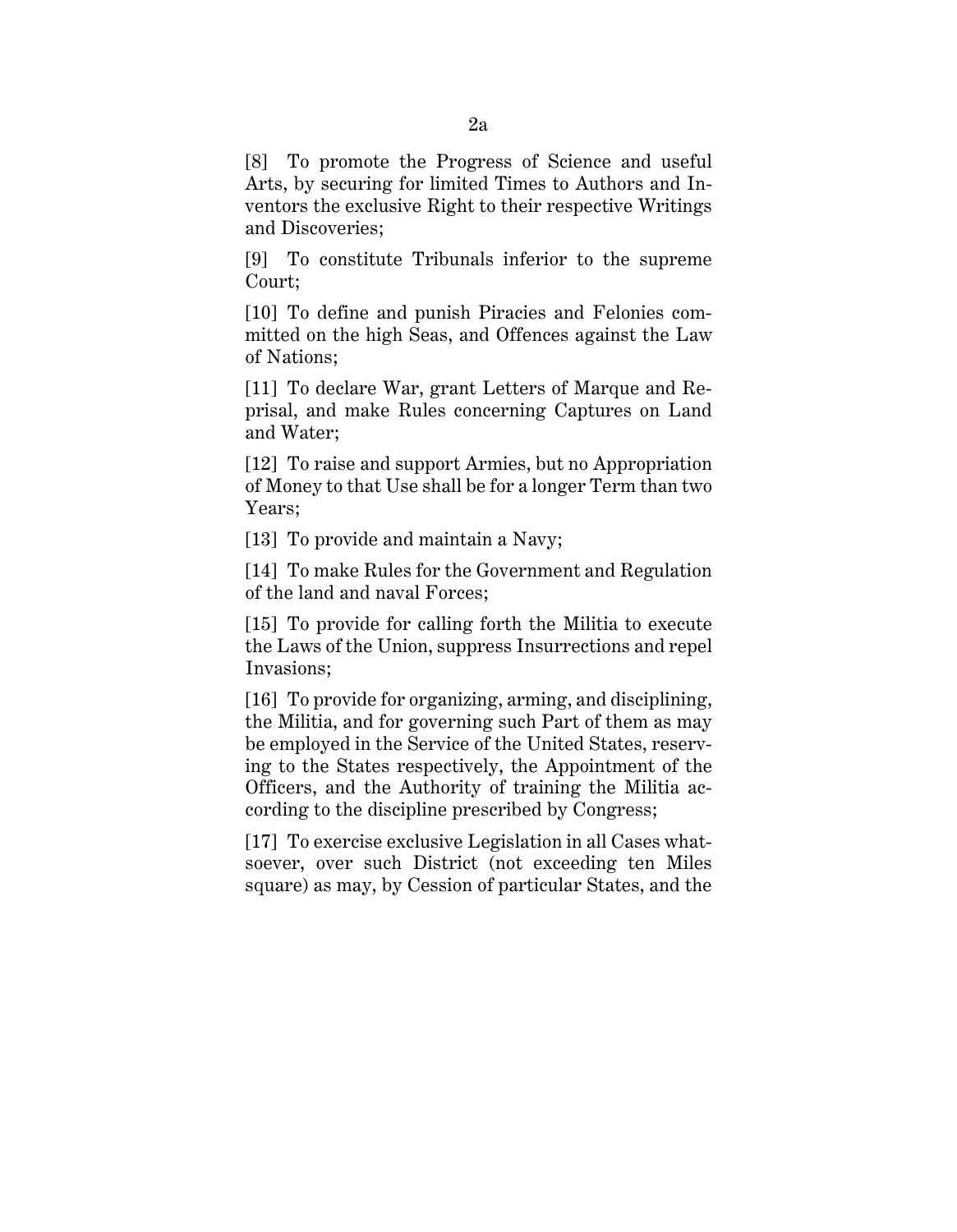Acceptance of Congress, become the Seat of Government of the United States, and to exercise like Authority over all Places purchased by the Consent of the Legislature of the State in which the Same shall be, for the Erection of Forts, Magazines, Arsenals, dock-Yards, and other needful Buildings;—And

[18] To make all Laws which shall be necessary and proper for carrying into Execution the foregoing Powers, and all other Powers vested by this Constitution in the Government of the United States, or in any Department or Officer thereof.

## 3. U.S. Const. Art. I, § 10 provides:

[1] No State shall enter into any Treaty, Alliance, or Confederation; grant Letters of Marque and Reprisal; coin Money; emit Bills of Credit; make any Thing but gold and silver Coin a Tender in Payment of Debts; pass any Bill of Attainder, ex post facto Law, or Law impairing the Obligation of Contracts, or grant any Title of Nobility.

[2] No State shall, without the Consent of the Congress, lay any Imposts or Duties on Imports or Exports, except what may be absolutely necessary for executing it's inspection Laws: and the net Produce of all Duties and Imposts, laid by any State on Imports or Exports, shall be for the Use of the Treasury of the United States; and all such Laws shall be subject to the Revision and Controul of the Congress.

[3] No State shall, without the Consent of Congress, lay any Duty of Tonnage, keep Troops, or Ships of War in time of Peace, enter into any Agreement or Compact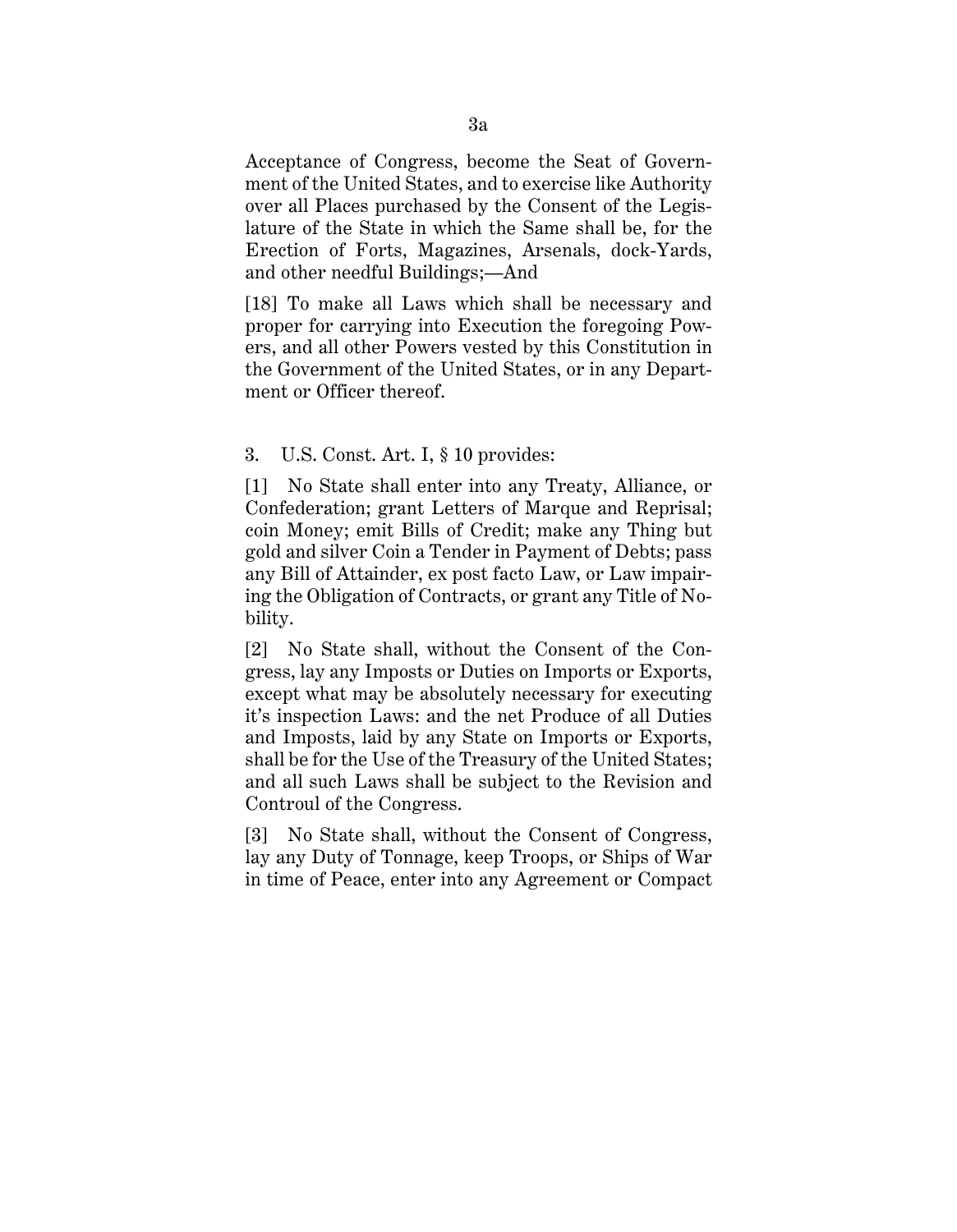with another State, or with a foreign Power, or engage in War, unless actually invaded, or in such imminent Danger as will not admit of delay.

## 4. U.S. Const. Art. II, § 2, Cl. 1 provides:

The President shall be Commander in Chief of the Army and Navy of the United States, and of the Militia of the several States, when called into the actual Service of the United States; he may require the Opinion, in writing, of the principal Officer in each of the executive Departments, upon any Subject relating to the Duties of their respective Offices, and he shall have Power to grant Reprieves and Pardons for Offences against the United States, except in Cases of Impeachment.

#### 5. 38 U.S.C. 4313 provides:

#### **Reemployment positions**

(a) Subject to subsection (b) (in the case of any employee) and sections 4314 and 4315 (in the case of an employee of the Federal Government), a person entitled to reemployment under section 4312, upon completion of a period of service in the uniformed services, shall be promptly reemployed in a position of employment in accordance with the following order of priority:

(1) Except as provided in paragraphs (3) and (4), in the case of a person whose period of service in the uniformed services was for less than 91 days—

(A) in the position of employment in which the person would have been employed if the continuous employment of such person with the employer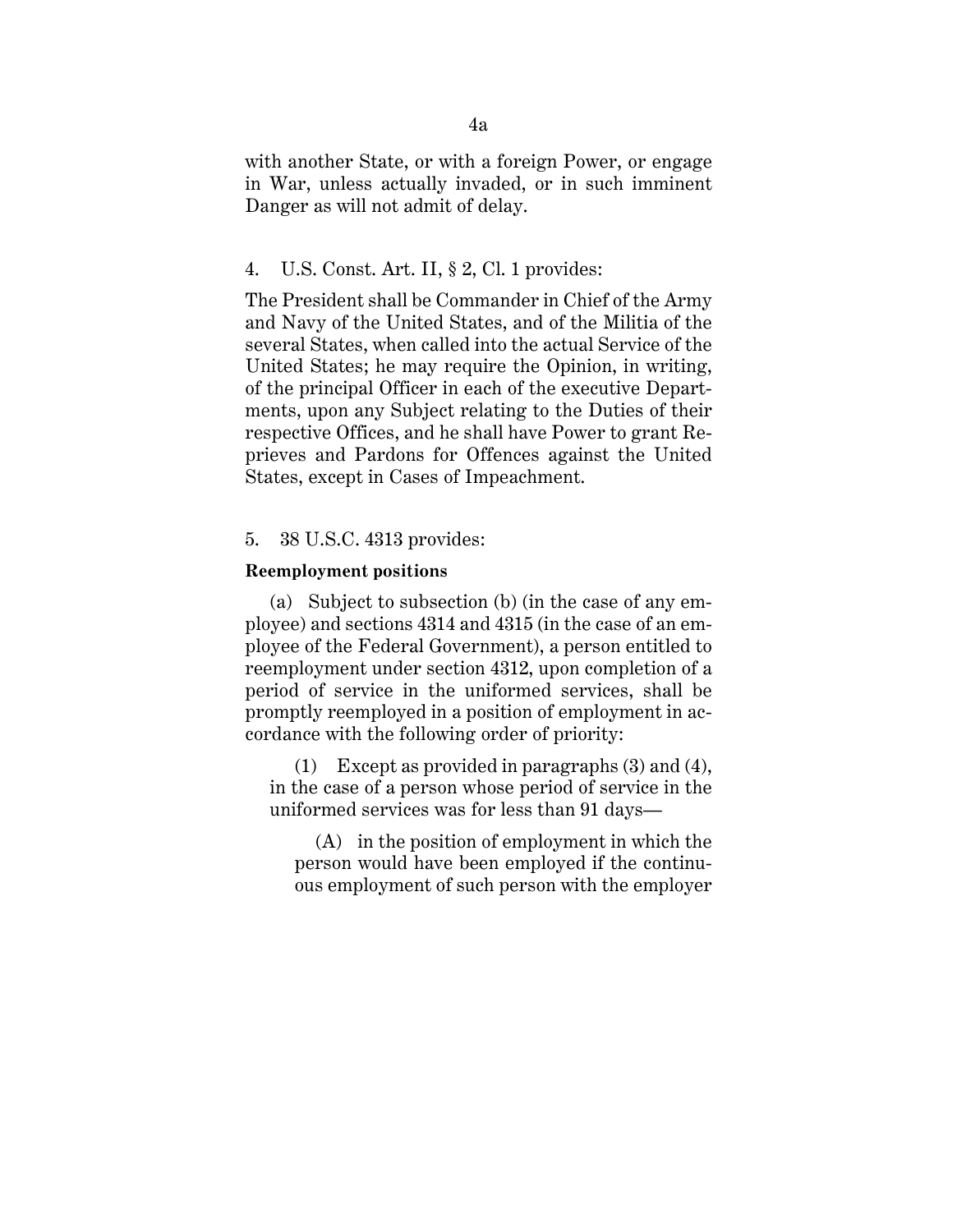had not been interrupted by such service, the duties of which the person is qualified to perform; or

(B) in the position of employment in which the person was employed on the date of the commencement of the service in the uniformed services, only if the person is not qualified to perform the duties of the position referred to in subparagraph (A) after reasonable efforts by the employer to qualify the person.

(2) Except as provided in paragraphs (3) and (4), in the case of a person whose period of service in the uniformed services was for more than 90 days—

(A) in the position of employment in which the person would have been employed if the continuous employment of such person with the employer had not been interrupted by such service, or a position of like seniority, status and pay, the duties of which the person is qualified to perform; or

(B) in the position of employment in which the person was employed on the date of the commencement of the service in the uniformed services, or a position of like seniority, status and pay, the duties of which the person is qualified to perform, only if the person is not qualified to perform the duties of a position referred to in subparagraph (A) after reasonable efforts by the employer to qualify the person.

(3) In the case of a person who has a disability incurred in, or aggravated during, such service, and who (after reasonable efforts by the employer to accommodate the disability) is not qualified due to such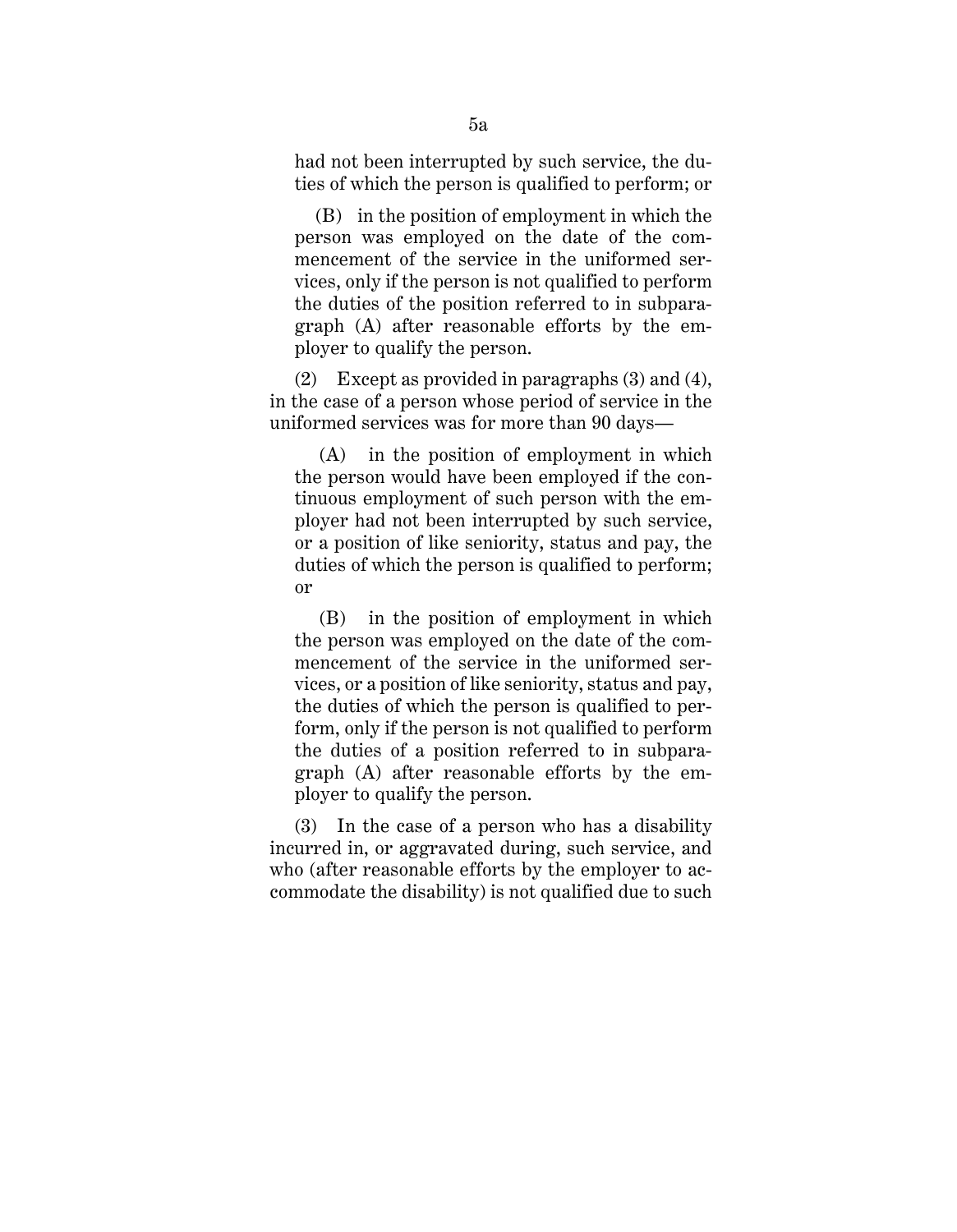disability to be employed in the position of employment in which the person would have been employed if the continuous employment of such person with the employer had not been interrupted by such service—

(A) in any other position which is equivalent in seniority, status, and pay, the duties of which the person is qualified to perform or would become qualified to perform with reasonable efforts by the employer; or

(B) if not employed under subparagraph (A), in a position which is the nearest approximation to a position referred to in subparagraph (A) in terms of seniority, status, and pay consistent with circumstances of such person's case.

(4) In the case of a person who (A) is not qualified to be employed in (i) the position of employment in which the person would have been employed if the continuous employment of such person with the employer had not been interrupted by such service, or (ii) in the position of employment in which such person was employed on the date of the commencement of the service in the uniformed services for any reason (other than disability incurred in, or aggravated during, service in the uniformed services), and (B) cannot become qualified with reasonable efforts by the employer, in any other position which is the nearest approximation to a position referred to first in clause  $(A)(i)$  and then in clause  $(A)(ii)$  which such person is qualified to perform, with full seniority.

(b)(1) If two or more persons are entitled to reemployment under section 4312 in the same position of employment and more than one of them has reported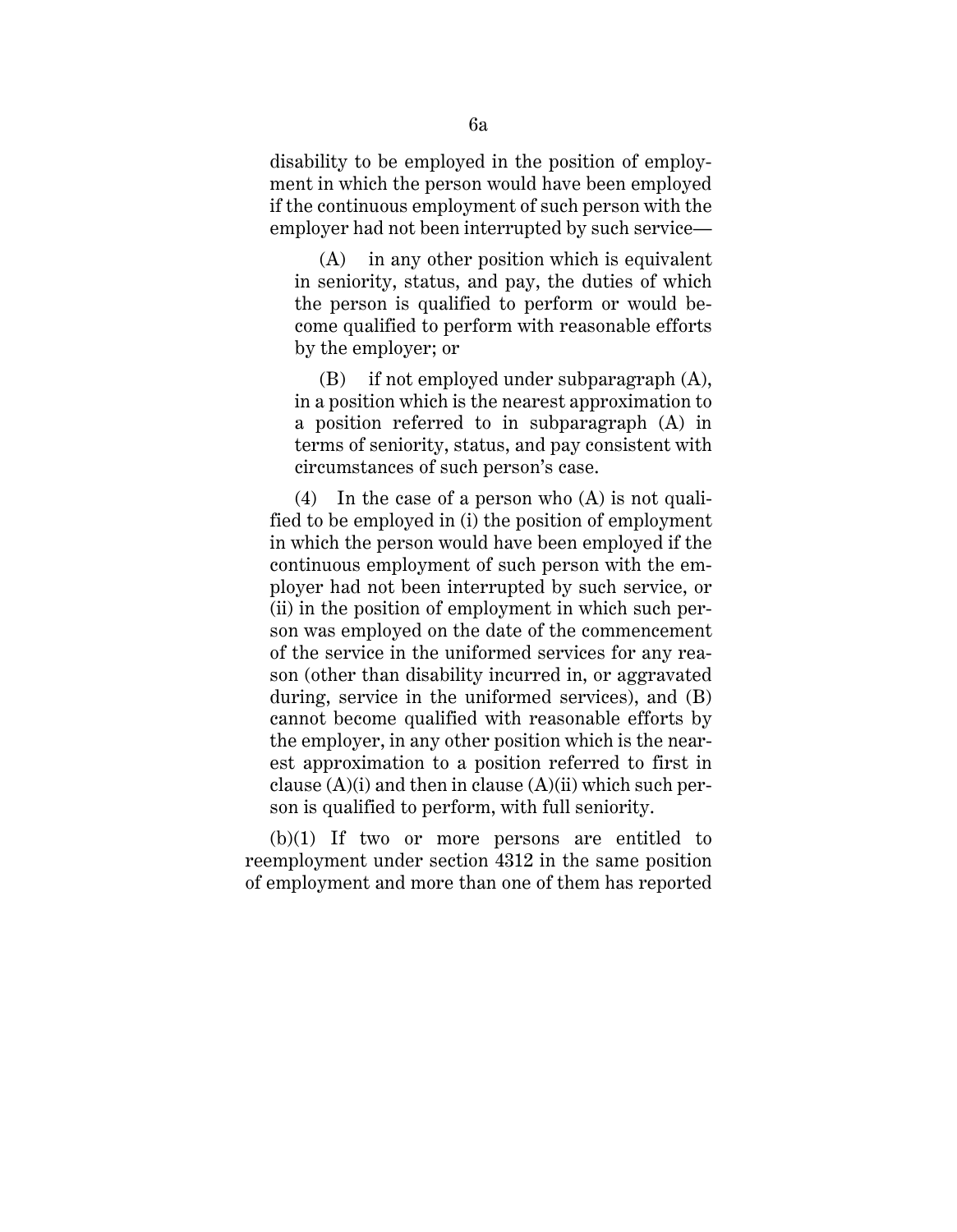for such reemployment, the person who left the position first shall have the prior right to reemployment in that position.

(2) Any person entitled to reemployment under section 4312 who is not reemployed in a position of employment by reason of paragraph (1) shall be entitled to be reemployed as follows:

(A) Except as provided in subparagraph (B), in any other position of employment referred to in subsection (a)(1) or (a)(2), as the case may be (in the order of priority set out in the applicable subsection), that provides a similar status and pay to a position of employment referred to in paragraph (1) of this subsection, consistent with the circumstances of such person's case, with full seniority.

(B) In the case of a person who has a disability incurred in, or aggravated during, a period of service in the uniformed services that requires reasonable efforts by the employer for the person to be able to perform the duties of the position of employment, in any other position referred to in subsection (a)(3) (in the order of priority set out in that subsection) that provides a similar status and pay to a position referred to in paragraph (1) of this subsection, consistent with circumstances of such person's case, with full seniority.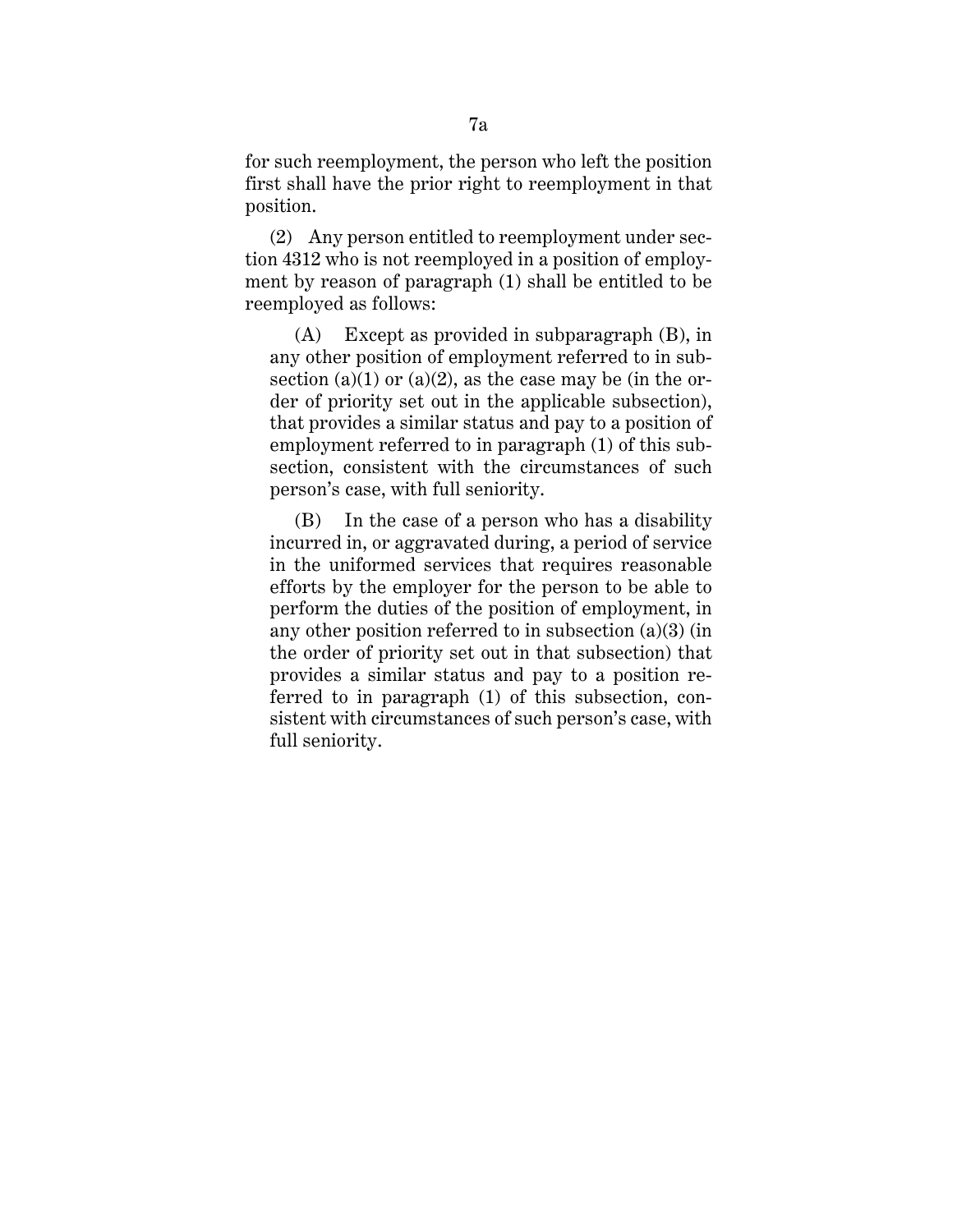6. 38 U.S.C. 4323 provides:

## **Enforcement of rights with respect to a State or private employer**

(a) ACTION FOR RELIEF.  $-(1)$  A person who receives from the Secretary a notification pursuant to section 4322(e) of this title of an unsuccessful effort to resolve a complaint relating to a State (as an employer) or a private employer may request that the Secretary refer the complaint to the Attorney General. Not later than 60 days after the Secretary receives such a request with respect to a complaint, the Secretary shall refer the complaint to the Attorney General. If the Attorney General is reasonably satisfied that the person on whose behalf the complaint is referred is entitled to the rights or benefits sought, the Attorney General may appear on behalf of, and act as attorney for, the person on whose behalf the complaint is submitted and commence an action for relief under this chapter for such person. In the case of such an action against a State (as an employer), the action shall be brought in the name of the United States as the plaintiff in the action.

(2) Not later than 60 days after the date the Attorney General receives a referral under paragraph (1), the Attorney General shall—

(A) make a decision whether to appear on behalf of, and act as attorney for, the person on whose behalf the complaint is submitted; and

(B) notify such person in writing of such decision.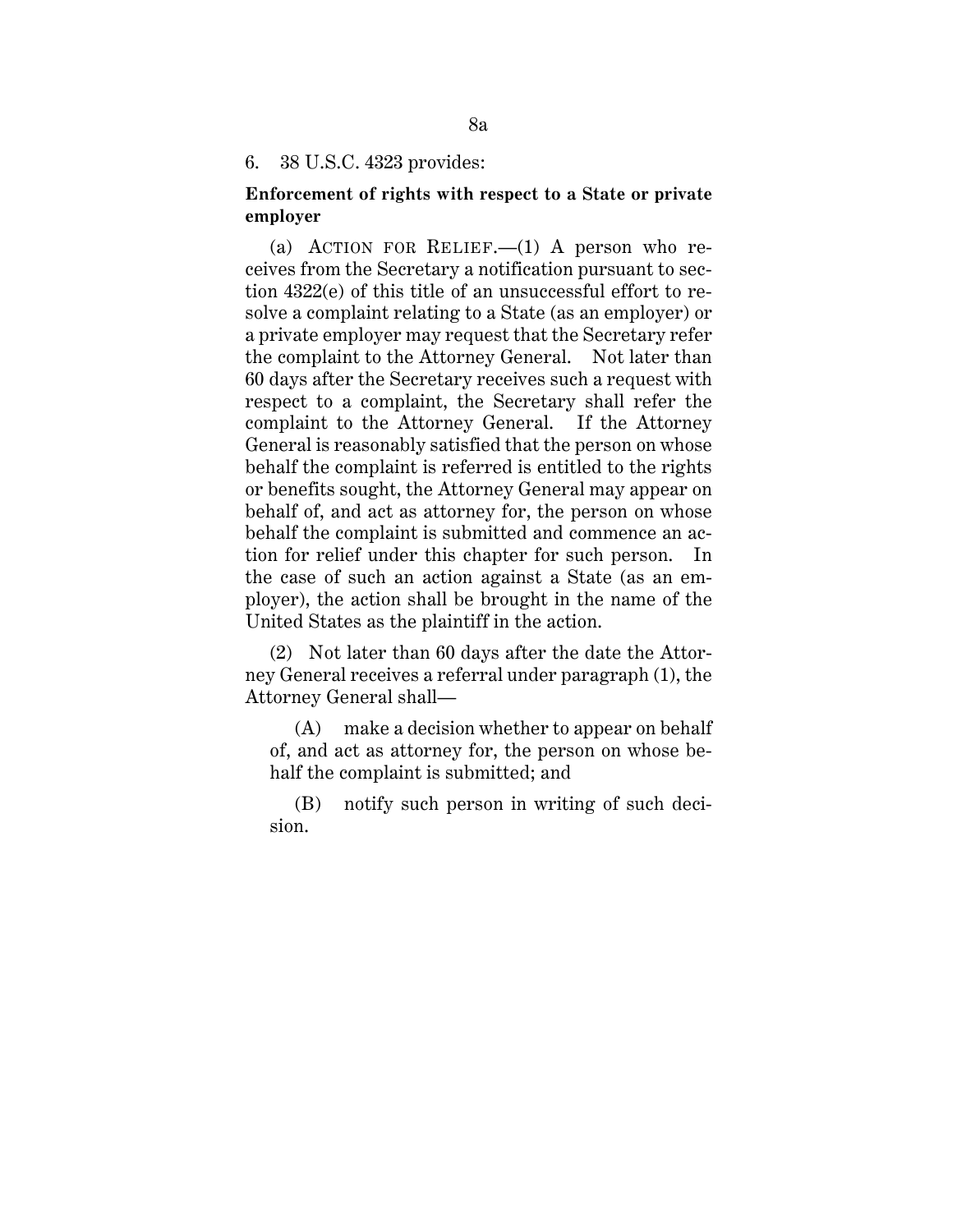(3) A person may commence an action for relief with respect to a complaint against a State (as an employer) or a private employer if the person—

(A) has chosen not to apply to the Secretary for assistance under section 4322(a) of this title;

(B) has chosen not to request that the Secretary refer the complaint to the Attorney General under paragraph (1); or

(C) has been refused representation by the Attorney General with respect to the complaint under such paragraph.

(b) JURISDICTION.—(1) In the case of an action against a State (as an employer) or a private employer commenced by the United States, the district courts of the United States shall have jurisdiction over the action.

(2) In the case of an action against a State (as an employer) by a person, the action may be brought in a State court of competent jurisdiction in accordance with the laws of the State.

(3) In the case of an action against a private employer by a person, the district courts of the United States shall have jurisdiction of the action.

(c) VENUE.—(1) In the case of an action by the United States against a State (as an employer), the action may proceed in the United States district court for any district in which the State exercises any authority or carries out any function.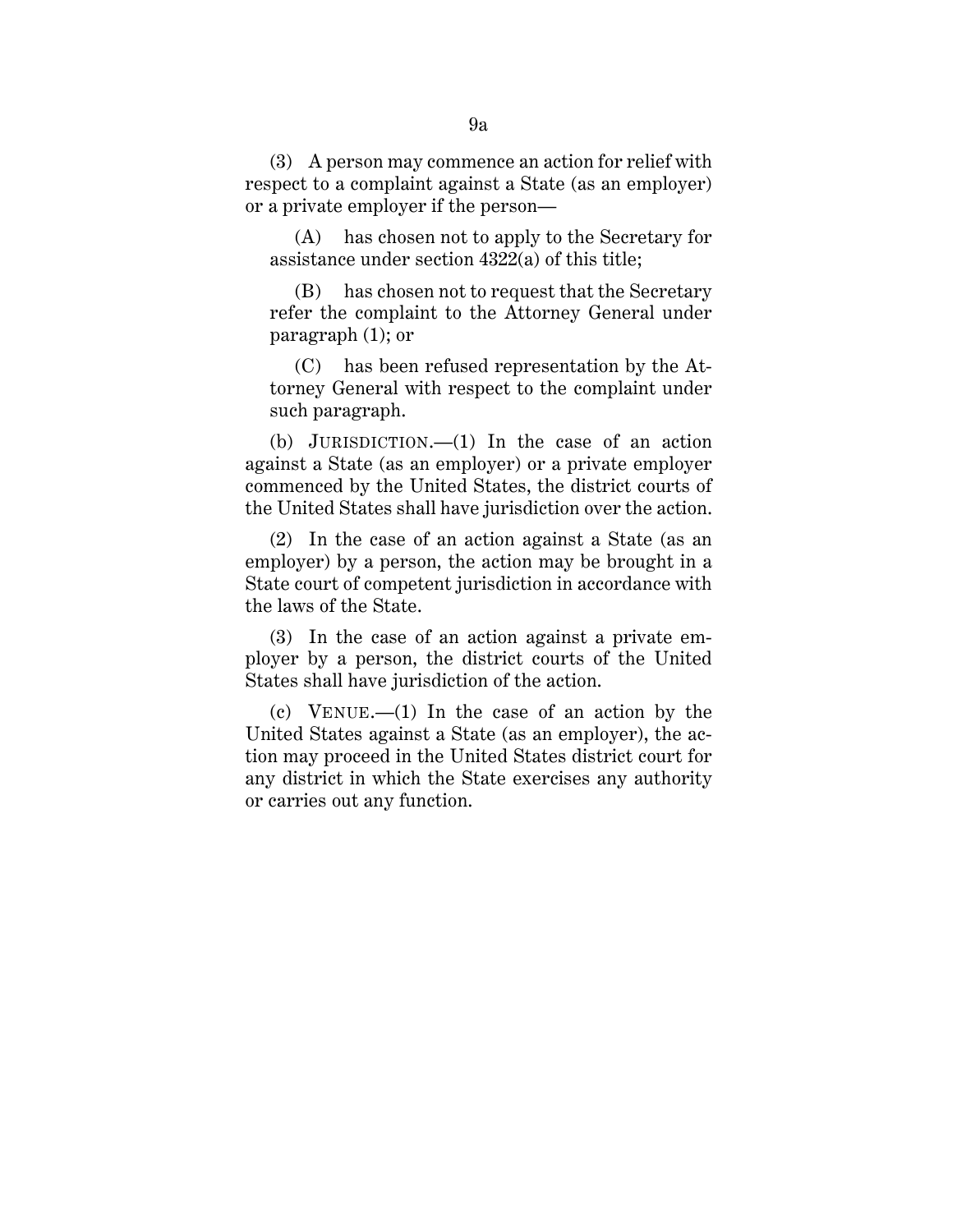(2) In the case of an action against a private employer, the action may proceed in the United States district court for any district in which the private employer of the person maintains a place of business.

(d) REMEDIES.—(1) In any action under this section, the court may award relief as follows:

(A) The court may require the employer to comply with the provisions of this chapter.

(B) The court may require the employer to compensate the person for any loss of wages or benefits suffered by reason of such employer's failure to comply with the provisions of this chapter.

(C) The court may require the employer to pay the person an amount equal to the amount referred to in subparagraph (B) as liquidated damages, if the court determines that the employer's failure to comply with the provisions of this chapter was willful.

(2)(A) Any compensation awarded under subparagraph  $(B)$  or  $(C)$  of paragraph  $(1)$  shall be in addition to, and shall not diminish, any of the other rights and benefits provided for under this chapter.

(B) In the case of an action commenced in the name of the United States for which the relief includes compensation awarded under subparagraph (B) or (C) of paragraph (1), such compensation shall be held in a special deposit account and shall be paid, on order of the Attorney General, directly to the person. If the compensation is not paid to the person because of inability to do so within a period of 3 years, the compensation shall be covered into the Treasury of the United States as miscellaneous receipts.